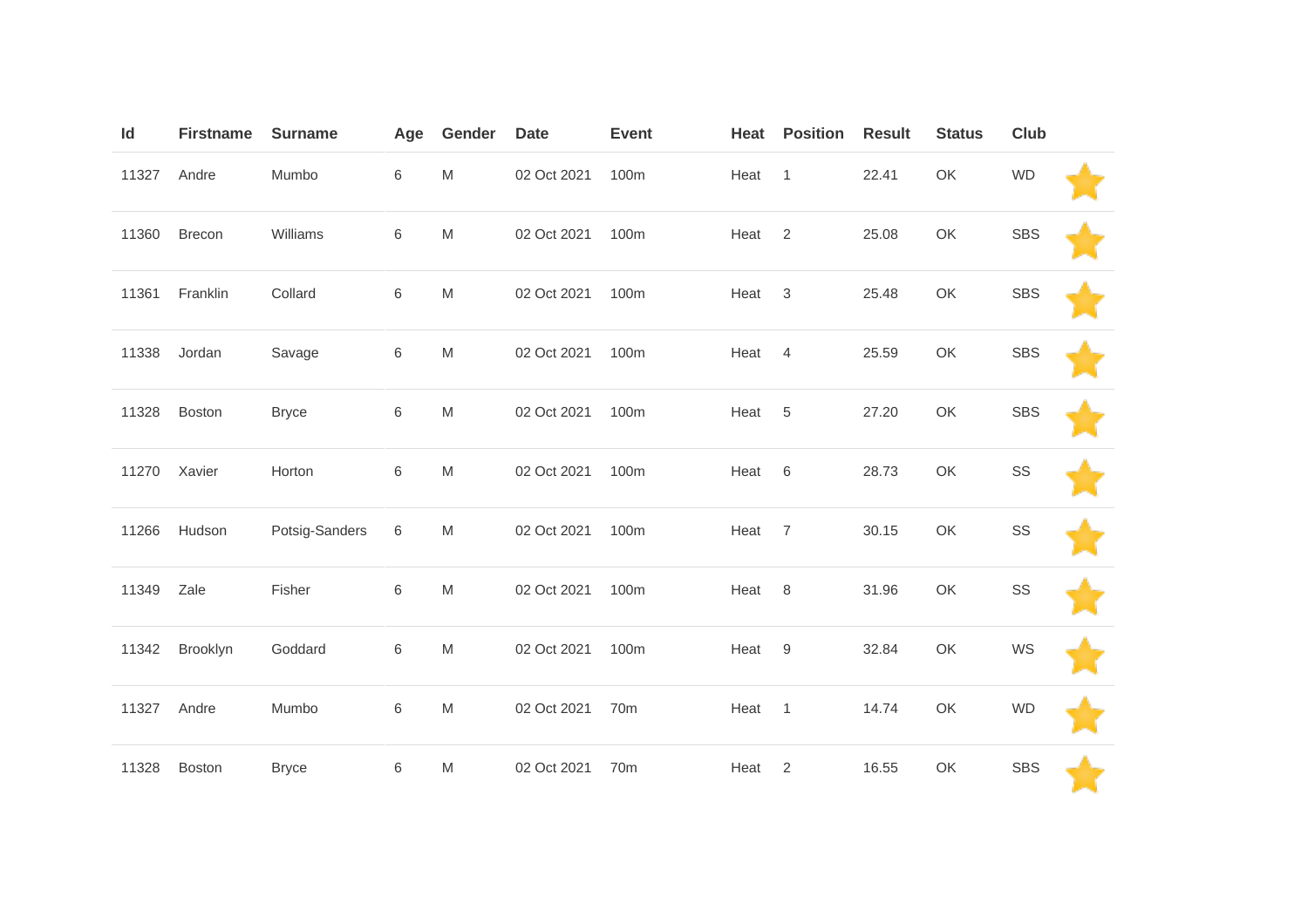| Id    | <b>Firstname</b> | <b>Surname</b> | Age | Gender                                                                                                     | <b>Date</b> | <b>Event</b>    | Heat   | <b>Position</b> | <b>Result</b> | <b>Status</b>                                                | <b>Club</b> |  |
|-------|------------------|----------------|-----|------------------------------------------------------------------------------------------------------------|-------------|-----------------|--------|-----------------|---------------|--------------------------------------------------------------|-------------|--|
| 11360 | Brecon           | Williams       | 6   | $\mathsf{M}% _{T}=\mathsf{M}_{T}\!\left( a,b\right) ,\ \mathsf{M}_{T}=\mathsf{M}_{T}\!\left( a,b\right) ,$ | 02 Oct 2021 | 70 <sub>m</sub> | Heat   | $\mathbf{3}$    | 16.62         | OK                                                           | <b>SBS</b>  |  |
| 11361 | Franklin         | Collard        | 6   | $\mathsf{M}% _{T}=\mathsf{M}_{T}\!\left( a,b\right) ,\ \mathsf{M}_{T}=\mathsf{M}_{T}\!\left( a,b\right) ,$ | 02 Oct 2021 | 70 <sub>m</sub> | Heat   | $\overline{4}$  | 16.78         | OK                                                           | <b>SBS</b>  |  |
| 11338 | Jordan           | Savage         | 6   | $\mathsf{M}% _{T}=\mathsf{M}_{T}\!\left( a,b\right) ,\ \mathsf{M}_{T}=\mathsf{M}_{T}$                      | 02 Oct 2021 | 70 <sub>m</sub> | Heat   | 5               | 17.05         | OK                                                           | <b>SBS</b>  |  |
| 11270 | Xavier           | Horton         | 6   | M                                                                                                          | 02 Oct 2021 | 70m             | Heat   | $6\,$           | 18.49         | OK                                                           | SS          |  |
| 11349 | Zale             | Fisher         | 6   | $\mathsf{M}% _{T}=\mathsf{M}_{T}\!\left( a,b\right) ,\ \mathsf{M}_{T}=\mathsf{M}_{T}\!\left( a,b\right) ,$ | 02 Oct 2021 | 70 <sub>m</sub> | Heat   | $\overline{7}$  | 19.69         | OK                                                           | SS          |  |
| 11266 | Hudson           | Potsig-Sanders | 6   | $\mathsf{M}% _{T}=\mathsf{M}_{T}\!\left( a,b\right) ,\ \mathsf{M}_{T}=\mathsf{M}_{T}$                      | 02 Oct 2021 | 70 <sub>m</sub> | Heat   | $\,8\,$         | 19.72         | OK                                                           | SS          |  |
| 11342 | Brooklyn         | Goddard        | 6   | $\mathsf{M}% _{T}=\mathsf{M}_{T}\!\left( a,b\right) ,\ \mathsf{M}_{T}=\mathsf{M}_{T}\!\left( a,b\right) ,$ | 02 Oct 2021 | 70 <sub>m</sub> | Heat   | 9               | 21.03         | OK                                                           | WS          |  |
| 11360 | Brecon           | Williams       | 6   | $\mathsf{M}% _{T}=\mathsf{M}_{T}\!\left( a,b\right) ,\ \mathsf{M}_{T}=\mathsf{M}_{T}\!\left( a,b\right) ,$ | 02 Oct 2021 | Discus 350g     | Heat   | $\overline{1}$  | 7.51          | OK                                                           | <b>SBS</b>  |  |
| 11327 | Andre            | Mumbo          | 6   | $\mathsf{M}% _{T}=\mathsf{M}_{T}\!\left( a,b\right) ,\ \mathsf{M}_{T}=\mathsf{M}_{T}$                      | 02 Oct 2021 | Discus 350g     | Heat   | 2               | 5.60          | OK                                                           | <b>WD</b>   |  |
| 11328 | Boston           | <b>Bryce</b>   | 6   | $\mathsf{M}% _{T}=\mathsf{M}_{T}\!\left( a,b\right) ,\ \mathsf{M}_{T}=\mathsf{M}_{T}\!\left( a,b\right) ,$ | 02 Oct 2021 | Discus 350g     | Heat 3 |                 | 5.58          | $\mathsf{OK}% _{\mathsf{CL}}\times\mathsf{CN}_{\mathsf{CL}}$ | <b>SBS</b>  |  |
| 11361 | Franklin         | Collard        | 6   | M                                                                                                          | 02 Oct 2021 | Discus 350g     | Heat   | $\overline{4}$  | 5.38          | OK                                                           | <b>SBS</b>  |  |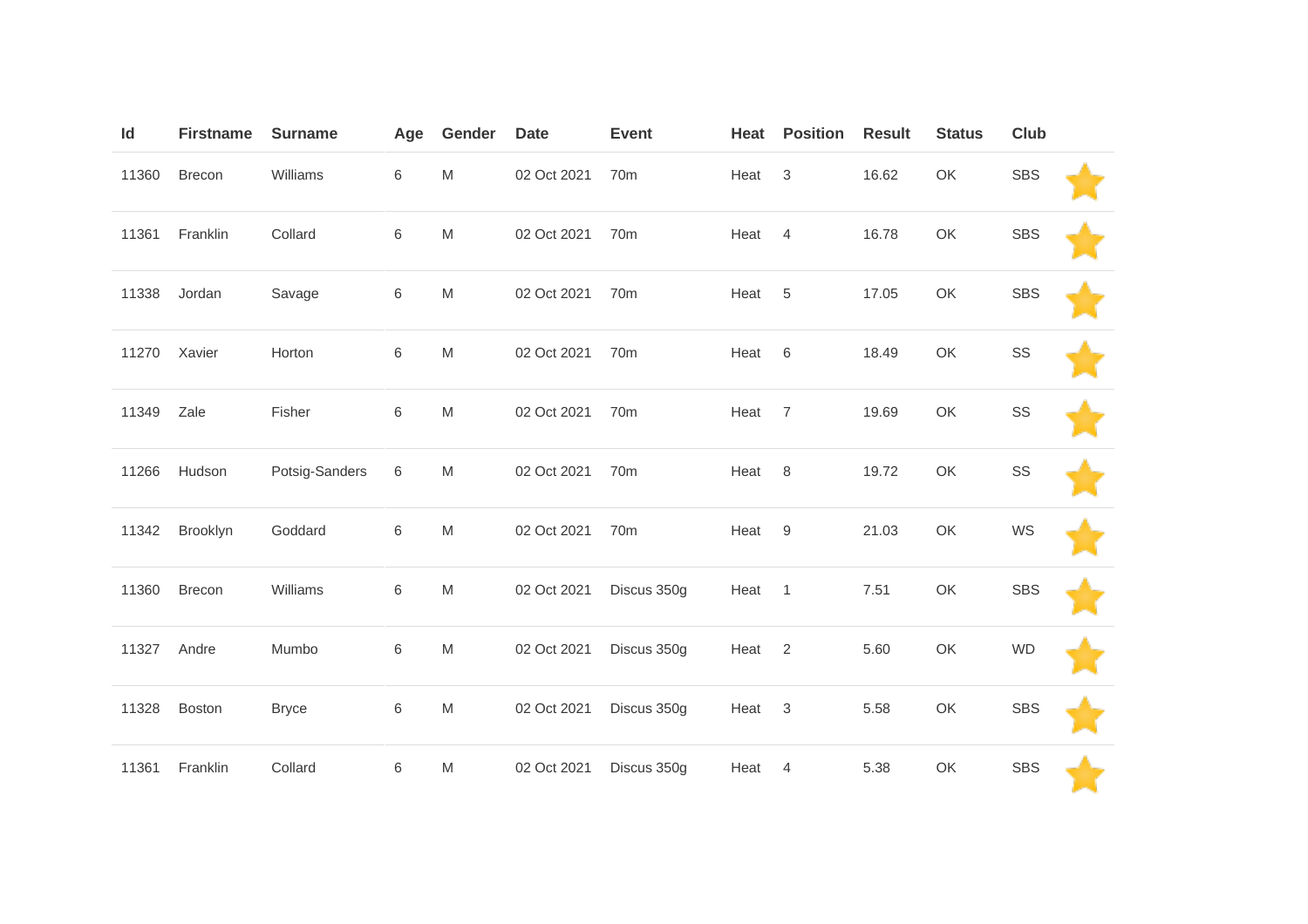| Id    | <b>Firstname</b> | <b>Surname</b> | Age | Gender                                                                                                     | <b>Date</b> | Event       | Heat   | <b>Position</b> | <b>Result</b> | <b>Status</b> | <b>Club</b>   |  |
|-------|------------------|----------------|-----|------------------------------------------------------------------------------------------------------------|-------------|-------------|--------|-----------------|---------------|---------------|---------------|--|
| 11266 | Hudson           | Potsig-Sanders | 6   | $\mathsf{M}% _{T}=\mathsf{M}_{T}\!\left( a,b\right) ,\ \mathsf{M}_{T}=\mathsf{M}_{T}\!\left( a,b\right) ,$ | 02 Oct 2021 | Discus 350g | Heat   | $\sqrt{5}$      | 5.09          | OK            | $\texttt{SS}$ |  |
| 11270 | Xavier           | Horton         | 6   | $\mathsf{M}% _{T}=\mathsf{M}_{T}\!\left( a,b\right) ,\ \mathsf{M}_{T}=\mathsf{M}_{T}$                      | 02 Oct 2021 | Discus 350g | Heat   | 6               | 3.00          | OK            | SS            |  |
| 11342 | Brooklyn         | Goddard        | 6   | $\mathsf{M}% _{T}=\mathsf{M}_{T}\!\left( a,b\right) ,\ \mathsf{M}_{T}=\mathsf{M}_{T}\!\left( a,b\right) ,$ | 02 Oct 2021 | Discus 350g | Heat   | $\overline{7}$  | 2.14          | OK            | WS            |  |
| 11338 | Jordan           | Savage         | 6   | $\mathsf{M}% _{T}=\mathsf{M}_{T}\!\left( a,b\right) ,\ \mathsf{M}_{T}=\mathsf{M}_{T}$                      | 02 Oct 2021 | Discus 350g | Heat - |                 | <b>NA</b>     | No<br>Throw   | <b>SBS</b>    |  |
| 11349 | Zale             | Fisher         | 6   | $\mathsf{M}% _{T}=\mathsf{M}_{T}\!\left( a,b\right) ,\ \mathsf{M}_{T}=\mathsf{M}_{T}\!\left( a,b\right) ,$ | 02 Oct 2021 | Discus 350g | Heat - |                 | <b>NA</b>     | No<br>Throw   | SS            |  |
| 11361 | Franklin         | Collard        | 6   | $\mathsf{M}% _{T}=\mathsf{M}_{T}\!\left( a,b\right) ,\ \mathsf{M}_{T}=\mathsf{M}_{T}\!\left( a,b\right) ,$ | 02 Oct 2021 | Long Jump   | Heat   | $\overline{1}$  | 2.09          | OK            | <b>SBS</b>    |  |
| 11360 | Brecon           | Williams       | 6   | $\mathsf{M}% _{T}=\mathsf{M}_{T}\!\left( a,b\right) ,\ \mathsf{M}_{T}=\mathsf{M}_{T}\!\left( a,b\right) ,$ | 02 Oct 2021 | Long Jump   | Heat   | $\overline{2}$  | 2.00          | OK            | <b>SBS</b>    |  |
| 11270 | Xavier           | Horton         | 6   | $\mathsf{M}% _{T}=\mathsf{M}_{T}\!\left( a,b\right) ,\ \mathsf{M}_{T}=\mathsf{M}_{T}\!\left( a,b\right) ,$ | 02 Oct 2021 | Long Jump   | Heat   | 3               | 1.98          | OK            | SS            |  |
| 11327 | Andre            | Mumbo          | 6   | $\mathsf{M}% _{T}=\mathsf{M}_{T}\!\left( a,b\right) ,\ \mathsf{M}_{T}=\mathsf{M}_{T}\!\left( a,b\right) ,$ | 02 Oct 2021 | Long Jump   | Heat   | $\overline{4}$  | 1.62          | OK            | <b>WD</b>     |  |
| 11342 | Brooklyn         | Goddard        | 6   | $\mathsf{M}% _{T}=\mathsf{M}_{T}\!\left( a,b\right) ,\ \mathsf{M}_{T}=\mathsf{M}_{T}\!\left( a,b\right) ,$ | 02 Oct 2021 | Long Jump   | Heat   | 5               | 1.61          | OK            | WS            |  |
| 11349 | Zale             | Fisher         | 6   | ${\sf M}$                                                                                                  | 02 Oct 2021 | Long Jump   | Heat   | 6               | 1.57          | OK            | SS            |  |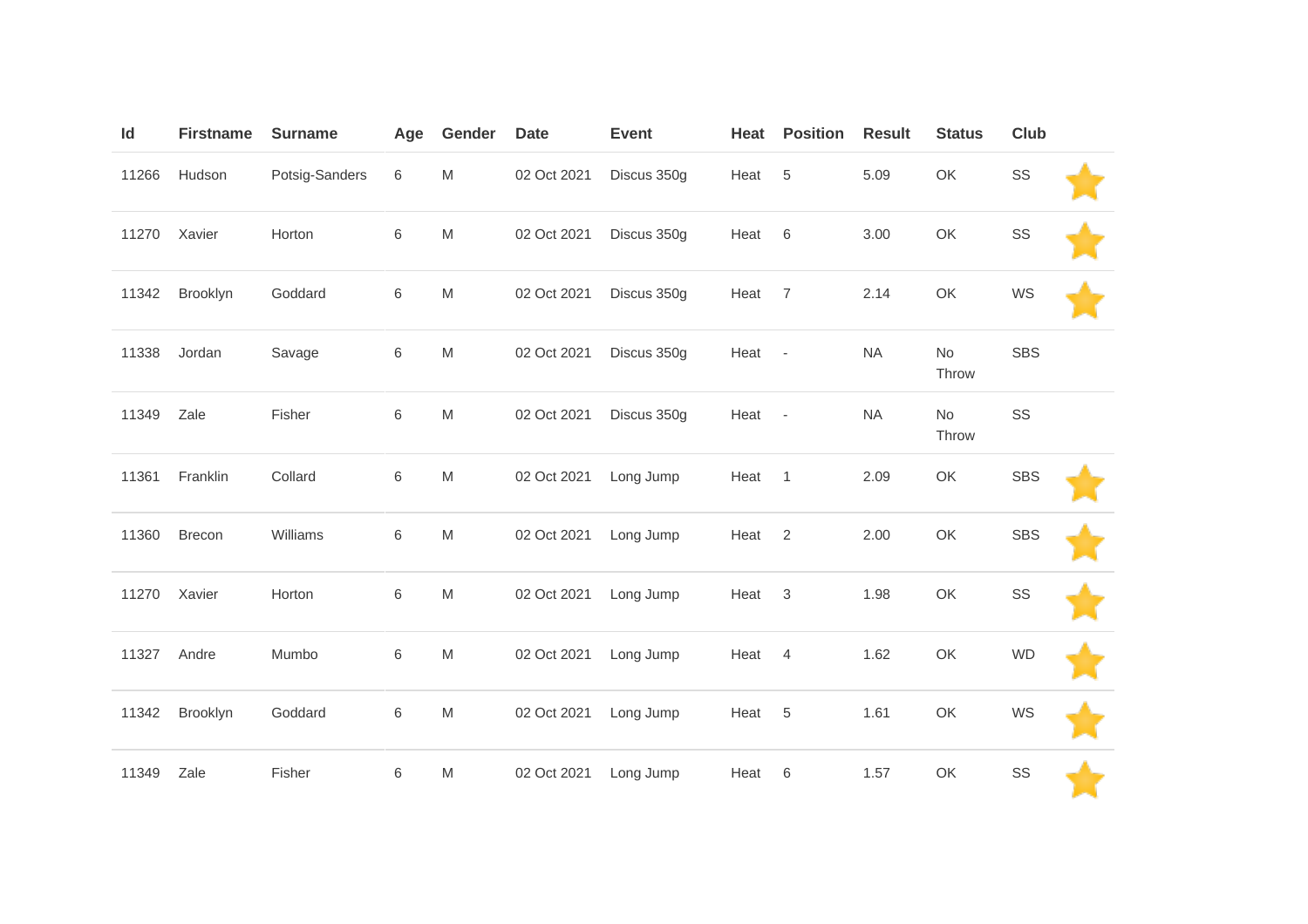| Id    | <b>Firstname</b> | <b>Surname</b> | Age            | Gender                                                                                                     | <b>Date</b> | <b>Event</b> | Heat | <b>Position</b> | <b>Result</b> | <b>Status</b> | Club       |  |
|-------|------------------|----------------|----------------|------------------------------------------------------------------------------------------------------------|-------------|--------------|------|-----------------|---------------|---------------|------------|--|
| 11328 | Boston           | <b>Bryce</b>   | 6              | ${\sf M}$                                                                                                  | 02 Oct 2021 | Long Jump    | Heat | $\overline{7}$  | 1.42          | OK            | <b>SBS</b> |  |
| 11266 | Hudson           | Potsig-Sanders | 6              | ${\sf M}$                                                                                                  | 02 Oct 2021 | Long Jump    | Heat | $\overline{7}$  | 1.42          | OK            | SS         |  |
| 11338 | Jordan           | Savage         | 6              | $\mathsf{M}% _{T}=\mathsf{M}_{T}\!\left( a,b\right) ,\ \mathsf{M}_{T}=\mathsf{M}_{T}\!\left( a,b\right) ,$ | 02 Oct 2021 | Long Jump    | Heat | 9               | 1.32          | OK            | <b>SBS</b> |  |
| 11353 | Izaiyah          | Williams       | $\overline{7}$ | ${\sf M}$                                                                                                  | 02 Oct 2021 | 100m         | Heat | $\overline{1}$  | 21.63         | OK            | <b>WD</b>  |  |
| 5620  | Zac              | Rowley         | $\overline{7}$ | $\mathsf{M}% _{T}=\mathsf{M}_{T}\!\left( a,b\right) ,\ \mathsf{M}_{T}=\mathsf{M}_{T}\!\left( a,b\right) ,$ | 02 Oct 2021 | 100m         | Heat | 2               | 22.39         | OK            | WS         |  |
| 5648  | Lorenz           | Moana          | $\overline{7}$ | ${\sf M}$                                                                                                  | 02 Oct 2021 | 100m         | Heat | $\mathbf{3}$    | 23.15         | OK            | WS         |  |
| 11373 | Grayson          | <b>Brooker</b> | $\overline{7}$ | ${\sf M}$                                                                                                  | 02 Oct 2021 | 100m         | Heat | $\overline{4}$  | 23.29         | OK            | SS         |  |
| 5687  | Bodhi            | Smith          | $\overline{7}$ | $\mathsf{M}% _{T}=\mathsf{M}_{T}\!\left( a,b\right) ,\ \mathsf{M}_{T}=\mathsf{M}_{T}\!\left( a,b\right) ,$ | 02 Oct 2021 | 100m         | Heat | 5               | 23.33         | OK            | <b>SBS</b> |  |
| 5602  | Nicholas         | Michel         | $\overline{7}$ | ${\sf M}$                                                                                                  | 02 Oct 2021 | 100m         | Heat | $\,6$           | 25.02         | OK            | <b>SBS</b> |  |
| 11298 | braxton          | vea            | $\overline{7}$ | $\mathsf{M}% _{T}=\mathsf{M}_{T}\!\left( a,b\right) ,\ \mathsf{M}_{T}=\mathsf{M}_{T}$                      | 02 Oct 2021 | 100m         | Heat | $\overline{7}$  | 25.16         | OK            | <b>SBS</b> |  |
| 5733  | Harrison         | Osinski        | $\overline{7}$ | M                                                                                                          | 02 Oct 2021 | 100m         | Heat | 8               | 25.54         | OK            | <b>SBS</b> |  |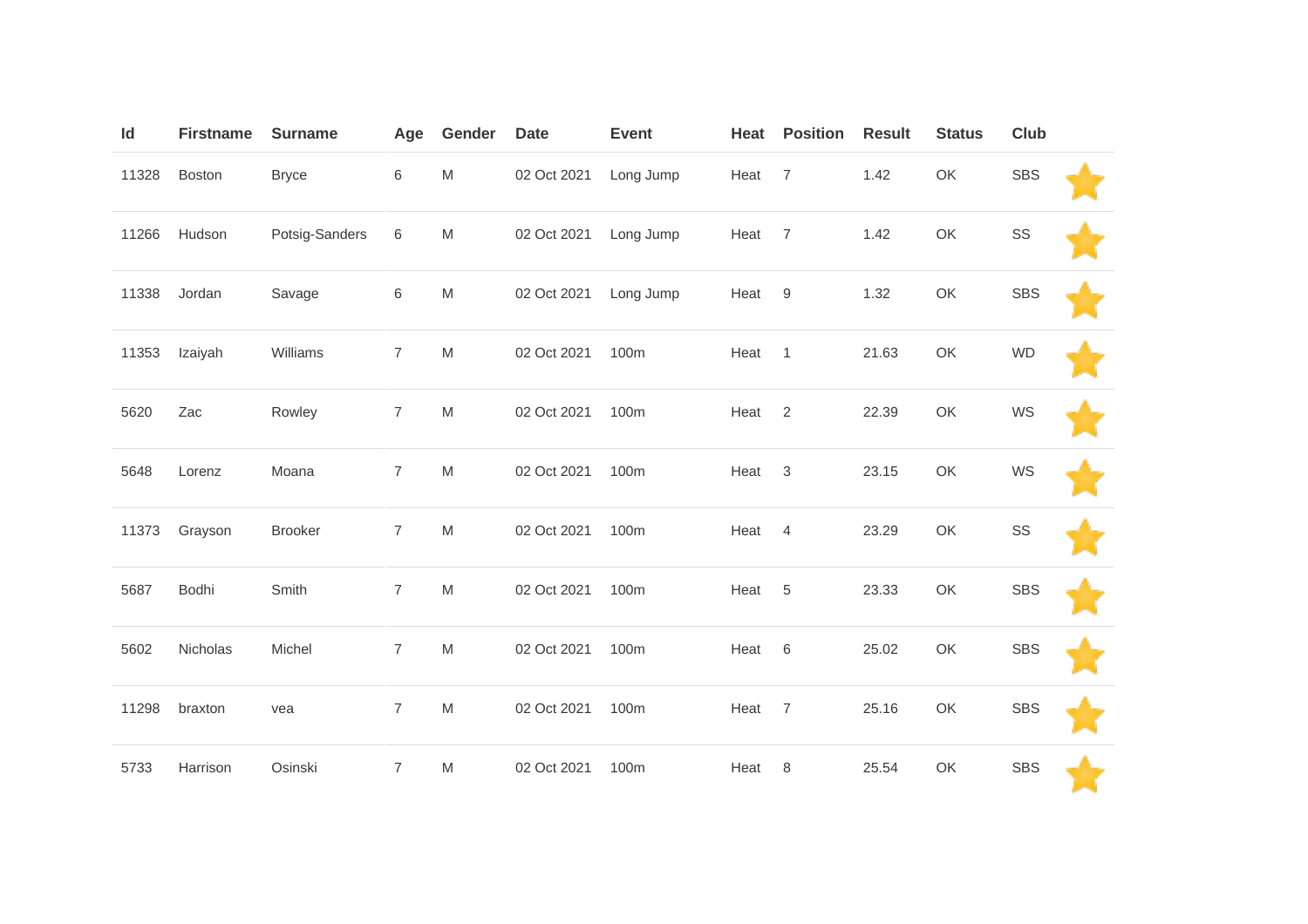| Id    | <b>Firstname</b> | <b>Surname</b> | Age            | Gender                                                                                                     | <b>Date</b> | <b>Event</b> | Heat   | <b>Position</b> | <b>Result</b> | <b>Status</b> | <b>Club</b> |  |
|-------|------------------|----------------|----------------|------------------------------------------------------------------------------------------------------------|-------------|--------------|--------|-----------------|---------------|---------------|-------------|--|
| 11383 | Hamish           | Ison           | $\overline{7}$ | ${\sf M}$                                                                                                  | 02 Oct 2021 | 100m         | Heat   | 9               | 27.20         | OK            | <b>SBS</b>  |  |
| 11357 | Ezekiel          | Castle-Nepia   | $\overline{7}$ | ${\sf M}$                                                                                                  | 02 Oct 2021 | 100m         | Heat   | 10              | 28.56         | OK            | SS          |  |
| 5687  | Bodhi            | Smith          | $\overline{7}$ | ${\sf M}$                                                                                                  | 02 Oct 2021 | 300m         | Heat   | $\overline{1}$  | 1:17.74       | OK            | <b>SBS</b>  |  |
| 5648  | Lorenz           | Moana          | $\overline{7}$ | M                                                                                                          | 02 Oct 2021 | 300m         | Heat   | $\overline{2}$  | 1:19.61       | OK            | WS          |  |
| 5620  | Zac              | Rowley         | $\overline{7}$ | $\mathsf{M}% _{T}=\mathsf{M}_{T}\!\left( a,b\right) ,\ \mathsf{M}_{T}=\mathsf{M}_{T}$                      | 02 Oct 2021 | 300m         | Heat   | $\mathbf{3}$    | 1:22.02       | OK            | WS          |  |
| 5602  | Nicholas         | Michel         | $\overline{7}$ | ${\sf M}$                                                                                                  | 02 Oct 2021 | 300m         | Heat   | $\overline{4}$  | 1:23.63       | OK            | <b>SBS</b>  |  |
| 5733  | Harrison         | Osinski        | $\overline{7}$ | ${\sf M}$                                                                                                  | 02 Oct 2021 | 300m         | Heat   | 5               | 1:32.33       | OK            | <b>SBS</b>  |  |
| 11373 | Grayson          | Brooker        | $\overline{7}$ | $\mathsf{M}% _{T}=\mathsf{M}_{T}\!\left( a,b\right) ,\ \mathsf{M}_{T}=\mathsf{M}_{T}\!\left( a,b\right) ,$ | 02 Oct 2021 | 300m         | Heat   | $6\,$           | 1:38.71       | OK            | SS          |  |
| 11353 | Izaiyah          | Williams       | $\overline{7}$ | M                                                                                                          | 02 Oct 2021 | 300m         | Heat   | $6\,$           | 1:38.71       | OK            | <b>WD</b>   |  |
| 11383 | Hamish           | Ison           | $\overline{7}$ | M                                                                                                          | 02 Oct 2021 | 300m         | Heat 8 |                 | 1:39.64       | OK            | <b>SBS</b>  |  |
| 11298 | braxton          | vea            | $\overline{7}$ | M                                                                                                          | 02 Oct 2021 | 300m         | Heat   | 9               | 2:07.82       | OK            | <b>SBS</b>  |  |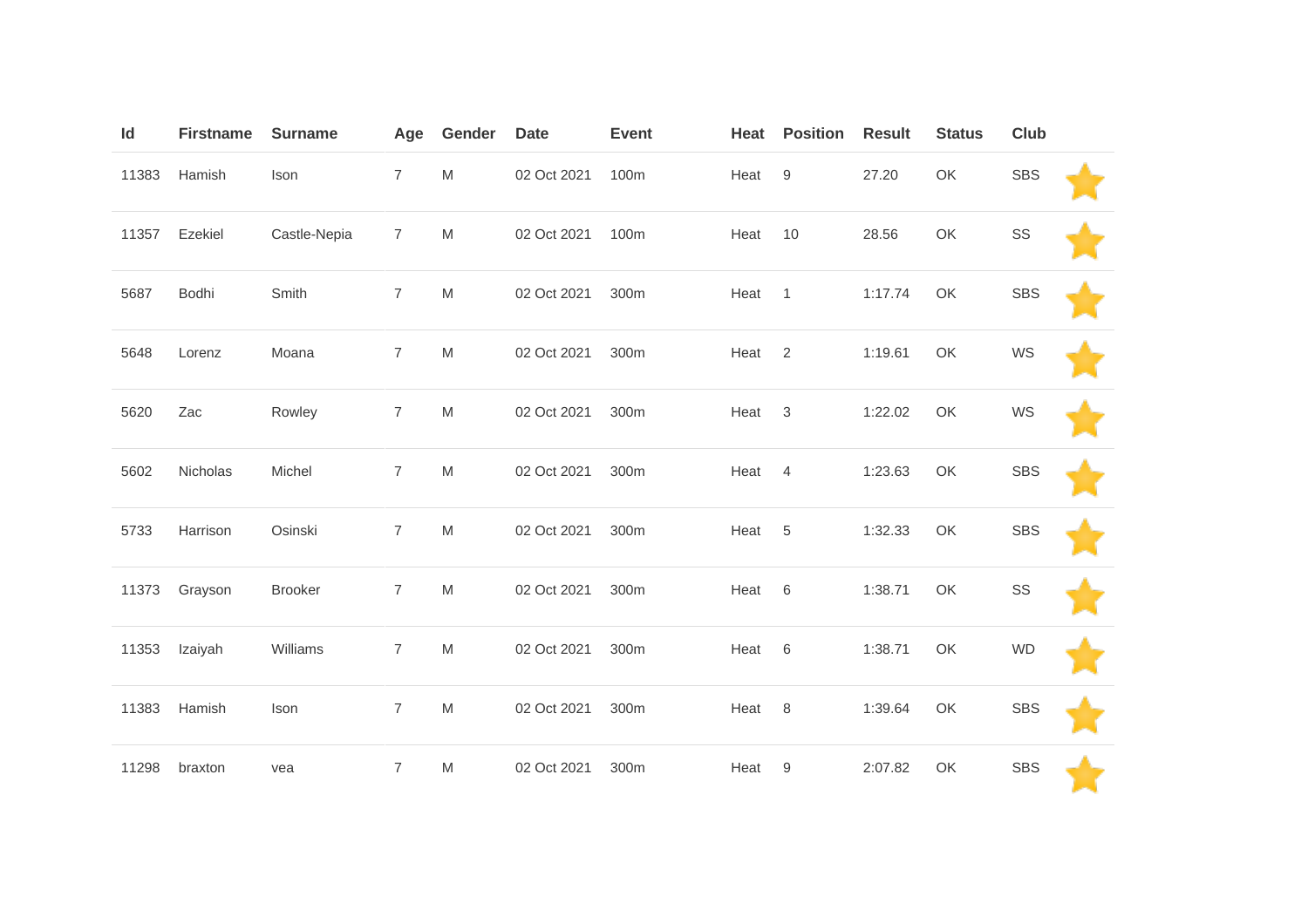| Id    | <b>Firstname</b> | <b>Surname</b> | Age            | Gender                                                                                                     | <b>Date</b> | <b>Event</b>    | Heat   | <b>Position</b> | <b>Result</b> | <b>Status</b> | <b>Club</b> |  |
|-------|------------------|----------------|----------------|------------------------------------------------------------------------------------------------------------|-------------|-----------------|--------|-----------------|---------------|---------------|-------------|--|
| 11357 | Ezekiel          | Castle-Nepia   | $\overline{7}$ | ${\sf M}$                                                                                                  | 02 Oct 2021 | 300m            | Heat   | 10              | 2:14.19       | OK            | SS          |  |
| 11373 | Grayson          | <b>Brooker</b> | $\overline{7}$ | ${\sf M}$                                                                                                  | 02 Oct 2021 | 70 <sub>m</sub> | Heat   | $\mathbf{1}$    | 14.50         | OK            | SS          |  |
| 5620  | Zac              | Rowley         | $\overline{7}$ | ${\sf M}$                                                                                                  | 02 Oct 2021 | 70 <sub>m</sub> | Heat   | $\overline{2}$  | 14.66         | OK            | WS          |  |
| 5648  | Lorenz           | Moana          | $\overline{7}$ | ${\sf M}$                                                                                                  | 02 Oct 2021 | 70 <sub>m</sub> | Heat   | $\mathbf{3}$    | 15.14         | OK            | WS          |  |
| 11353 | Izaiyah          | Williams       | $\overline{7}$ | $\mathsf{M}% _{T}=\mathsf{M}_{T}\!\left( a,b\right) ,\ \mathsf{M}_{T}=\mathsf{M}_{T}\!\left( a,b\right) ,$ | 02 Oct 2021 | 70m             | Heat   | $\overline{4}$  | 15.26         | OK            | <b>WD</b>   |  |
| 5687  | Bodhi            | Smith          | $\overline{7}$ | M                                                                                                          | 02 Oct 2021 | 70 <sub>m</sub> | Heat   | $\overline{5}$  | 15.69         | OK            | <b>SBS</b>  |  |
| 11298 | braxton          | vea            | $\overline{7}$ | ${\sf M}$                                                                                                  | 02 Oct 2021 | 70 <sub>m</sub> | Heat   | $6\,$           | 16.74         | OK            | <b>SBS</b>  |  |
| 5733  | Harrison         | Osinski        | $\overline{7}$ | $\mathsf{M}% _{T}=\mathsf{M}_{T}\!\left( a,b\right) ,\ \mathsf{M}_{T}=\mathsf{M}_{T}$                      | 02 Oct 2021 | 70m             | Heat   | $\overline{7}$  | 16.91         | OK            | <b>SBS</b>  |  |
| 5602  | Nicholas         | Michel         | $\overline{7}$ | M                                                                                                          | 02 Oct 2021 | 70 <sub>m</sub> | Heat   | 8               | 17.17         | OK            | <b>SBS</b>  |  |
| 11357 | Ezekiel          | Castle-Nepia   | $\overline{7}$ | $\mathsf{M}% _{T}=\mathsf{M}_{T}\!\left( a,b\right) ,\ \mathsf{M}_{T}=\mathsf{M}_{T}\!\left( a,b\right) ,$ | 02 Oct 2021 | 70 <sub>m</sub> | Heat 9 |                 | 17.34         | OK            | SS          |  |
| 11383 | Hamish           | Ison           | $\overline{7}$ | ${\sf M}$                                                                                                  | 02 Oct 2021 | 70 <sub>m</sub> | Heat   | 10              | 18.41         | OK            | <b>SBS</b>  |  |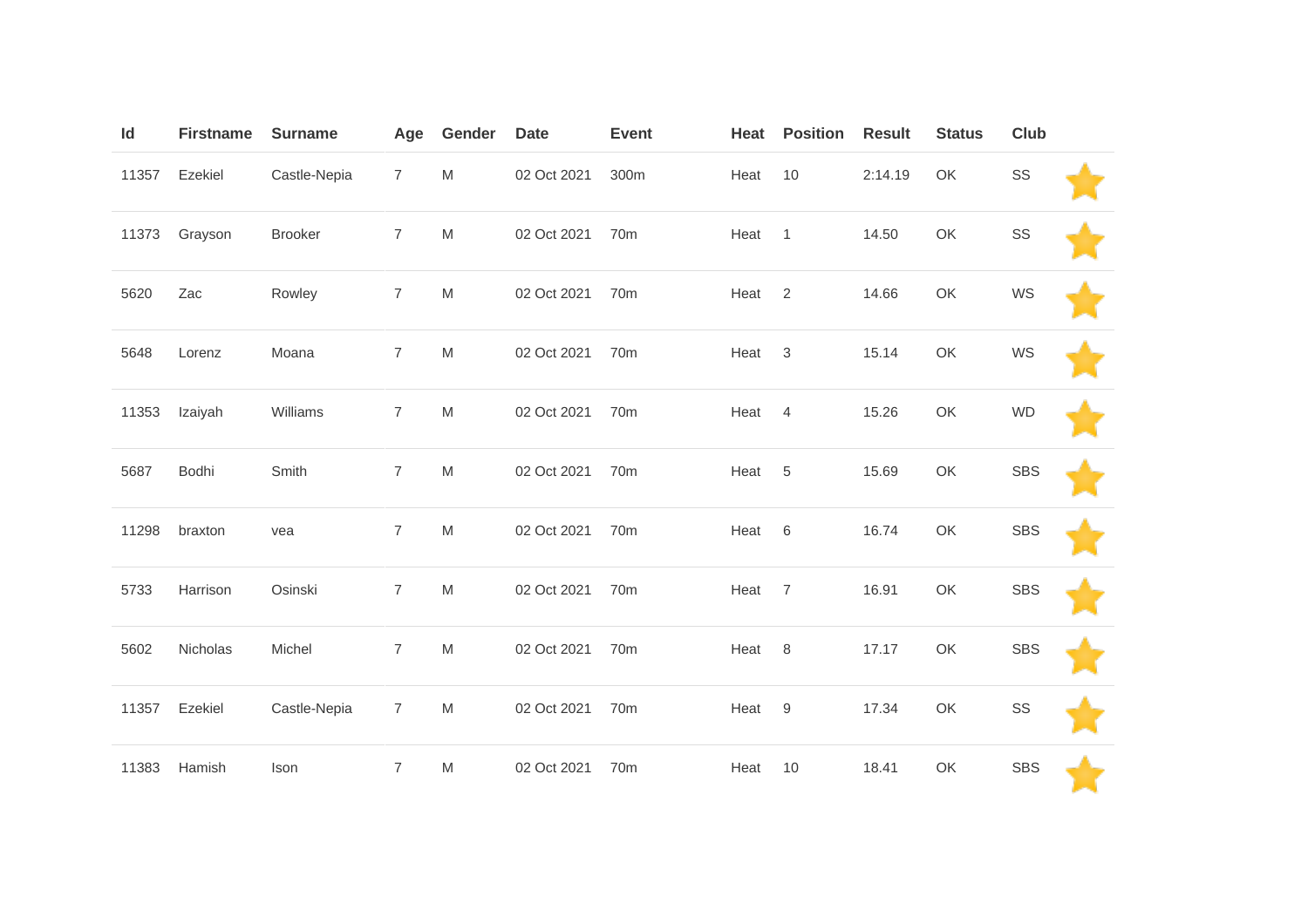| Id    | <b>Firstname</b> | <b>Surname</b> | Age            | Gender                                                                                | <b>Date</b> | <b>Event</b> | Heat              | <b>Position</b> | <b>Result</b> | <b>Status</b> | <b>Club</b> |  |
|-------|------------------|----------------|----------------|---------------------------------------------------------------------------------------|-------------|--------------|-------------------|-----------------|---------------|---------------|-------------|--|
| 11353 | Izaiyah          | Williams       | $\overline{7}$ | M                                                                                     | 02 Oct 2021 | Discus 350g  | Heat 1            |                 | 8.05          | OK            | <b>WD</b>   |  |
| 5648  | Lorenz           | Moana          | $\overline{7}$ | $\mathsf{M}% _{T}=\mathsf{M}_{T}\!\left( a,b\right) ,\ \mathsf{M}_{T}=\mathsf{M}_{T}$ | 02 Oct 2021 | Discus 350g  | Heat <sub>2</sub> |                 | 7.88          | OK            | WS          |  |
| 11373 | Grayson          | <b>Brooker</b> | $\overline{7}$ | M                                                                                     | 02 Oct 2021 | Discus 350g  | Heat 3            |                 | 7.07          | OK            | SS          |  |
| 5687  | Bodhi            | Smith          | $\overline{7}$ | M                                                                                     | 02 Oct 2021 | Discus 350g  | Heat 4            |                 | 7.01          | OK            | <b>SBS</b>  |  |
| 5602  | Nicholas         | Michel         | $\overline{7}$ | M                                                                                     | 02 Oct 2021 | Discus 350g  | Heat 5            |                 | 5.81          | OK            | <b>SBS</b>  |  |
| 11298 | braxton          | vea            | $\overline{7}$ | $\mathsf{M}% _{T}=\mathsf{M}_{T}\!\left( a,b\right) ,\ \mathsf{M}_{T}=\mathsf{M}_{T}$ | 02 Oct 2021 | Discus 350g  | Heat 6            |                 | 4.53          | OK            | <b>SBS</b>  |  |
| 11383 | Hamish           | Ison           | $\overline{7}$ | M                                                                                     | 02 Oct 2021 | Discus 350g  | Heat 7            |                 | 4.16          | OK            | <b>SBS</b>  |  |
| 5620  | Zac              | Rowley         | $\overline{7}$ | M                                                                                     | 02 Oct 2021 | Discus 350g  | Heat -            |                 | <b>NA</b>     | No<br>Throw   | WS          |  |
| 5733  | Harrison         | Osinski        | $\overline{7}$ | ${\sf M}$                                                                             | 02 Oct 2021 | Discus 350g  | Heat -            |                 | <b>NA</b>     | No<br>Throw   | <b>SBS</b>  |  |
| 11353 | Izaiyah          | Williams       | $\overline{7}$ | M                                                                                     | 02 Oct 2021 | Long Jump    | Heat 1            |                 | 2.54          | OK            | <b>WD</b>   |  |
| 5620  | Zac              | Rowley         | $\overline{7}$ | M                                                                                     | 02 Oct 2021 | Long Jump    | Heat              | $\overline{2}$  | 2.30          | OK            | WS          |  |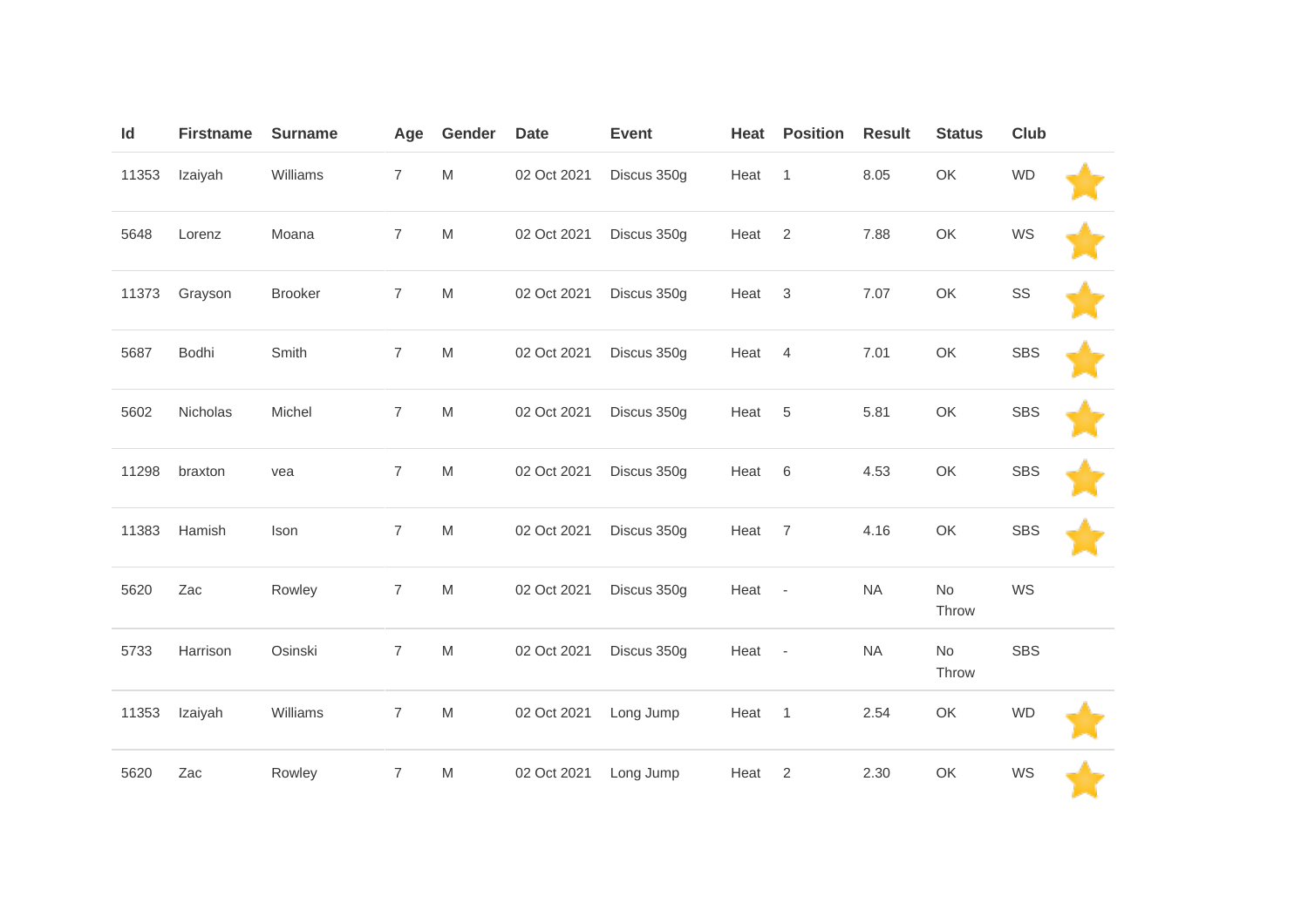| Id    | <b>Firstname</b> | <b>Surname</b> | Age            | Gender                                                                                                     | <b>Date</b> | <b>Event</b> | Heat | <b>Position</b> | <b>Result</b> | <b>Status</b> | Club       |  |
|-------|------------------|----------------|----------------|------------------------------------------------------------------------------------------------------------|-------------|--------------|------|-----------------|---------------|---------------|------------|--|
| 5602  | Nicholas         | Michel         | $\overline{7}$ | $\mathsf{M}% _{T}=\mathsf{M}_{T}\!\left( a,b\right) ,\ \mathsf{M}_{T}=\mathsf{M}_{T}\!\left( a,b\right) ,$ | 02 Oct 2021 | Long Jump    | Heat | $\mathsf 3$     | 2.07          | OK            | <b>SBS</b> |  |
| 11373 | Grayson          | <b>Brooker</b> | $\overline{7}$ | $\mathsf{M}% _{T}=\mathsf{M}_{T}\!\left( a,b\right) ,\ \mathsf{M}_{T}=\mathsf{M}_{T}\!\left( a,b\right) ,$ | 02 Oct 2021 | Long Jump    | Heat | $\overline{4}$  | 1.97          | OK            | SS         |  |
| 11357 | Ezekiel          | Castle-Nepia   | $\overline{7}$ | $\mathsf{M}% _{T}=\mathsf{M}_{T}\!\left( a,b\right) ,\ \mathsf{M}_{T}=\mathsf{M}_{T}\!\left( a,b\right) ,$ | 02 Oct 2021 | Long Jump    | Heat | $\sqrt{5}$      | 1.96          | OK            | SS         |  |
| 5733  | Harrison         | Osinski        | $\overline{7}$ | M                                                                                                          | 02 Oct 2021 | Long Jump    | Heat | 6               | 1.91          | OK            | <b>SBS</b> |  |
| 5648  | Lorenz           | Moana          | $\overline{7}$ | $\mathsf{M}% _{T}=\mathsf{M}_{T}\!\left( a,b\right) ,\ \mathsf{M}_{T}=\mathsf{M}_{T}\!\left( a,b\right) ,$ | 02 Oct 2021 | Long Jump    | Heat | $\overline{7}$  | 1.88          | OK            | WS         |  |
| 5687  | Bodhi            | Smith          | $\overline{7}$ | ${\sf M}$                                                                                                  | 02 Oct 2021 | Long Jump    | Heat | 8               | 1.73          | OK            | <b>SBS</b> |  |
| 11383 | Hamish           | Ison           | $\overline{7}$ | $\mathsf{M}% _{T}=\mathsf{M}_{T}\!\left( a,b\right) ,\ \mathsf{M}_{T}=\mathsf{M}_{T}\!\left( a,b\right) ,$ | 02 Oct 2021 | Long Jump    | Heat | 9               | 1.56          | OK            | <b>SBS</b> |  |
| 11298 | braxton          | vea            | $\overline{7}$ | $\mathsf{M}% _{T}=\mathsf{M}_{T}\!\left( a,b\right) ,\ \mathsf{M}_{T}=\mathsf{M}_{T}\!\left( a,b\right) ,$ | 02 Oct 2021 | Long Jump    | Heat | 10              | 1.17          | OK            | <b>SBS</b> |  |
| 5652  | Ethan            | Kissell        | 8              | $\mathsf{M}% _{T}=\mathsf{M}_{T}\!\left( a,b\right) ,\ \mathsf{M}_{T}=\mathsf{M}_{T}\!\left( a,b\right) ,$ | 02 Oct 2021 | 100m         | Heat | $\overline{1}$  | 19.84         | OK            | <b>WD</b>  |  |
| 5614  | Curtis           | Vos            | 8              | $\mathsf{M}% _{T}=\mathsf{M}_{T}\!\left( a,b\right) ,\ \mathsf{M}_{T}=\mathsf{M}_{T}\!\left( a,b\right) ,$ | 02 Oct 2021 | 100m         | Heat | $\overline{2}$  | 20.51         | OK            | WS         |  |
| 5769  | Heath            | Tate           | 8              | M                                                                                                          | 02 Oct 2021 | 100m         | Heat | 3               | 20.57         | OK            | <b>SBS</b> |  |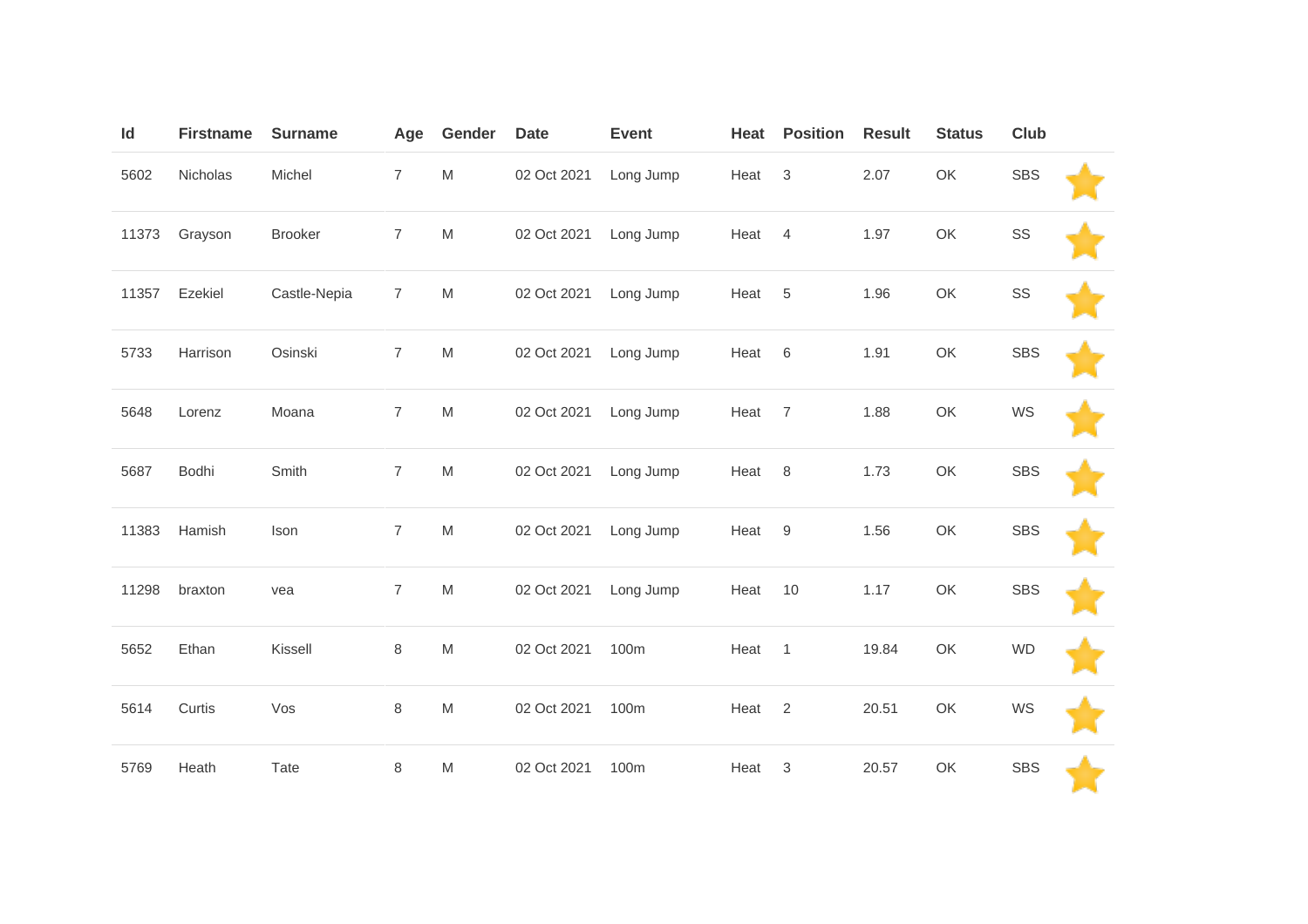| $\mathsf{Id}$ | <b>Firstname</b> | <b>Surname</b> | Age | Gender                                                                                | <b>Date</b> | <b>Event</b> | Heat              | <b>Position</b> | <b>Result</b> | <b>Status</b> | <b>Club</b> |  |
|---------------|------------------|----------------|-----|---------------------------------------------------------------------------------------|-------------|--------------|-------------------|-----------------|---------------|---------------|-------------|--|
| 11314         | Calvin           | Findlay        | 8   | M                                                                                     | 02 Oct 2021 | 100m         | Heat              | $\overline{4}$  | 21.55         | OK            | <b>SBS</b>  |  |
| 5766          | Cayden           | Collard        | 8   | ${\sf M}$                                                                             | 02 Oct 2021 | 100m         | Heat              | 5               | 21.90         | OK            | <b>SBS</b>  |  |
| 5698          | Vulcan           | Mabbett        | 8   | M                                                                                     | 02 Oct 2021 | 100m         | Heat              | $6\,$           | 22.13         | OK            | SS          |  |
| 11268         | Yechan           | Kwon           | 8   | M                                                                                     | 02 Oct 2021 | 100m         | Heat              | $\overline{7}$  | 22.39         | OK            | <b>SBS</b>  |  |
| 11335         | Joel             | Haynes         | 8   | $\mathsf{M}% _{T}=\mathsf{M}_{T}\!\left( a,b\right) ,\ \mathsf{M}_{T}=\mathsf{M}_{T}$ | 02 Oct 2021 | 100m         | Heat              | 8               | 23.48         | OK            | <b>SBS</b>  |  |
| 11292         | Elliott          | Ison           | 8   | $\mathsf{M}% _{T}=\mathsf{M}_{T}\!\left( a,b\right) ,\ \mathsf{M}_{T}=\mathsf{M}_{T}$ | 02 Oct 2021 | 100m         | Heat 9            |                 | 26.28         | OK            | <b>SBS</b>  |  |
| 11286         | Cooper           | McAuley        | 8   | M                                                                                     | 02 Oct 2021 | 100m         | Heat              | 10              | 26.49         | OK            | SS          |  |
| 5619          | Lucas            | Crowther       | 8   | M                                                                                     | 02 Oct 2021 | 100m         | Heat              | 11              | 40.73         | OK            | <b>SBS</b>  |  |
| 5766          | Cayden           | Collard        | 8   | $\mathsf{M}% _{T}=\mathsf{M}_{T}\!\left( a,b\right) ,\ \mathsf{M}_{T}=\mathsf{M}_{T}$ | 02 Oct 2021 | 500m         | Heat              | $\overline{1}$  | 2:00.66       | OK            | <b>SBS</b>  |  |
| 5769          | Heath            | Tate           | 8   | M                                                                                     | 02 Oct 2021 | 500m         | Heat <sub>2</sub> |                 | 2:10.22       | OK            | <b>SBS</b>  |  |
| 5614          | Curtis           | Vos            | 8   | M                                                                                     | 02 Oct 2021 | 500m         | Heat              | $\mathbf{3}$    | 2:13.61       | OK            | WS          |  |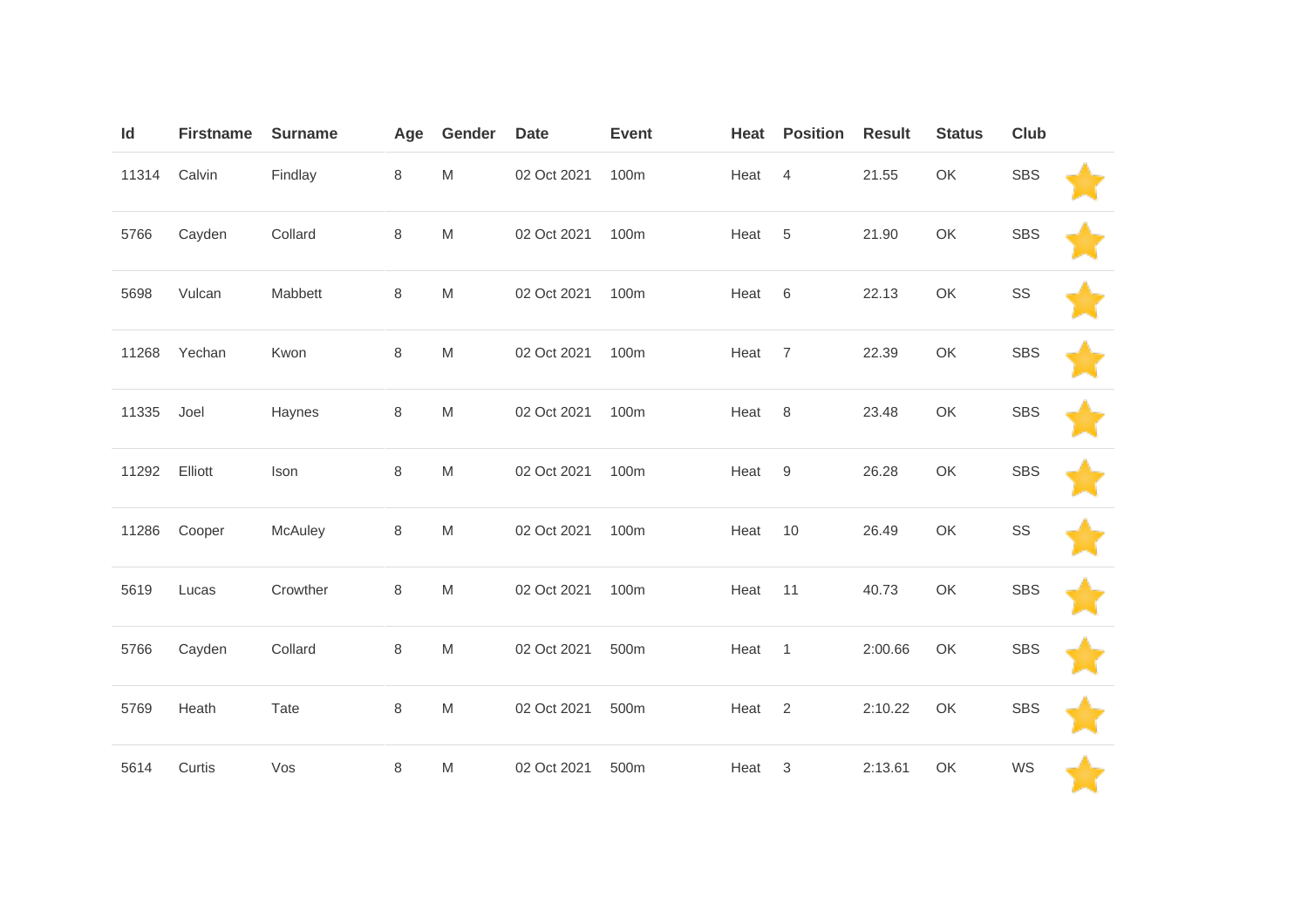| Id    | <b>Firstname</b> | <b>Surname</b> | Age | Gender | <b>Date</b> | <b>Event</b>    | Heat | <b>Position</b>          | <b>Result</b> | <b>Status</b> | <b>Club</b> |  |
|-------|------------------|----------------|-----|--------|-------------|-----------------|------|--------------------------|---------------|---------------|-------------|--|
| 5652  | Ethan            | Kissell        | 8   | M      | 02 Oct 2021 | 500m            | Heat | $\overline{4}$           | 2:13.82       | OK            | <b>WD</b>   |  |
| 11335 | Joel             | Haynes         | 8   | M      | 02 Oct 2021 | 500m            | Heat | 5                        | 2:32.26       | OK            | <b>SBS</b>  |  |
| 11314 | Calvin           | Findlay        | 8   | M      | 02 Oct 2021 | 500m            | Heat | 6                        | 2:36.64       | OK            | <b>SBS</b>  |  |
| 11268 | Yechan           | Kwon           | 8   | M      | 02 Oct 2021 | 500m            | Heat | 7                        | 2:36.96       | OK            | <b>SBS</b>  |  |
| 5698  | Vulcan           | Mabbett        | 8   | M      | 02 Oct 2021 | 500m            | Heat | 8                        | 2:38.08       | OK            | SS          |  |
| 11292 | Elliott          | Ison           | 8   | M      | 02 Oct 2021 | 500m            | Heat | 9                        | 2:58.63       | OK            | <b>SBS</b>  |  |
| 11286 | Cooper           | McAuley        | 8   | M      | 02 Oct 2021 | 500m            | Heat | 10                       | 3:18.80       | OK            | SS          |  |
| 5619  | Lucas            | Crowther       | 8   | M      | 02 Oct 2021 | 500m            | Heat | 11                       | 4:06.07       | OK            | <b>SBS</b>  |  |
| 12437 | Maxwell          | Luder-Mumbo    | 8   | M      | 02 Oct 2021 | 500m            | Heat | $\overline{\phantom{a}}$ | <b>NA</b>     | <b>DNF</b>    | <b>WD</b>   |  |
| 5652  | Ethan            | Kissell        | 8   | M      | 02 Oct 2021 | 70 <sub>m</sub> | Heat | $\overline{1}$           | 12.86         | OK            | <b>WD</b>   |  |
| 12437 | Maxwell          | Luder-Mumbo    | 8   | M      | 02 Oct 2021 | 70 <sub>m</sub> | Heat | 2                        | 12.90         | OK            | <b>WD</b>   |  |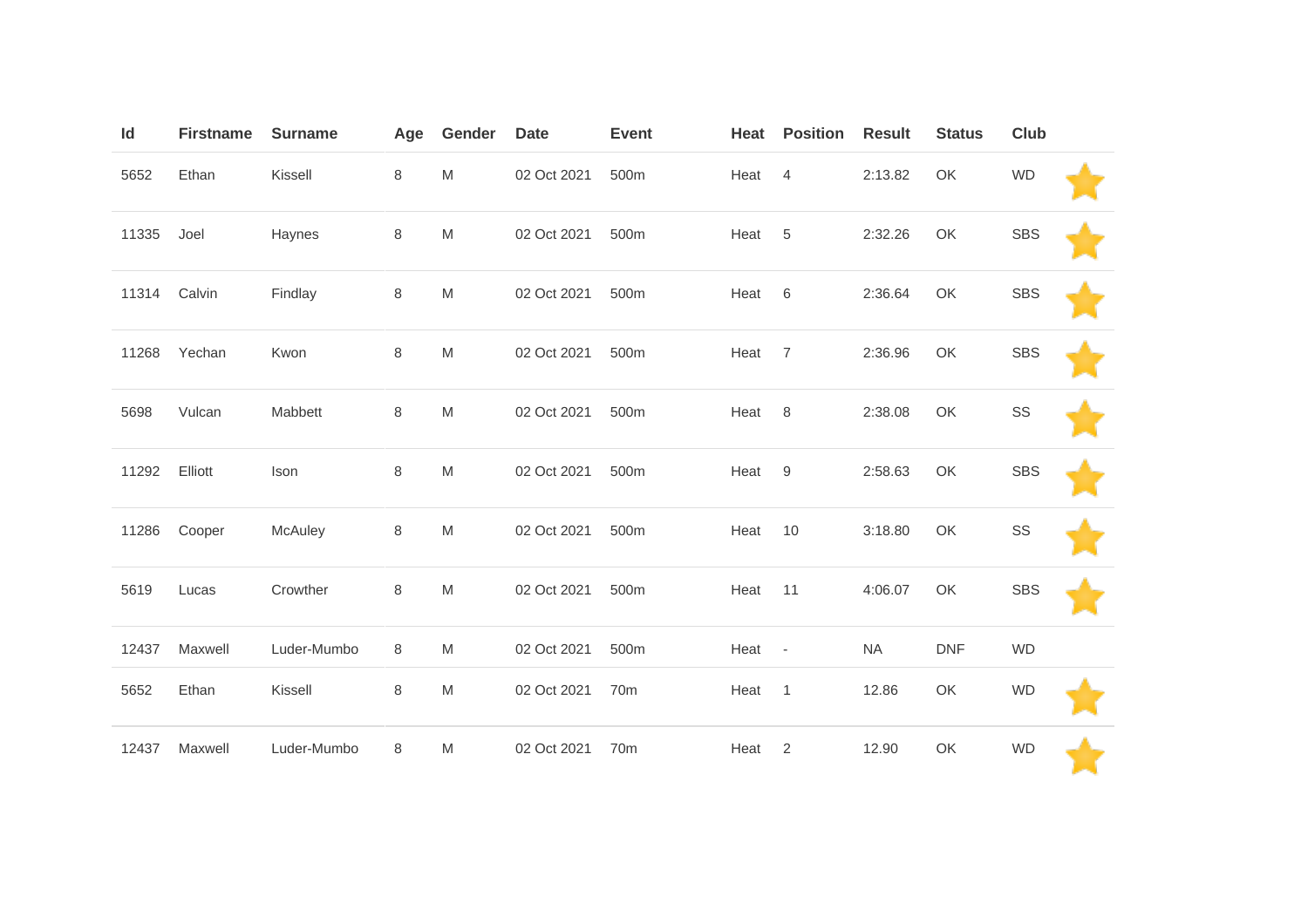| $\mathsf{Id}$ | <b>Firstname</b> | <b>Surname</b>   | Age | Gender                                                                                                     | <b>Date</b> | <b>Event</b>    | Heat   | <b>Position</b> | <b>Result</b> | <b>Status</b> | <b>Club</b> |  |
|---------------|------------------|------------------|-----|------------------------------------------------------------------------------------------------------------|-------------|-----------------|--------|-----------------|---------------|---------------|-------------|--|
| 5766          | Cayden           | Collard          | 8   | M                                                                                                          | 02 Oct 2021 | 70 <sub>m</sub> | Heat   | $\mathbf{3}$    | 13.32         | OK            | <b>SBS</b>  |  |
| 5614          | Curtis           | Vos              | 8   | ${\sf M}$                                                                                                  | 02 Oct 2021 | 70 <sub>m</sub> | Heat   | $\overline{4}$  | 13.44         | OK            | WS          |  |
| 5769          | Heath            | Tate             | 8   | M                                                                                                          | 02 Oct 2021 | 70 <sub>m</sub> | Heat   | $\sqrt{5}$      | 13.48         | OK            | <b>SBS</b>  |  |
| 11314         | Calvin           | Findlay          | 8   | M                                                                                                          | 02 Oct 2021 | 70 <sub>m</sub> | Heat   | 6               | 14.15         | OK            | <b>SBS</b>  |  |
| 11275         | Tyler            | <b>Broadbent</b> | 8   | M                                                                                                          | 02 Oct 2021 | 70m             | Heat   | $\overline{7}$  | 14.73         | OK            | <b>WD</b>   |  |
| 5698          | Vulcan           | Mabbett          | 8   | $\mathsf{M}% _{T}=\mathsf{M}_{T}\!\left( a,b\right) ,\ \mathsf{M}_{T}=\mathsf{M}_{T}$                      | 02 Oct 2021 | 70 <sub>m</sub> | Heat 8 |                 | 14.88         | OK            | SS          |  |
| 11286         | Cooper           | McAuley          | 8   | M                                                                                                          | 02 Oct 2021 | 70m             | Heat 9 |                 | 14.99         | OK            | SS          |  |
| 11335         | Joel             | Haynes           | 8   | M                                                                                                          | 02 Oct 2021 | 70m             | Heat   | 10              | 15.37         | OK            | <b>SBS</b>  |  |
| 11268         | Yechan           | Kwon             | 8   | $\mathsf{M}% _{T}=\mathsf{M}_{T}\!\left( a,b\right) ,\ \mathsf{M}_{T}=\mathsf{M}_{T}$                      | 02 Oct 2021 | 70 <sub>m</sub> | Heat   | 11              | 15.38         | OK            | <b>SBS</b>  |  |
| 11292         | Elliott          | Ison             | 8   | $\mathsf{M}% _{T}=\mathsf{M}_{T}\!\left( a,b\right) ,\ \mathsf{M}_{T}=\mathsf{M}_{T}\!\left( a,b\right) ,$ | 02 Oct 2021 | 70m             | Heat   | 12              | 16.29         | OK            | <b>SBS</b>  |  |
| 5619          | Lucas            | Crowther         | 8   | M                                                                                                          | 02 Oct 2021 | 70 <sub>m</sub> | Heat   | 13              | 25.50         | OK            | <b>SBS</b>  |  |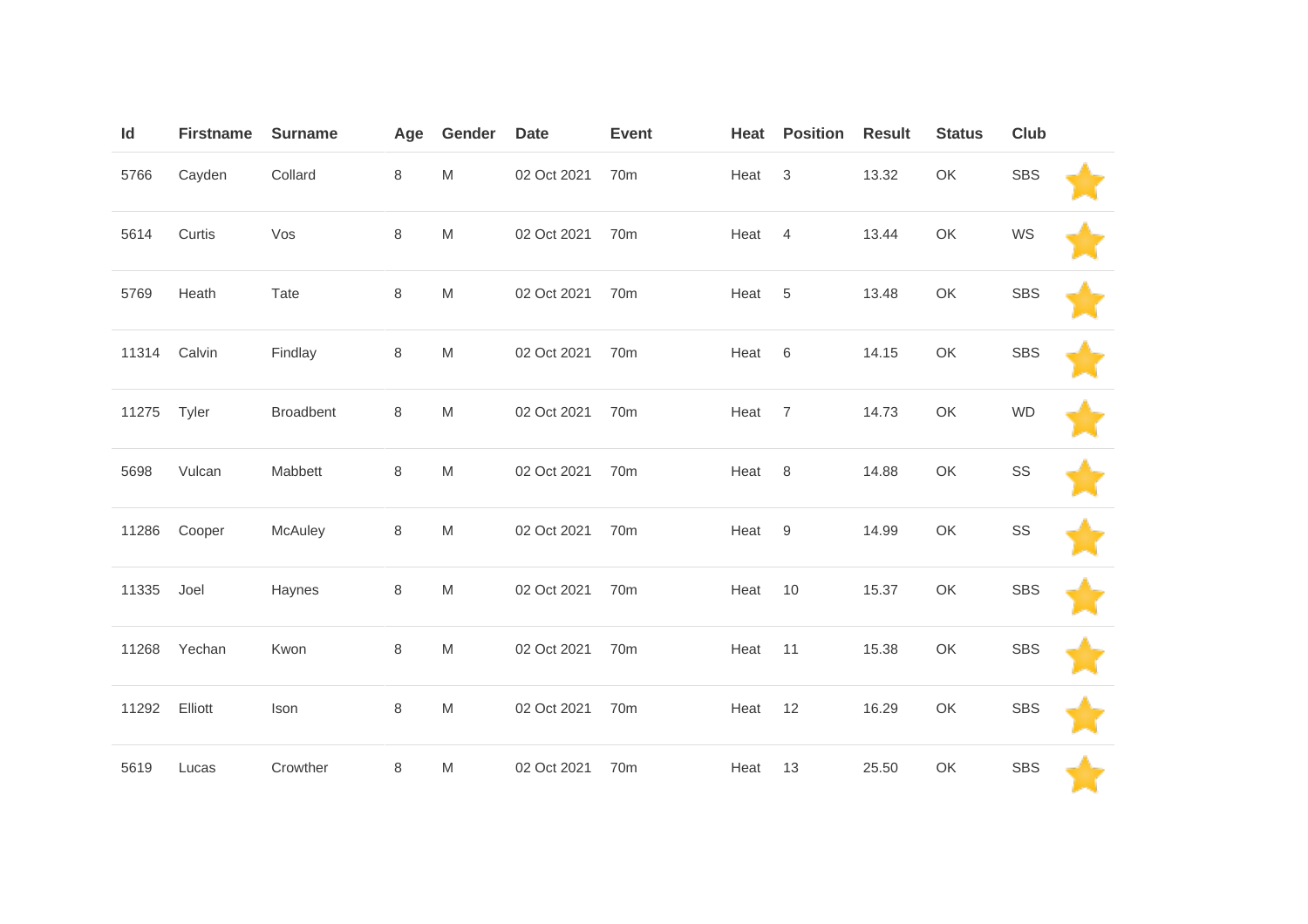| Id    | <b>Firstname</b> | <b>Surname</b>   | Age | Gender                                                                                                     | <b>Date</b> | <b>Event</b> | Heat   | <b>Position</b> | <b>Result</b> | <b>Status</b> | <b>Club</b> |  |
|-------|------------------|------------------|-----|------------------------------------------------------------------------------------------------------------|-------------|--------------|--------|-----------------|---------------|---------------|-------------|--|
| 5652  | Ethan            | Kissell          | 8   | ${\sf M}$                                                                                                  | 02 Oct 2021 | Discus 500g  | Heat   | $\mathbf{1}$    | 10.64         | OK            | <b>WD</b>   |  |
| 5766  | Cayden           | Collard          | 8   | ${\sf M}$                                                                                                  | 02 Oct 2021 | Discus 500g  | Heat   | $\overline{2}$  | 10.16         | OK            | <b>SBS</b>  |  |
| 5614  | Curtis           | Vos              | 8   | $\mathsf{M}% _{T}=\mathsf{M}_{T}\!\left( a,b\right) ,\ \mathsf{M}_{T}=\mathsf{M}_{T}$                      | 02 Oct 2021 | Discus 500g  | Heat   | 3               | 10.05         | OK            | WS          |  |
| 11314 | Calvin           | Findlay          | 8   | M                                                                                                          | 02 Oct 2021 | Discus 500g  | Heat   | $\overline{4}$  | 7.23          | OK            | <b>SBS</b>  |  |
| 5769  | Heath            | Tate             | 8   | $\mathsf{M}% _{T}=\mathsf{M}_{T}\!\left( a,b\right) ,\ \mathsf{M}_{T}=\mathsf{M}_{T}$                      | 02 Oct 2021 | Discus 500g  | Heat   | 5               | 5.96          | OK            | <b>SBS</b>  |  |
| 11275 | Tyler            | <b>Broadbent</b> | 8   | M                                                                                                          | 02 Oct 2021 | Discus 500g  | Heat   | 6               | 5.53          | OK            | <b>WD</b>   |  |
| 11286 | Cooper           | McAuley          | 8   | $\mathsf{M}% _{T}=\mathsf{M}_{T}\!\left( a,b\right) ,\ \mathsf{M}_{T}=\mathsf{M}_{T}\!\left( a,b\right) ,$ | 02 Oct 2021 | Discus 500g  | Heat   | $\overline{7}$  | 5.33          | OK            | SS          |  |
| 5698  | Vulcan           | Mabbett          | 8   | $\mathsf{M}% _{T}=\mathsf{M}_{T}\!\left( a,b\right) ,\ \mathsf{M}_{T}=\mathsf{M}_{T}\!\left( a,b\right) ,$ | 02 Oct 2021 | Discus 500g  | Heat   | 8               | 4.31          | OK            | SS          |  |
| 5619  | Lucas            | Crowther         | 8   | $\mathsf{M}% _{T}=\mathsf{M}_{T}\!\left( a,b\right) ,\ \mathsf{M}_{T}=\mathsf{M}_{T}$                      | 02 Oct 2021 | Discus 500g  | Heat   | 9               | 2.98          | OK            | <b>SBS</b>  |  |
| 12437 | Maxwell          | Luder-Mumbo      | 8   | $\mathsf{M}% _{T}=\mathsf{M}_{T}\!\left( a,b\right) ,\ \mathsf{M}_{T}=\mathsf{M}_{T}$                      | 02 Oct 2021 | Discus 500g  | Heat - |                 | <b>NA</b>     | No<br>Throw   | <b>WD</b>   |  |
| 12437 | Maxwell          | Luder-Mumbo      | 8   | $\mathsf{M}% _{T}=\mathsf{M}_{T}\!\left( a,b\right) ,\ \mathsf{M}_{T}=\mathsf{M}_{T}\!\left( a,b\right) ,$ | 02 Oct 2021 | Long Jump    | Heat   | $\mathbf{1}$    | 3.00          | OK            | <b>WD</b>   |  |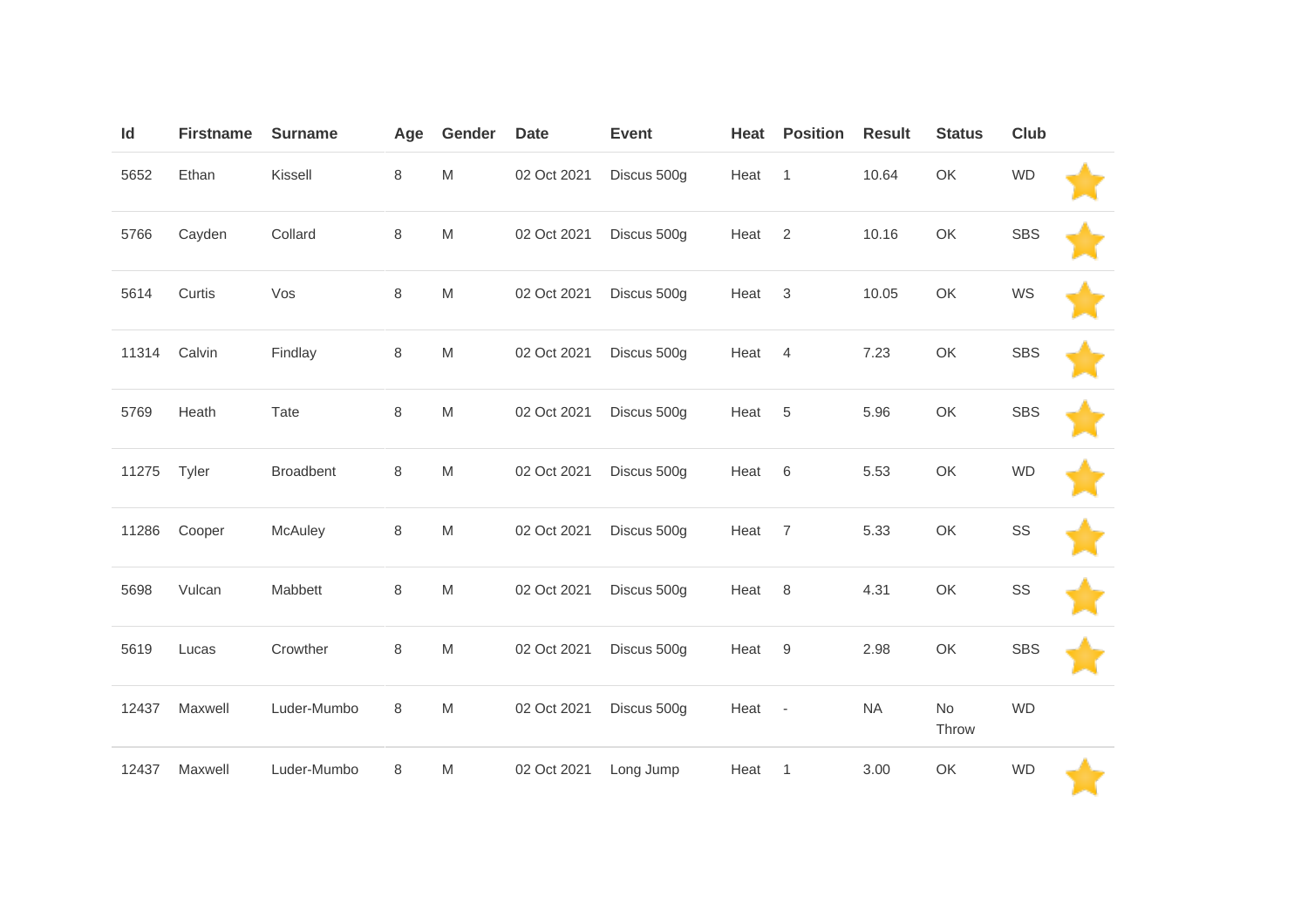| Id    | <b>Firstname</b> | <b>Surname</b>   | Age     | Gender                                                                                                     | <b>Date</b> | <b>Event</b> | Heat | <b>Position</b> | <b>Result</b> | <b>Status</b> | <b>Club</b> |  |
|-------|------------------|------------------|---------|------------------------------------------------------------------------------------------------------------|-------------|--------------|------|-----------------|---------------|---------------|-------------|--|
| 5769  | Heath            | Tate             | 8       | $\mathsf{M}% _{T}=\mathsf{M}_{T}\!\left( a,b\right) ,\ \mathsf{M}_{T}=\mathsf{M}_{T}\!\left( a,b\right) ,$ | 02 Oct 2021 | Long Jump    | Heat | $\overline{2}$  | 2.83          | OK            | <b>SBS</b>  |  |
| 5614  | Curtis           | Vos              | 8       | M                                                                                                          | 02 Oct 2021 | Long Jump    | Heat | $\mathsf 3$     | 2.69          | OK            | WS          |  |
| 11286 | Cooper           | McAuley          | $\,8\,$ | $\mathsf{M}% _{T}=\mathsf{M}_{T}\!\left( a,b\right) ,\ \mathsf{M}_{T}=\mathsf{M}_{T}\!\left( a,b\right) ,$ | 02 Oct 2021 | Long Jump    | Heat | $\overline{4}$  | 2.62          | OK            | SS          |  |
| 5766  | Cayden           | Collard          | 8       | $\mathsf{M}% _{T}=\mathsf{M}_{T}\!\left( a,b\right) ,\ \mathsf{M}_{T}=\mathsf{M}_{T}\!\left( a,b\right) ,$ | 02 Oct 2021 | Long Jump    | Heat | $\sqrt{5}$      | 2.54          | OK            | <b>SBS</b>  |  |
| 11314 | Calvin           | Findlay          | 8       | $\mathsf{M}% _{T}=\mathsf{M}_{T}\!\left( a,b\right) ,\ \mathsf{M}_{T}=\mathsf{M}_{T}\!\left( a,b\right) ,$ | 02 Oct 2021 | Long Jump    | Heat | 6               | 2.48          | OK            | <b>SBS</b>  |  |
| 11335 | Joel             | Haynes           | $\,8\,$ | $\mathsf{M}% _{T}=\mathsf{M}_{T}\!\left( a,b\right) ,\ \mathsf{M}_{T}=\mathsf{M}_{T}\!\left( a,b\right) ,$ | 02 Oct 2021 | Long Jump    | Heat | $\overline{7}$  | 2.40          | OK            | <b>SBS</b>  |  |
| 11268 | Yechan           | Kwon             | 8       | $\mathsf{M}% _{T}=\mathsf{M}_{T}\!\left( a,b\right) ,\ \mathsf{M}_{T}=\mathsf{M}_{T}\!\left( a,b\right) ,$ | 02 Oct 2021 | Long Jump    | Heat | 8               | 2.33          | OK            | <b>SBS</b>  |  |
| 5698  | Vulcan           | Mabbett          | 8       | M                                                                                                          | 02 Oct 2021 | Long Jump    | Heat | 9               | 2.23          | OK            | SS          |  |
| 11292 | Elliott          | Ison             | 8       | $\mathsf{M}% _{T}=\mathsf{M}_{T}\!\left( a,b\right) ,\ \mathsf{M}_{T}=\mathsf{M}_{T}\!\left( a,b\right) ,$ | 02 Oct 2021 | Long Jump    | Heat | 10              | 2.19          | OK            | <b>SBS</b>  |  |
| 11275 | Tyler            | <b>Broadbent</b> | 8       | $\mathsf{M}% _{T}=\mathsf{M}_{T}\!\left( a,b\right) ,\ \mathsf{M}_{T}=\mathsf{M}_{T}\!\left( a,b\right) ,$ | 02 Oct 2021 | Long Jump    | Heat | 11              | 2.02          | OK            | <b>WD</b>   |  |
| 5619  | Lucas            | Crowther         | 8       | M                                                                                                          | 02 Oct 2021 | Long Jump    | Heat | 12              | 1.62          | OK            | <b>SBS</b>  |  |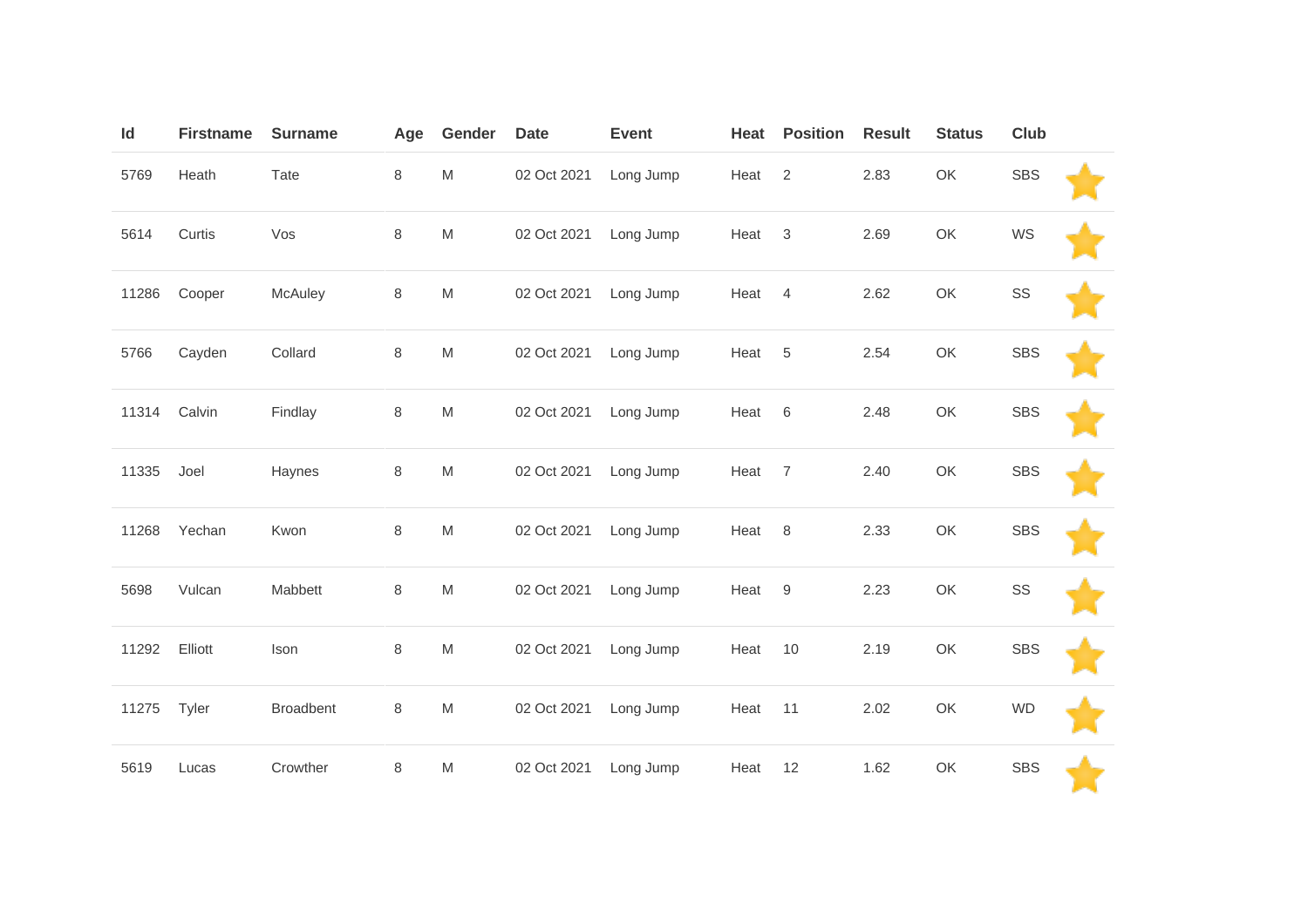| Id    | <b>Firstname</b> | <b>Surname</b> | Age              | Gender                                                                                                     | <b>Date</b> | <b>Event</b> | Heat              | <b>Position</b> | <b>Result</b> | <b>Status</b> | <b>Club</b> |  |
|-------|------------------|----------------|------------------|------------------------------------------------------------------------------------------------------------|-------------|--------------|-------------------|-----------------|---------------|---------------|-------------|--|
| 5652  | Ethan            | Kissell        | 8                | $\mathsf{M}% _{T}=\mathsf{M}_{T}\!\left( a,b\right) ,\ \mathsf{M}_{T}=\mathsf{M}_{T}\!\left( a,b\right) ,$ | 02 Oct 2021 | Long Jump    | Heat -            |                 | <b>NA</b>     | No Jump       | <b>WD</b>   |  |
| 5695  | Rhys             | Welsh          | $\boldsymbol{9}$ | $\mathsf{M}% _{T}=\mathsf{M}_{T}\!\left( a,b\right) ,\ \mathsf{M}_{T}=\mathsf{M}_{T}\!\left( a,b\right) ,$ | 02 Oct 2021 | 100m         | Heat              | $\mathbf{1}$    | 17.48         | OK            | <b>WD</b>   |  |
| 5686  | Hunter           | Smith          | 9                | $\mathsf{M}% _{T}=\mathsf{M}_{T}\!\left( a,b\right) ,\ \mathsf{M}_{T}=\mathsf{M}_{T}\!\left( a,b\right) ,$ | 02 Oct 2021 | 100m         | Heat <sub>2</sub> |                 | 17.68         | OK            | <b>SBS</b>  |  |
| 5682  | Hunter           | Barker         | $\boldsymbol{9}$ | $\mathsf{M}% _{T}=\mathsf{M}_{T}\!\left( a,b\right) ,\ \mathsf{M}_{T}=\mathsf{M}_{T}\!\left( a,b\right) ,$ | 02 Oct 2021 | 100m         | Heat              | $\mathbf{3}$    | 18.30         | OK            | SS          |  |
| 11330 | Danyar           | Rajabi Movahed | $\boldsymbol{9}$ | $\mathsf{M}% _{T}=\mathsf{M}_{T}\!\left( a,b\right) ,\ \mathsf{M}_{T}=\mathsf{M}_{T}$                      | 02 Oct 2021 | 100m         | Heat              | $\overline{4}$  | 19.30         | OK            | <b>SBS</b>  |  |
| 11326 | Julian           | Savage         | 9                | $\mathsf{M}% _{T}=\mathsf{M}_{T}\!\left( a,b\right) ,\ \mathsf{M}_{T}=\mathsf{M}_{T}\!\left( a,b\right) ,$ | 02 Oct 2021 | 100m         | Heat              | $\sqrt{5}$      | 19.36         | OK            | <b>SBS</b>  |  |
| 11271 | Scott            | Vrossink       | $\hbox{9}$       | $\mathsf{M}% _{T}=\mathsf{M}_{T}\!\left( a,b\right) ,\ \mathsf{M}_{T}=\mathsf{M}_{T}\!\left( a,b\right) ,$ | 02 Oct 2021 | 100m         | Heat              | $6\,$           | 19.53         | OK            | SS          |  |
| 11285 | Jack             | McAuley        | $\hbox{9}$       | $\mathsf{M}% _{T}=\mathsf{M}_{T}\!\left( a,b\right) ,\ \mathsf{M}_{T}=\mathsf{M}_{T}\!\left( a,b\right) ,$ | 02 Oct 2021 | 100m         | Heat              | $\overline{7}$  | 19.81         | OK            | SS          |  |
| 5746  | Kai              | Dabala         | $\mathsf g$      | $\mathsf{M}% _{T}=\mathsf{M}_{T}\!\left( a,b\right) ,\ \mathsf{M}_{T}=\mathsf{M}_{T}$                      | 02 Oct 2021 | 100m         | Heat              | $\overline{7}$  | 19.81         | OK            | SS          |  |
| 5625  | Samuel           | Payne          | $\hbox{9}$       | $\mathsf{M}% _{T}=\mathsf{M}_{T}\!\left( a,b\right) ,\ \mathsf{M}_{T}=\mathsf{M}_{T}\!\left( a,b\right) ,$ | 02 Oct 2021 | 100m         | Heat              | 9               | 19.83         | OK            | SS          |  |
| 11297 | kingston         | allen          | 9                | M                                                                                                          | 02 Oct 2021 | 100m         | Heat              | 10              | 21.30         | OK            | <b>SBS</b>  |  |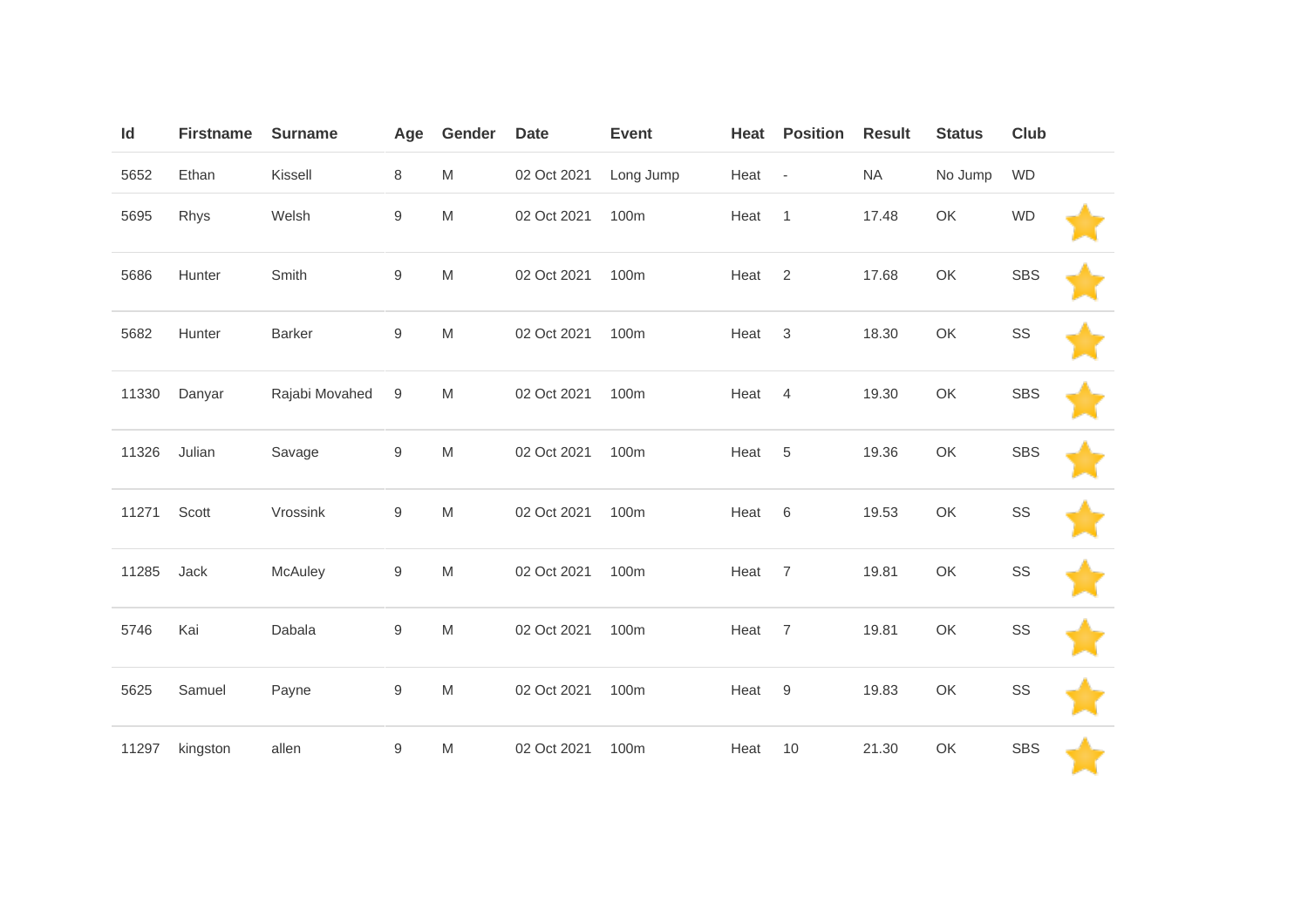| Id    | <b>Firstname</b> | <b>Surname</b> | Age              | Gender                                                                                                     | <b>Date</b> | <b>Event</b>    | Heat | <b>Position</b> | <b>Result</b> | <b>Status</b> | <b>Club</b> |  |
|-------|------------------|----------------|------------------|------------------------------------------------------------------------------------------------------------|-------------|-----------------|------|-----------------|---------------|---------------|-------------|--|
| 5682  | Hunter           | <b>Barker</b>  | 9                | M                                                                                                          | 02 Oct 2021 | 400m            | Heat | $\overline{1}$  | 1:22.46       | OK            | SS          |  |
| 5686  | Hunter           | Smith          | 9                | $\mathsf{M}% _{T}=\mathsf{M}_{T}\!\left( a,b\right) ,\ \mathsf{M}_{T}=\mathsf{M}_{T}$                      | 02 Oct 2021 | 400m            | Heat | $\overline{2}$  | 1:25.05       | OK            | <b>SBS</b>  |  |
| 5695  | Rhys             | Welsh          | 9                | $\mathsf{M}% _{T}=\mathsf{M}_{T}\!\left( a,b\right) ,\ \mathsf{M}_{T}=\mathsf{M}_{T}\!\left( a,b\right) ,$ | 02 Oct 2021 | 400m            | Heat | 3               | 1:29.96       | OK            | <b>WD</b>   |  |
| 11285 | Jack             | McAuley        | 9                | M                                                                                                          | 02 Oct 2021 | 400m            | Heat | $\overline{4}$  | 1:32.01       | OK            | SS          |  |
| 11330 | Danyar           | Rajabi Movahed | 9                | M                                                                                                          | 02 Oct 2021 | 400m            | Heat | 5               | 1:32.21       | OK            | <b>SBS</b>  |  |
| 5746  | Kai              | Dabala         | 9                | $\mathsf{M}% _{T}=\mathsf{M}_{T}\!\left( a,b\right) ,\ \mathsf{M}_{T}=\mathsf{M}_{T}$                      | 02 Oct 2021 | 400m            | Heat | 6               | 1:38.25       | OK            | SS          |  |
| 11326 | Julian           | Savage         | $\boldsymbol{9}$ | ${\sf M}$                                                                                                  | 02 Oct 2021 | 400m            | Heat | $\overline{7}$  | 1:39.66       | OK            | <b>SBS</b>  |  |
| 5625  | Samuel           | Payne          | $\hbox{9}$       | M                                                                                                          | 02 Oct 2021 | 400m            | Heat | 8               | 1:42.84       | OK            | SS          |  |
| 11271 | Scott            | Vrossink       | 9                | $\mathsf{M}% _{T}=\mathsf{M}_{T}\!\left( a,b\right) ,\ \mathsf{M}_{T}=\mathsf{M}_{T}$                      | 02 Oct 2021 | 400m            | Heat | 9               | 1:45.15       | OK            | SS          |  |
| 11297 | kingston         | allen          | 9                | $\mathsf{M}% _{T}=\mathsf{M}_{T}\!\left( a,b\right) ,\ \mathsf{M}_{T}=\mathsf{M}_{T}$                      | 02 Oct 2021 | 400m            | Heat | 10              | 1:52.25       | OK            | <b>SBS</b>  |  |
| 5682  | Hunter           | <b>Barker</b>  | 9                | M                                                                                                          | 02 Oct 2021 | 70 <sub>m</sub> | Heat | $\overline{1}$  | 12.10         | OK            | SS          |  |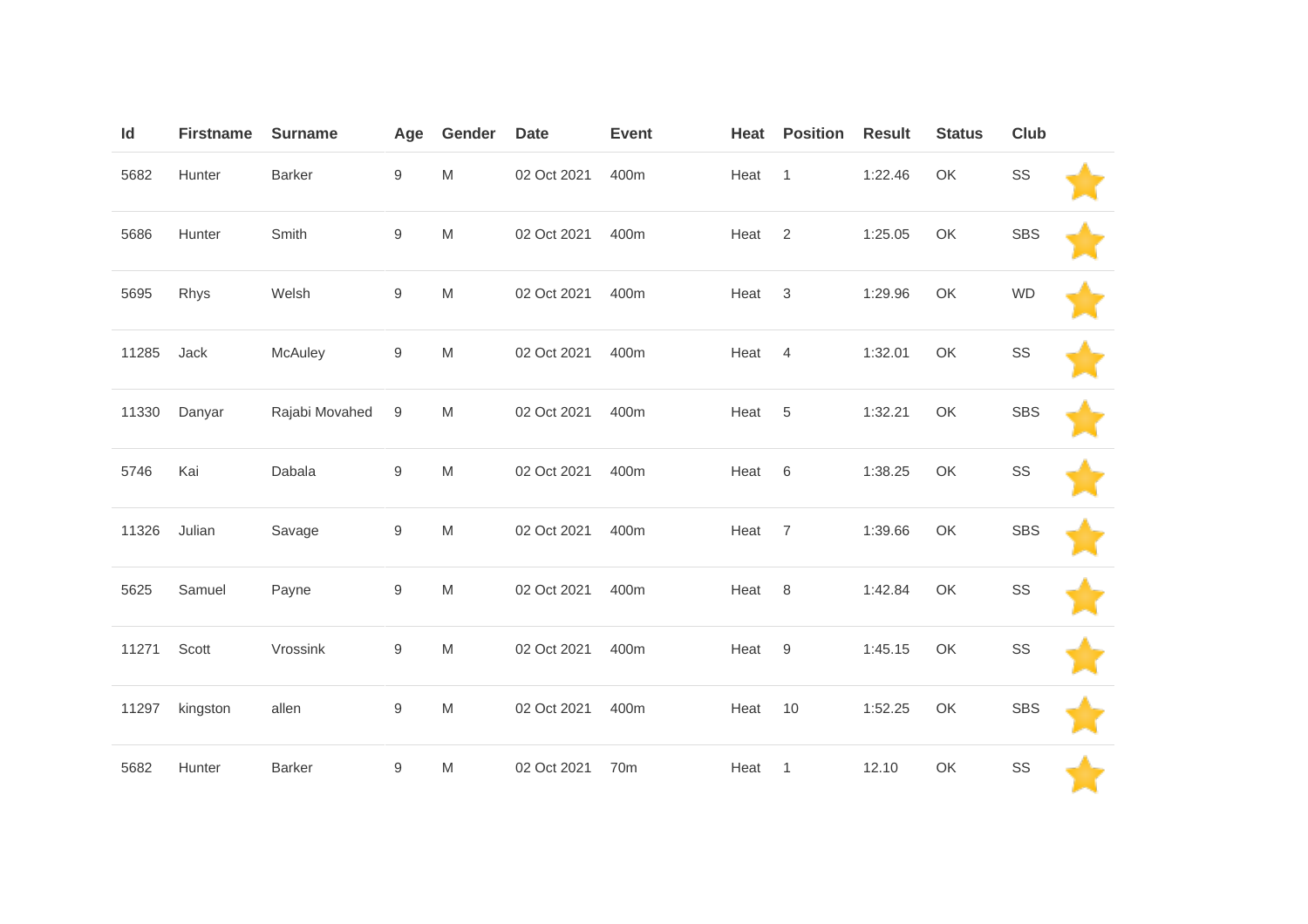| Id    | <b>Firstname</b> | <b>Surname</b> | Age        | Gender                                                                                                     | <b>Date</b> | <b>Event</b>    | Heat | <b>Position</b> | <b>Result</b> | <b>Status</b> | <b>Club</b> |  |
|-------|------------------|----------------|------------|------------------------------------------------------------------------------------------------------------|-------------|-----------------|------|-----------------|---------------|---------------|-------------|--|
| 5686  | Hunter           | Smith          | 9          | ${\sf M}$                                                                                                  | 02 Oct 2021 | 70 <sub>m</sub> | Heat | $\overline{2}$  | 12.12         | OK            | <b>SBS</b>  |  |
| 5695  | Rhys             | Welsh          | 9          | ${\sf M}$                                                                                                  | 02 Oct 2021 | 70 <sub>m</sub> | Heat | 3               | 12.34         | OK            | <b>WD</b>   |  |
| 11285 | Jack             | McAuley        | $\hbox{9}$ | $\mathsf{M}% _{T}=\mathsf{M}_{T}\!\left( a,b\right) ,\ \mathsf{M}_{T}=\mathsf{M}_{T}\!\left( a,b\right) ,$ | 02 Oct 2021 | 70 <sub>m</sub> | Heat | $\overline{4}$  | 12.98         | OK            | SS          |  |
| 5625  | Samuel           | Payne          | 9          | M                                                                                                          | 02 Oct 2021 | 70 <sub>m</sub> | Heat | $\,$ 5 $\,$     | 13.24         | OK            | SS          |  |
| 11326 | Julian           | Savage         | 9          | ${\sf M}$                                                                                                  | 02 Oct 2021 | 70m             | Heat | 6               | 13.31         | OK            | <b>SBS</b>  |  |
| 11271 | Scott            | Vrossink       | 9          | ${\sf M}$                                                                                                  | 02 Oct 2021 | 70 <sub>m</sub> | Heat | $\overline{7}$  | 13.35         | OK            | SS          |  |
| 11297 | kingston         | allen          | 9          | ${\sf M}$                                                                                                  | 02 Oct 2021 | 70 <sub>m</sub> | Heat | 8               | 13.40         | OK            | <b>SBS</b>  |  |
| 5746  | Kai              | Dabala         | 9          | M                                                                                                          | 02 Oct 2021 | 70 <sub>m</sub> | Heat | 9               | 13.65         | OK            | SS          |  |
| 11330 | Danyar           | Rajabi Movahed | $9\,$      | ${\sf M}$                                                                                                  | 02 Oct 2021 | 70 <sub>m</sub> | Heat | 10              | 13.93         | OK            | <b>SBS</b>  |  |
| 5695  | Rhys             | Welsh          | 9          | $\mathsf{M}% _{T}=\mathsf{M}_{T}\!\left( a,b\right) ,\ \mathsf{M}_{T}=\mathsf{M}_{T}$                      | 02 Oct 2021 | Discus 500g     | Heat | $\overline{1}$  | 15.73         | OK            | <b>WD</b>   |  |
| 5686  | Hunter           | Smith          | 9          | M                                                                                                          | 02 Oct 2021 | Discus 500g     | Heat | 2               | 13.02         | OK            | <b>SBS</b>  |  |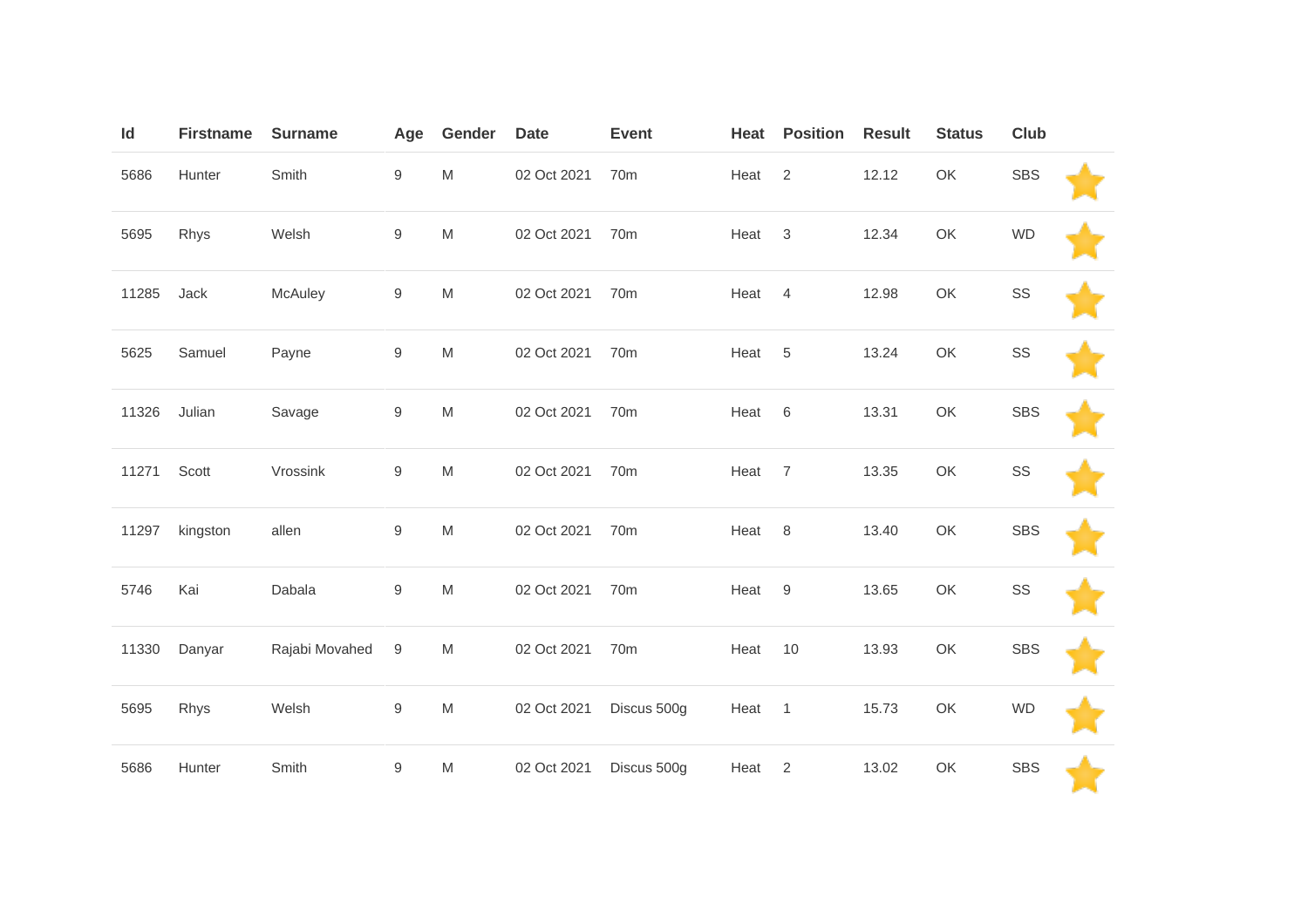| Id    | <b>Firstname</b> | <b>Surname</b> | Age              | Gender                                                                                                     | <b>Date</b> | Event                | Heat | <b>Position</b>          | <b>Result</b> | <b>Status</b> | <b>Club</b>   |  |
|-------|------------------|----------------|------------------|------------------------------------------------------------------------------------------------------------|-------------|----------------------|------|--------------------------|---------------|---------------|---------------|--|
| 5625  | Samuel           | Payne          | 9                | $\mathsf{M}% _{T}=\mathsf{M}_{T}\!\left( a,b\right) ,\ \mathsf{M}_{T}=\mathsf{M}_{T}\!\left( a,b\right) ,$ | 02 Oct 2021 | Discus 500g          | Heat | $\mathbf{3}$             | 11.11         | OK            | $\texttt{SS}$ |  |
| 5746  | Kai              | Dabala         | 9                | $\mathsf{M}% _{T}=\mathsf{M}_{T}\!\left( a,b\right) ,\ \mathsf{M}_{T}=\mathsf{M}_{T}\!\left( a,b\right) ,$ | 02 Oct 2021 | Discus 500g          | Heat | $\overline{4}$           | 10.73         | OK            | SS            |  |
| 5682  | Hunter           | Barker         | $\mathsf g$      | $\mathsf{M}% _{H}=\mathsf{M}_{H}$                                                                          | 02 Oct 2021 | Discus 500g          | Heat | $\sqrt{5}$               | 8.91          | OK            | SS            |  |
| 11285 | Jack             | McAuley        | 9                | $\mathsf{M}% _{T}=\mathsf{M}_{T}\!\left( a,b\right) ,\ \mathsf{M}_{T}=\mathsf{M}_{T}\!\left( a,b\right) ,$ | 02 Oct 2021 | Discus 500g          | Heat | $6\,$                    | 7.44          | OK            | SS            |  |
| 11297 | kingston         | allen          | $\boldsymbol{9}$ | $\mathsf{M}% _{T}=\mathsf{M}_{T}\!\left( a,b\right) ,\ \mathsf{M}_{T}=\mathsf{M}_{T}\!\left( a,b\right) ,$ | 02 Oct 2021 | Discus 500g          | Heat | $\overline{7}$           | 7.29          | OK            | <b>SBS</b>    |  |
| 11330 | Danyar           | Rajabi Movahed | 9                | $\mathsf{M}% _{T}=\mathsf{M}_{T}\!\left( a,b\right) ,\ \mathsf{M}_{T}=\mathsf{M}_{T}\!\left( a,b\right) ,$ | 02 Oct 2021 | Discus 500g          | Heat | 8                        | 7.25          | OK            | <b>SBS</b>    |  |
| 11326 | Julian           | Savage         | $\hbox{9}$       | $\mathsf{M}% _{H}=\mathsf{M}_{H}$                                                                          | 02 Oct 2021 | Discus 500g          | Heat | $9\,$                    | 6.81          | OK            | <b>SBS</b>    |  |
| 11271 | Scott            | Vrossink       | 9                | $\mathsf{M}% _{T}=\mathsf{M}_{T}\!\left( a,b\right) ,\ \mathsf{M}_{T}=\mathsf{M}_{T}\!\left( a,b\right) ,$ | 02 Oct 2021 | Discus 500g          | Heat | 10                       | 6.48          | OK            | SS            |  |
| 5695  | Rhys             | Welsh          | $\hbox{9}$       | $\mathsf{M}% _{T}=\mathsf{M}_{T}\!\left( a,b\right) ,\ \mathsf{M}_{T}=\mathsf{M}_{T}\!\left( a,b\right) ,$ | 02 Oct 2021 | High Jump<br>Scissor | Heat | $\overline{1}$           | 0.94          | OK            | <b>WD</b>     |  |
| 5625  | Samuel           | Payne          | $\hbox{9}$       | $\mathsf{M}% _{T}=\mathsf{M}_{T}\!\left( a,b\right) ,\ \mathsf{M}_{T}=\mathsf{M}_{T}\!\left( a,b\right) ,$ | 02 Oct 2021 | High Jump<br>Scissor | Heat | 2                        | 0.92          | OK            | SS            |  |
| 11330 | Danyar           | Rajabi Movahed | $\boldsymbol{9}$ | ${\sf M}$                                                                                                  | 02 Oct 2021 | High Jump<br>Scissor | Heat | $\overline{\phantom{a}}$ | NA            | No Jump       | <b>SBS</b>    |  |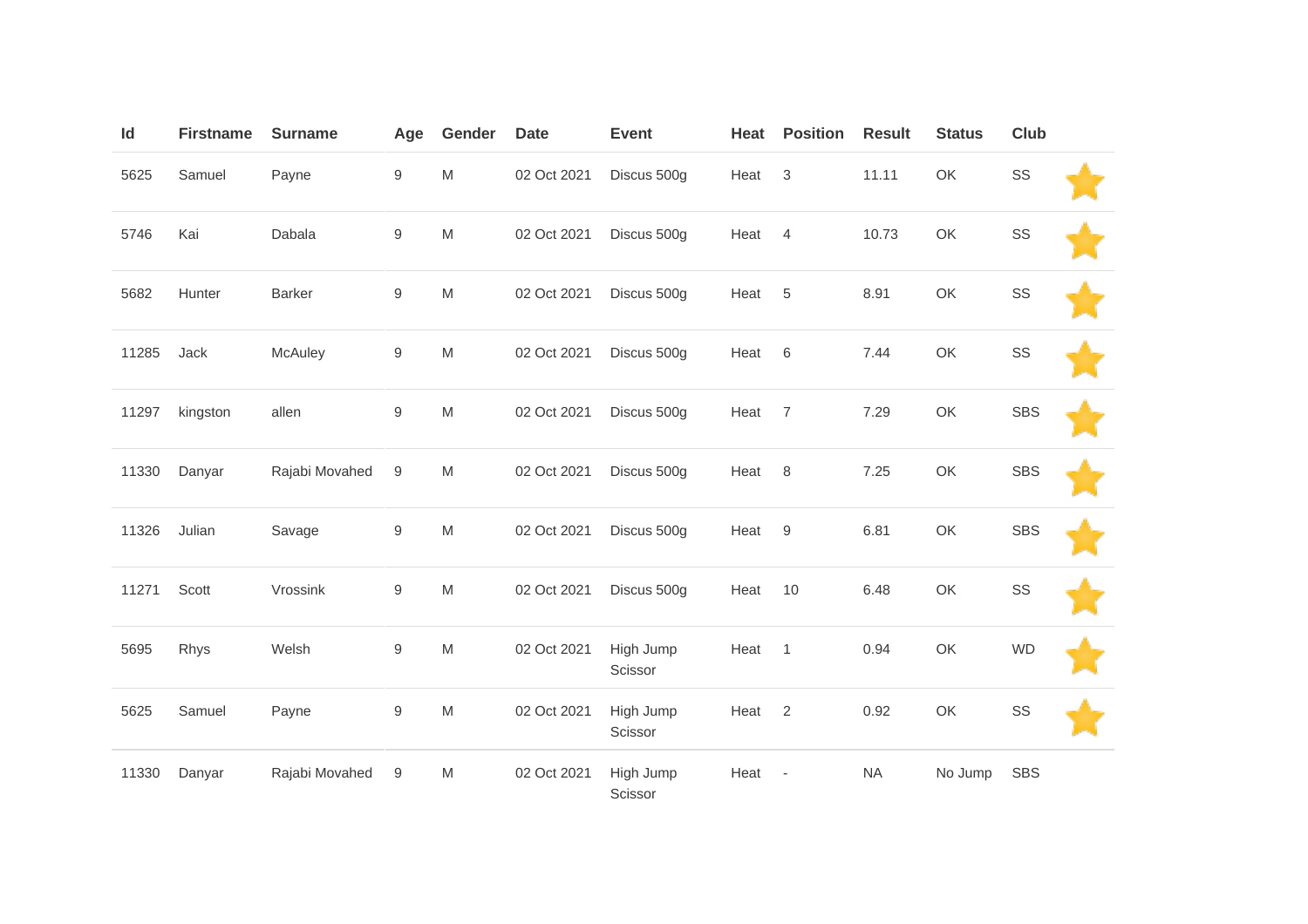| Id    | <b>Firstname</b> | <b>Surname</b> | Age              | Gender                                                                                                     | <b>Date</b> | Event                | Heat              | <b>Position</b> | <b>Result</b> | <b>Status</b> | Club       |  |
|-------|------------------|----------------|------------------|------------------------------------------------------------------------------------------------------------|-------------|----------------------|-------------------|-----------------|---------------|---------------|------------|--|
| 11285 | Jack             | McAuley        | 9                | M                                                                                                          | 02 Oct 2021 | High Jump<br>Scissor | Heat -            |                 | <b>NA</b>     | No Jump       | SS         |  |
| 11271 | Scott            | Vrossink       | $9\,$            | M                                                                                                          | 02 Oct 2021 | High Jump<br>Scissor | Heat -            |                 | <b>NA</b>     | No Jump       | SS         |  |
| 11297 | kingston         | allen          | $9\,$            | $\mathsf{M}% _{T}=\mathsf{M}_{T}\!\left( a,b\right) ,\ \mathsf{M}_{T}=\mathsf{M}_{T}\!\left( a,b\right) ,$ | 02 Oct 2021 | High Jump<br>Scissor | Heat -            |                 | <b>NA</b>     | No Jump       | <b>SBS</b> |  |
| 5682  | Hunter           | <b>Barker</b>  | $\boldsymbol{9}$ | $\mathsf{M}% _{T}=\mathsf{M}_{T}\!\left( a,b\right) ,\ \mathsf{M}_{T}=\mathsf{M}_{T}\!\left( a,b\right) ,$ | 02 Oct 2021 | High Jump<br>Scissor | Heat -            |                 | NA            | No Jump       | SS         |  |
| 5686  | Hunter           | Smith          | $\boldsymbol{9}$ | $\mathsf{M}% _{T}=\mathsf{M}_{T}\!\left( a,b\right) ,\ \mathsf{M}_{T}=\mathsf{M}_{T}\!\left( a,b\right) ,$ | 02 Oct 2021 | High Jump<br>Scissor | Heat -            |                 | NA            | No Jump       | <b>SBS</b> |  |
| 11326 | Julian           | Savage         | $9\,$            | $\mathsf{M}% _{T}=\mathsf{M}_{T}\!\left( a,b\right) ,\ \mathsf{M}_{T}=\mathsf{M}_{T}\!\left( a,b\right) ,$ | 02 Oct 2021 | High Jump<br>Scissor | Heat -            |                 | <b>NA</b>     | No Jump       | <b>SBS</b> |  |
| 5746  | Kai              | Dabala         | $\boldsymbol{9}$ | $\mathsf{M}% _{T}=\mathsf{M}_{T}\!\left( a,b\right) ,\ \mathsf{M}_{T}=\mathsf{M}_{T}\!\left( a,b\right) ,$ | 02 Oct 2021 | High Jump<br>Scissor | Heat -            |                 | <b>NA</b>     | No Jump       | SS         |  |
| 5682  | Hunter           | <b>Barker</b>  | 9                | M                                                                                                          | 02 Oct 2021 | Long Jump            | Heat 1            |                 | 3.66          | OK            | SS         |  |
| 5686  | Hunter           | Smith          | $\boldsymbol{9}$ | $\mathsf{M}% _{T}=\mathsf{M}_{T}\!\left( a,b\right) ,\ \mathsf{M}_{T}=\mathsf{M}_{T}\!\left( a,b\right) ,$ | 02 Oct 2021 | Long Jump            | Heat <sub>2</sub> |                 | 3.20          | OK            | SBS        |  |
| 5695  | Rhys             | Welsh          | $\boldsymbol{9}$ | ${\sf M}$                                                                                                  | 02 Oct 2021 | Long Jump            | Heat 3            |                 | 3.14          | OK            | <b>WD</b>  |  |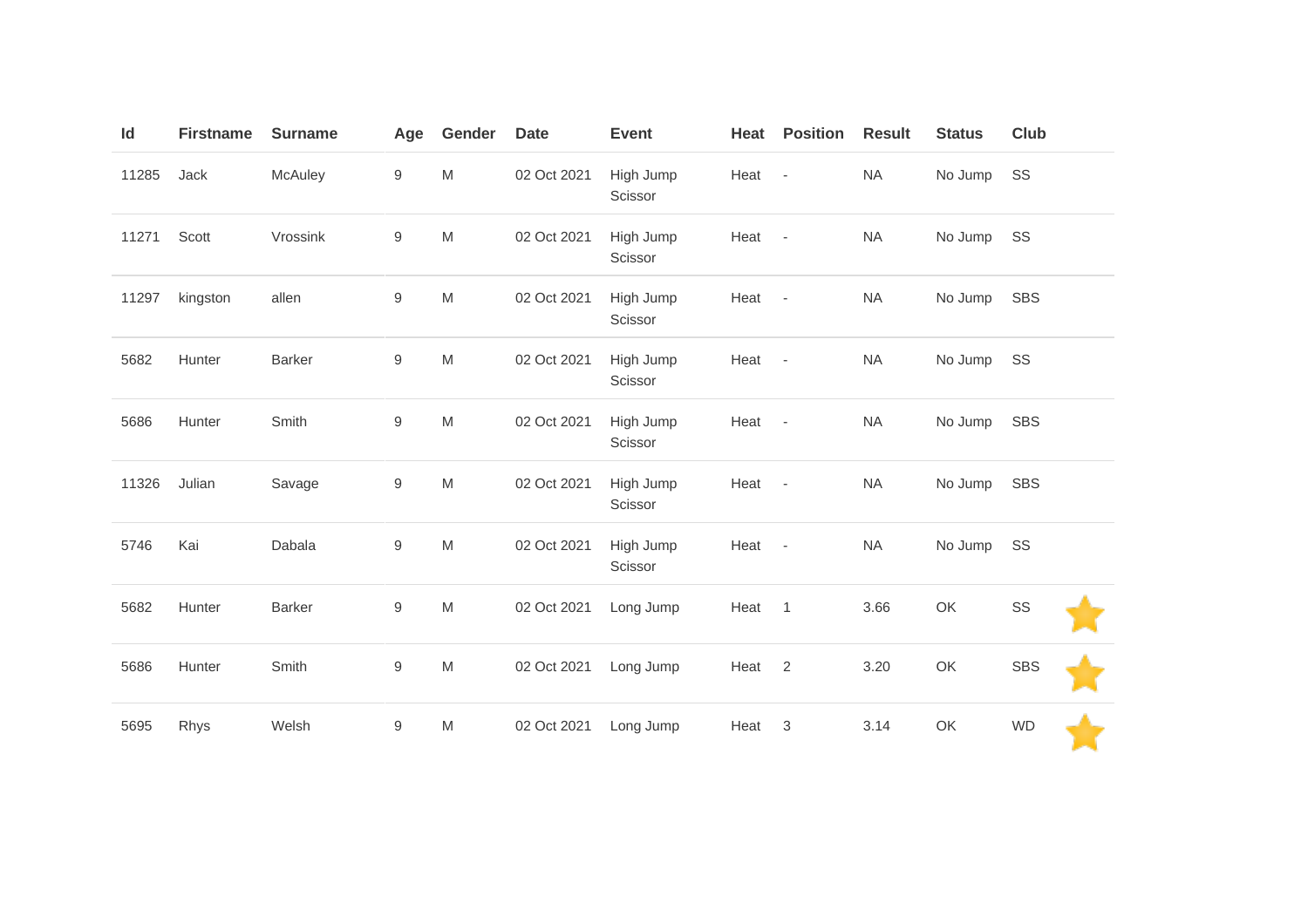| Id    | <b>Firstname</b> | <b>Surname</b> | Age              | Gender                                                                                                     | <b>Date</b> | <b>Event</b> | Heat   | <b>Position</b> | <b>Result</b> | <b>Status</b> | Club       |  |
|-------|------------------|----------------|------------------|------------------------------------------------------------------------------------------------------------|-------------|--------------|--------|-----------------|---------------|---------------|------------|--|
| 5625  | Samuel           | Payne          | 9                | $\mathsf{M}% _{T}=\mathsf{M}_{T}\!\left( a,b\right) ,\ \mathsf{M}_{T}=\mathsf{M}_{T}\!\left( a,b\right) ,$ | 02 Oct 2021 | Long Jump    | Heat   | 4               | 2.97          | OK            | SS         |  |
| 5746  | Kai              | Dabala         | $\boldsymbol{9}$ | M                                                                                                          | 02 Oct 2021 | Long Jump    | Heat   | 5               | 2.92          | OK            | SS         |  |
| 11326 | Julian           | Savage         | 9                | $\mathsf{M}% _{T}=\mathsf{M}_{T}\!\left( a,b\right) ,\ \mathsf{M}_{T}=\mathsf{M}_{T}\!\left( a,b\right) ,$ | 02 Oct 2021 | Long Jump    | Heat   | 6               | 2.68          | OK            | <b>SBS</b> |  |
| 11271 | Scott            | Vrossink       | 9                | $\mathsf{M}% _{T}=\mathsf{M}_{T}\!\left( a,b\right) ,\ \mathsf{M}_{T}=\mathsf{M}_{T}\!\left( a,b\right) ,$ | 02 Oct 2021 | Long Jump    | Heat   | $\overline{7}$  | 2.65          | OK            | SS         |  |
| 11285 | Jack             | McAuley        | $\boldsymbol{9}$ | $\mathsf{M}% _{T}=\mathsf{M}_{T}\!\left( a,b\right) ,\ \mathsf{M}_{T}=\mathsf{M}_{T}\!\left( a,b\right) ,$ | 02 Oct 2021 | Long Jump    | Heat   | 8               | 2.56          | OK            | SS         |  |
| 11297 | kingston         | allen          | 9                | $\mathsf{M}% _{T}=\mathsf{M}_{T}\!\left( a,b\right) ,\ \mathsf{M}_{T}=\mathsf{M}_{T}\!\left( a,b\right) ,$ | 02 Oct 2021 | Long Jump    | Heat   | 9               | 2.53          | OK            | <b>SBS</b> |  |
| 11330 | Danyar           | Rajabi Movahed | $\boldsymbol{9}$ | $\mathsf{M}% _{T}=\mathsf{M}_{T}\!\left( a,b\right) ,\ \mathsf{M}_{T}=\mathsf{M}_{T}\!\left( a,b\right) ,$ | 02 Oct 2021 | Long Jump    | Heat   | 10              | 2.46          | OK            | <b>SBS</b> |  |
| 12440 | Koby             | Pirihi         | $10$             | $\mathsf{M}% _{T}=\mathsf{M}_{T}\!\left( a,b\right) ,\ \mathsf{M}_{T}=\mathsf{M}_{T}\!\left( a,b\right) ,$ | 02 Oct 2021 | 100m         | Heat 1 |                 | 16.83         | OK            | <b>WD</b>  |  |
| 5768  | Zeke             | Little         | 10               | $\mathsf{M}% _{T}=\mathsf{M}_{T}\!\left( a,b\right) ,\ \mathsf{M}_{T}=\mathsf{M}_{T}\!\left( a,b\right) ,$ | 02 Oct 2021 | 100m         | Heat   | $\overline{2}$  | 17.21         | OK            | <b>SBS</b> |  |
| 5618  | Rylan            | Clark          | 10               | ${\sf M}$                                                                                                  | 02 Oct 2021 | 100m         | Heat   | $\mathsf 3$     | 17.27         | OK            | <b>SBS</b> |  |
| 5621  | Jobie            | Martin         | $10$             | M                                                                                                          | 02 Oct 2021 | 100m         | Heat   | 4               | 17.78         | OK            | <b>SBS</b> |  |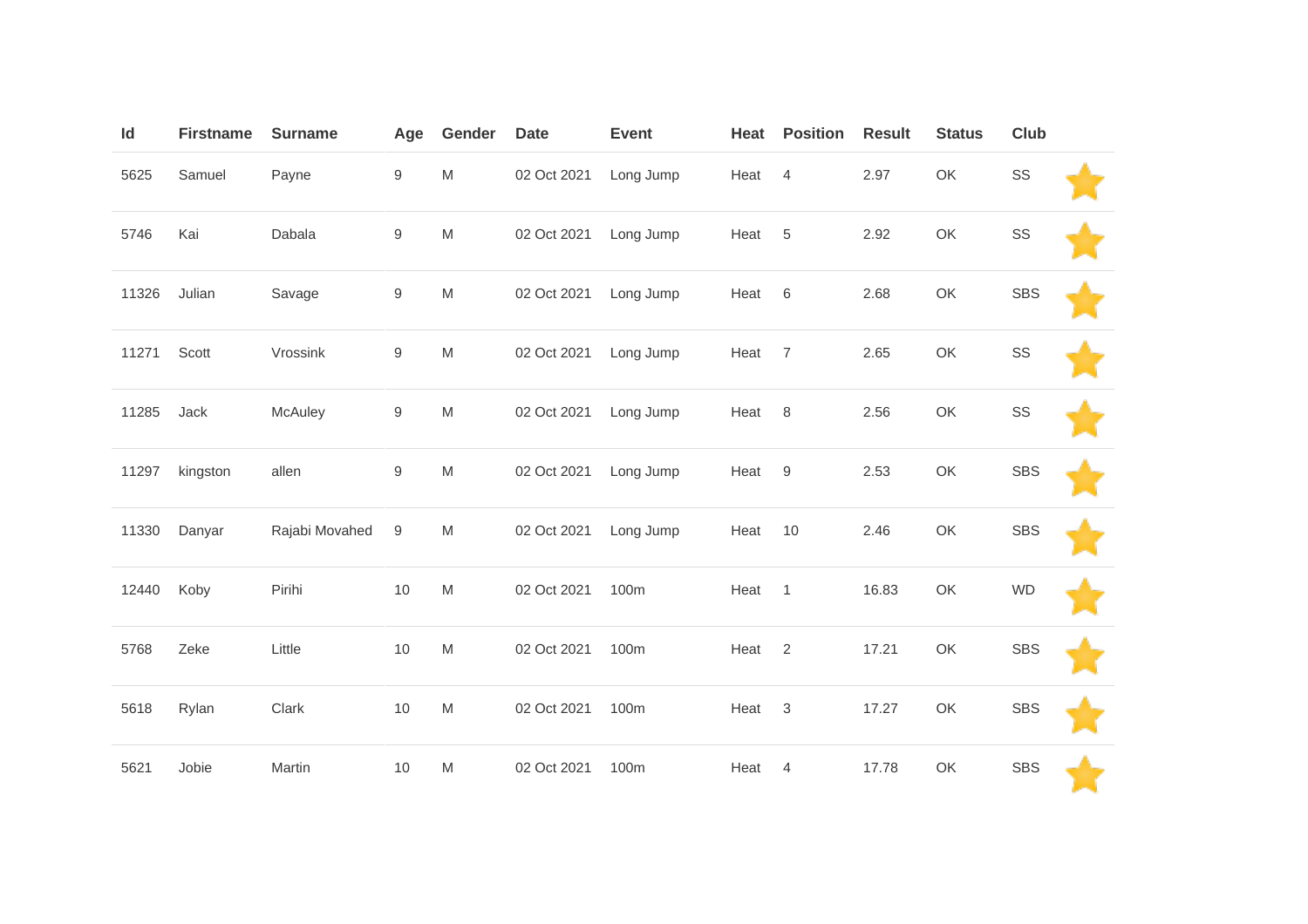| Id    | <b>Firstname</b> | <b>Surname</b> | Age  | Gender                                                                                                     | <b>Date</b> | <b>Event</b> | Heat | <b>Position</b> | <b>Result</b> | <b>Status</b> | <b>Club</b> |  |
|-------|------------------|----------------|------|------------------------------------------------------------------------------------------------------------|-------------|--------------|------|-----------------|---------------|---------------|-------------|--|
| 11351 | Damon            | Dowell         | $10$ | $\mathsf{M}% _{T}=\mathsf{M}_{T}\!\left( a,b\right) ,\ \mathsf{M}_{T}=\mathsf{M}_{T}\!\left( a,b\right) ,$ | 02 Oct 2021 | 100m         | Heat | $\,$ 5 $\,$     | 17.92         | OK            | <b>SBS</b>  |  |
| 11334 | Dale             | Haynes         | $10$ | ${\sf M}$                                                                                                  | 02 Oct 2021 | 100m         | Heat | 6               | 19.58         | OK            | <b>SBS</b>  |  |
| 8239  | Harlem           | Pflugmacher    | $10$ | M                                                                                                          | 02 Oct 2021 | 100m         | Heat | $\overline{7}$  | 20.68         | OK            | <b>SBS</b>  |  |
| 5640  | Will             | Gilkes         | 10   | ${\sf M}$                                                                                                  | 02 Oct 2021 | 100m         | Heat | $\,8\,$         | 22.31         | OK            | SS          |  |
| 5618  | Rylan            | Clark          | 10   | ${\sf M}$                                                                                                  | 02 Oct 2021 | 400m         | Heat | $\mathbf{1}$    | 1:19.37       | OK            | <b>SBS</b>  |  |
| 11346 | Mason            | Hodges         | 10   | M                                                                                                          | 02 Oct 2021 | 400m         | Heat | $\overline{2}$  | 1:23.21       | OK            | <b>WD</b>   |  |
| 5621  | Jobie            | Martin         | $10$ | $\mathsf{M}% _{T}=\mathsf{M}_{T}\!\left( a,b\right) ,\ \mathsf{M}_{T}=\mathsf{M}_{T}\!\left( a,b\right) ,$ | 02 Oct 2021 | 400m         | Heat | $\sqrt{3}$      | 1:25.52       | OK            | <b>SBS</b>  |  |
| 12440 | Koby             | Pirihi         | $10$ | ${\sf M}$                                                                                                  | 02 Oct 2021 | 400m         | Heat | $\overline{4}$  | 1:25.72       | OK            | <b>WD</b>   |  |
| 11351 | Damon            | Dowell         | $10$ | $\mathsf{M}% _{T}=\mathsf{M}_{T}\!\left( a,b\right) ,\ \mathsf{M}_{T}=\mathsf{M}_{T}\!\left( a,b\right) ,$ | 02 Oct 2021 | 400m         | Heat | $\sqrt{5}$      | 1:25.80       | OK            | <b>SBS</b>  |  |
| 11334 | Dale             | Haynes         | $10$ | $\mathsf{M}% _{T}=\mathsf{M}_{T}\!\left( a,b\right) ,\ \mathsf{M}_{T}=\mathsf{M}_{T}\!\left( a,b\right) ,$ | 02 Oct 2021 | 400m         | Heat | $\,6$           | 1:39.85       | OK            | <b>SBS</b>  |  |
| 8239  | Harlem           | Pflugmacher    | 10   | $\mathsf{M}% _{T}=\mathsf{M}_{T}\!\left( a,b\right) ,\ \mathsf{M}_{T}=\mathsf{M}_{T}\!\left( a,b\right) ,$ | 02 Oct 2021 | 400m         | Heat | $\overline{7}$  | 1:46.83       | OK            | <b>SBS</b>  |  |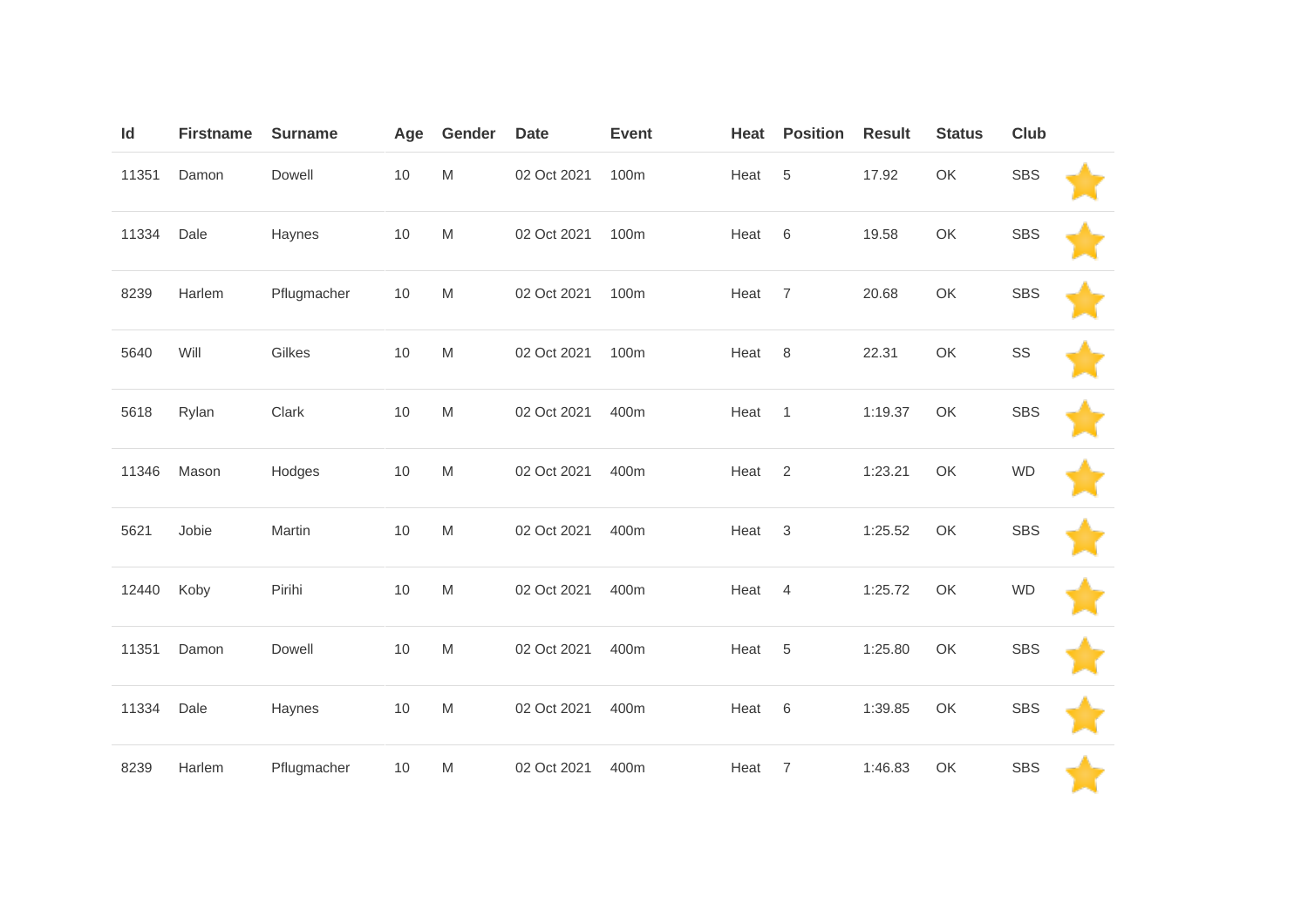| Id    | <b>Firstname</b> | <b>Surname</b> | Age  | Gender                                                                                                     | <b>Date</b> | <b>Event</b>    | Heat | <b>Position</b> | <b>Result</b> | <b>Status</b> | <b>Club</b> |  |
|-------|------------------|----------------|------|------------------------------------------------------------------------------------------------------------|-------------|-----------------|------|-----------------|---------------|---------------|-------------|--|
| 5640  | Will             | Gilkes         | $10$ | ${\sf M}$                                                                                                  | 02 Oct 2021 | 400m            | Heat | 8               | 2:05.39       | OK            | SS          |  |
| 5618  | Rylan            | Clark          | 10   | $\mathsf{M}% _{T}=\mathsf{M}_{T}\!\left( a,b\right) ,\ \mathsf{M}_{T}=\mathsf{M}_{T}$                      | 02 Oct 2021 | 70 <sub>m</sub> | Heat | $\mathbf{1}$    | 11.30         | OK            | <b>SBS</b>  |  |
| 5621  | Jobie            | Martin         | $10$ | $\mathsf{M}% _{T}=\mathsf{M}_{T}\!\left( a,b\right) ,\ \mathsf{M}_{T}=\mathsf{M}_{T}\!\left( a,b\right) ,$ | 02 Oct 2021 | 70 <sub>m</sub> | Heat | 2               | 11.68         | OK            | <b>SBS</b>  |  |
| 12440 | Koby             | Pirihi         | $10$ | $\mathsf{M}% _{T}=\mathsf{M}_{T}\!\left( a,b\right) ,\ \mathsf{M}_{T}=\mathsf{M}_{T}$                      | 02 Oct 2021 | 70m             | Heat | $\sqrt{3}$      | 11.71         | OK            | <b>WD</b>   |  |
| 5768  | Zeke             | Little         | $10$ | $\mathsf{M}% _{T}=\mathsf{M}_{T}\!\left( a,b\right) ,\ \mathsf{M}_{T}=\mathsf{M}_{T}\!\left( a,b\right) ,$ | 02 Oct 2021 | 70m             | Heat | $\overline{4}$  | 11.94         | OK            | <b>SBS</b>  |  |
| 11351 | Damon            | Dowell         | $10$ | $\mathsf{M}% _{T}=\mathsf{M}_{T}\!\left( a,b\right) ,\ \mathsf{M}_{T}=\mathsf{M}_{T}$                      | 02 Oct 2021 | 70 <sub>m</sub> | Heat | $\sqrt{5}$      | 12.84         | OK            | <b>SBS</b>  |  |
| 8239  | Harlem           | Pflugmacher    | 10   | $\mathsf{M}% _{T}=\mathsf{M}_{T}\!\left( a,b\right) ,\ \mathsf{M}_{T}=\mathsf{M}_{T}$                      | 02 Oct 2021 | 70 <sub>m</sub> | Heat | $\,6$           | 12.88         | OK            | <b>SBS</b>  |  |
| 11334 | Dale             | Haynes         | $10$ | $\mathsf{M}% _{T}=\mathsf{M}_{T}\!\left( a,b\right) ,\ \mathsf{M}_{T}=\mathsf{M}_{T}\!\left( a,b\right) ,$ | 02 Oct 2021 | 70 <sub>m</sub> | Heat | $\overline{7}$  | 13.53         | OK            | <b>SBS</b>  |  |
| 5640  | Will             | Gilkes         | $10$ | $\mathsf{M}% _{T}=\mathsf{M}_{T}\!\left( a,b\right) ,\ \mathsf{M}_{T}=\mathsf{M}_{T}\!\left( a,b\right) ,$ | 02 Oct 2021 | 70 <sub>m</sub> | Heat | 8               | 15.42         | OK            | SS          |  |
| 5618  | Rylan            | Clark          | $10$ | ${\sf M}$                                                                                                  | 02 Oct 2021 | Discus 500g     | Heat | $\overline{1}$  | 22.68         | OK            | <b>SBS</b>  |  |
| 12440 | Koby             | Pirihi         | $10$ | M                                                                                                          | 02 Oct 2021 | Discus 500g     | Heat | $\overline{2}$  | 16.33         | OK            | <b>WD</b>   |  |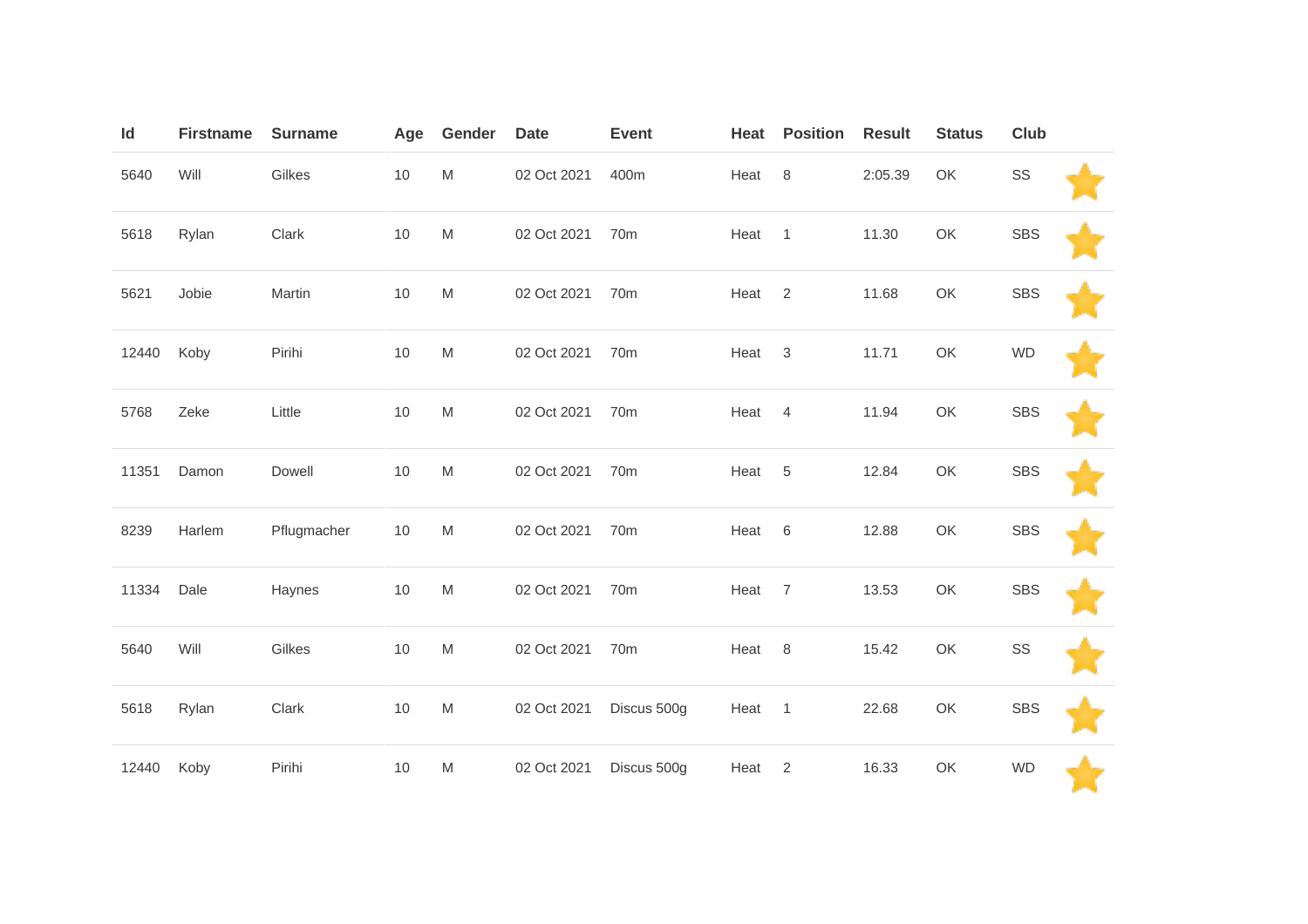| Id    | <b>Firstname</b> | <b>Surname</b> | Age  | Gender                                                                                                     | <b>Date</b> | <b>Event</b>         | Heat | <b>Position</b>          | <b>Result</b> | <b>Status</b> | <b>Club</b> |  |
|-------|------------------|----------------|------|------------------------------------------------------------------------------------------------------------|-------------|----------------------|------|--------------------------|---------------|---------------|-------------|--|
| 5621  | Jobie            | Martin         | $10$ | $\mathsf{M}% _{T}=\mathsf{M}_{T}\!\left( a,b\right) ,\ \mathsf{M}_{T}=\mathsf{M}_{T}$                      | 02 Oct 2021 | Discus 500g          | Heat | $\mathbf{3}$             | 13.20         | OK            | <b>SBS</b>  |  |
| 11334 | Dale             | Haynes         | 10   | $\mathsf{M}% _{T}=\mathsf{M}_{T}\!\left( a,b\right) ,\ \mathsf{M}_{T}=\mathsf{M}_{T}$                      | 02 Oct 2021 | Discus 500g          | Heat | $\overline{4}$           | 9.64          | OK            | <b>SBS</b>  |  |
| 11351 | Damon            | Dowell         | 10   | $\mathsf{M}% _{T}=\mathsf{M}_{T}\!\left( a,b\right) ,\ \mathsf{M}_{T}=\mathsf{M}_{T}\!\left( a,b\right) ,$ | 02 Oct 2021 | Discus 500g          | Heat | $\sqrt{5}$               | 8.86          | OK            | <b>SBS</b>  |  |
| 5768  | Zeke             | Little         | 10   | ${\sf M}$                                                                                                  | 02 Oct 2021 | Discus 500g          | Heat | 6                        | 8.58          | OK            | <b>SBS</b>  |  |
| 5640  | Will             | Gilkes         | 10   | $\mathsf{M}% _{T}=\mathsf{M}_{T}\!\left( a,b\right) ,\ \mathsf{M}_{T}=\mathsf{M}_{T}$                      | 02 Oct 2021 | Discus 500g          | Heat | $\overline{7}$           | 7.48          | OK            | SS          |  |
| 8239  | Harlem           | Pflugmacher    | $10$ | M                                                                                                          | 02 Oct 2021 | Discus 500g          | Heat | 8                        | 7.16          | OK            | <b>SBS</b>  |  |
| 5618  | Rylan            | Clark          | $10$ | $\mathsf{M}% _{T}=\mathsf{M}_{T}\!\left( a,b\right) ,\ \mathsf{M}_{T}=\mathsf{M}_{T}\!\left( a,b\right) ,$ | 02 Oct 2021 | High Jump<br>Scissor | Heat | $\overline{1}$           | 1.04          | OK            | <b>SBS</b>  |  |
| 5768  | Zeke             | Little         | 10   | $\mathsf{M}% _{T}=\mathsf{M}_{T}\!\left( a,b\right) ,\ \mathsf{M}_{T}=\mathsf{M}_{T}$                      | 02 Oct 2021 | High Jump<br>Scissor | Heat | $\overline{2}$           | 0.99          | OK            | <b>SBS</b>  |  |
| 12440 | Koby             | Pirihi         | 10   | M                                                                                                          | 02 Oct 2021 | High Jump<br>Scissor | Heat | 3                        | 0.97          | OK            | <b>WD</b>   |  |
| 5621  | Jobie            | Martin         | 10   | $\mathsf{M}% _{T}=\mathsf{M}_{T}\!\left( a,b\right) ,\ \mathsf{M}_{T}=\mathsf{M}_{T}$                      | 02 Oct 2021 | High Jump<br>Scissor | Heat | $\overline{\phantom{a}}$ | <b>NA</b>     | No Jump       | <b>SBS</b>  |  |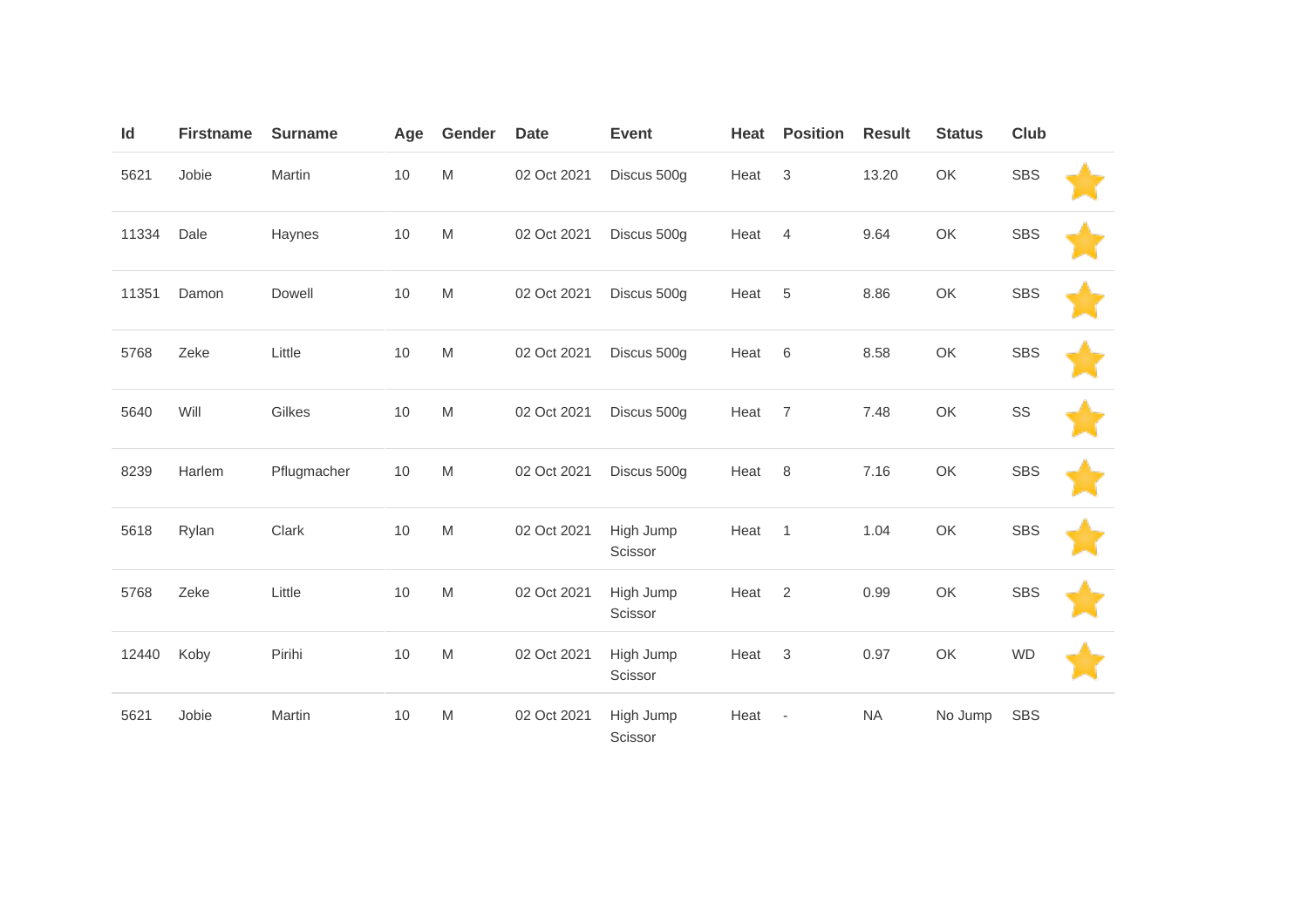| Id    | <b>Firstname</b> | <b>Surname</b> | Age  | Gender                                                                                                     | <b>Date</b> | <b>Event</b>         | Heat   | <b>Position</b>          | <b>Result</b> | <b>Status</b> | Club       |  |
|-------|------------------|----------------|------|------------------------------------------------------------------------------------------------------------|-------------|----------------------|--------|--------------------------|---------------|---------------|------------|--|
| 8239  | Harlem           | Pflugmacher    | $10$ | $\mathsf{M}% _{T}=\mathsf{M}_{T}\!\left( a,b\right) ,\ \mathsf{M}_{T}=\mathsf{M}_{T}\!\left( a,b\right) ,$ | 02 Oct 2021 | High Jump<br>Scissor | Heat   | $\overline{\phantom{a}}$ | <b>NA</b>     | No Jump       | <b>SBS</b> |  |
| 11346 | Mason            | Hodges         | 10   | $\mathsf{M}% _{T}=\mathsf{M}_{T}\!\left( a,b\right) ,\ \mathsf{M}_{T}=\mathsf{M}_{T}\!\left( a,b\right) ,$ | 02 Oct 2021 | High Jump<br>Scissor | Heat   | $\overline{\phantom{a}}$ | <b>NA</b>     | No Jump       | <b>WD</b>  |  |
| 11334 | Dale             | Haynes         | 10   | $\mathsf{M}% _{T}=\mathsf{M}_{T}\!\left( a,b\right) ,\ \mathsf{M}_{T}=\mathsf{M}_{T}\!\left( a,b\right) ,$ | 02 Oct 2021 | High Jump<br>Scissor | Heat - |                          | <b>NA</b>     | No Jump       | <b>SBS</b> |  |
| 5640  | Will             | Gilkes         | 10   | $\mathsf{M}% _{T}=\mathsf{M}_{T}\!\left( a,b\right) ,\ \mathsf{M}_{T}=\mathsf{M}_{T}\!\left( a,b\right) ,$ | 02 Oct 2021 | High Jump<br>Scissor | Heat   | $\sim$                   | <b>NA</b>     | No Jump       | SS         |  |
| 11351 | Damon            | Dowell         | 10   | $\mathsf{M}% _{T}=\mathsf{M}_{T}\!\left( a,b\right) ,\ \mathsf{M}_{T}=\mathsf{M}_{T}\!\left( a,b\right) ,$ | 02 Oct 2021 | High Jump<br>Scissor | Heat - |                          | <b>NA</b>     | No Jump       | <b>SBS</b> |  |
| 5618  | Rylan            | Clark          | 10   | $\mathsf{M}% _{T}=\mathsf{M}_{T}\!\left( a,b\right) ,\ \mathsf{M}_{T}=\mathsf{M}_{T}\!\left( a,b\right) ,$ | 02 Oct 2021 | Long Jump            | Heat   | $\overline{1}$           | 3.67          | OK            | <b>SBS</b> |  |
| 5621  | Jobie            | Martin         | 10   | $\mathsf{M}% _{T}=\mathsf{M}_{T}\!\left( a,b\right) ,\ \mathsf{M}_{T}=\mathsf{M}_{T}\!\left( a,b\right) ,$ | 02 Oct 2021 | Long Jump            | Heat   | 2                        | 3.01          | OK            | <b>SBS</b> |  |
| 5768  | Zeke             | Little         | 10   | $\mathsf{M}% _{T}=\mathsf{M}_{T}\!\left( a,b\right) ,\ \mathsf{M}_{T}=\mathsf{M}_{T}\!\left( a,b\right) ,$ | 02 Oct 2021 | Long Jump            | Heat   | 3                        | 2.93          | OK            | <b>SBS</b> |  |
| 11351 | Damon            | Dowell         | 10   | $\mathsf{M}% _{T}=\mathsf{M}_{T}\!\left( a,b\right) ,\ \mathsf{M}_{T}=\mathsf{M}_{T}\!\left( a,b\right) ,$ | 02 Oct 2021 | Long Jump            | Heat   | $\overline{4}$           | 2.90          | OK            | <b>SBS</b> |  |
| 8239  | Harlem           | Pflugmacher    | $10$ | $\mathsf{M}% _{T}=\mathsf{M}_{T}\!\left( a,b\right) ,\ \mathsf{M}_{T}=\mathsf{M}_{T}\!\left( a,b\right) ,$ | 02 Oct 2021 | Long Jump            | Heat   | 5                        | 2.81          | OK            | <b>SBS</b> |  |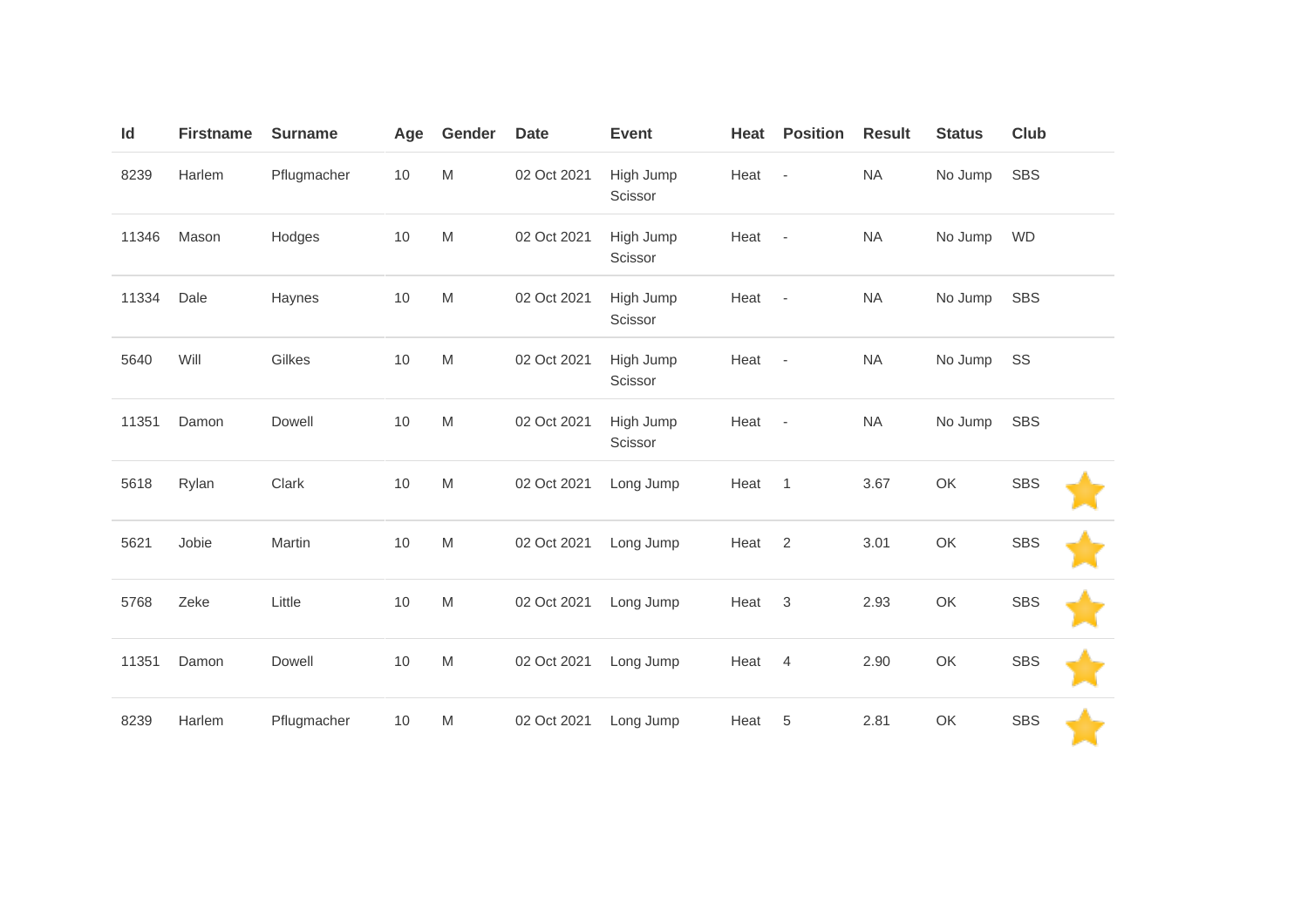| Id    | <b>Firstname</b> | <b>Surname</b> | Age  | Gender                                                                                                     | <b>Date</b> | <b>Event</b> | Heat | <b>Position</b>          | <b>Result</b> | <b>Status</b> | <b>Club</b> |  |
|-------|------------------|----------------|------|------------------------------------------------------------------------------------------------------------|-------------|--------------|------|--------------------------|---------------|---------------|-------------|--|
| 11334 | Dale             | Haynes         | $10$ | $\mathsf{M}% _{T}=\mathsf{M}_{T}\!\left( a,b\right) ,\ \mathsf{M}_{T}=\mathsf{M}_{T}\!\left( a,b\right) ,$ | 02 Oct 2021 | Long Jump    | Heat | $6\,$                    | 2.70          | OK            | <b>SBS</b>  |  |
| 5640  | Will             | Gilkes         | 10   | ${\sf M}$                                                                                                  | 02 Oct 2021 | Long Jump    | Heat | $\overline{7}$           | 2.30          | OK            | SS          |  |
| 12440 | Koby             | Pirihi         | 10   | ${\sf M}$                                                                                                  | 02 Oct 2021 | Long Jump    | Heat | $\overline{\phantom{a}}$ | <b>NA</b>     | No Jump       | <b>WD</b>   |  |
| 5705  | Tashwin          | Rajasegar      | 11   | M                                                                                                          | 02 Oct 2021 | 100m         | Heat | $\mathbf{1}$             | 17.21         | OK            | <b>SBS</b>  |  |
| 5759  | Owen             | Young          | 11   | $\mathsf{M}% _{T}=\mathsf{M}_{T}\!\left( a,b\right) ,\ \mathsf{M}_{T}=\mathsf{M}_{T}\!\left( a,b\right) ,$ | 02 Oct 2021 | 100m         | Heat | $\overline{2}$           | 17.44         | OK            | <b>SBS</b>  |  |
| 5837  | Rory             | Goulding       | 11   | ${\sf M}$                                                                                                  | 02 Oct 2021 | 100m         | Heat | $\mathsf 3$              | 18.15         | OK            | <b>WD</b>   |  |
| 5629  | Nate             | Rosenberg      | 11   | ${\sf M}$                                                                                                  | 02 Oct 2021 | 100m         | Heat | $\overline{4}$           | 18.50         | OK            | SS          |  |
| 5808  | Cole             | Betson         | 11   | ${\sf M}$                                                                                                  | 02 Oct 2021 | 100m         | Heat | $\overline{5}$           | 18.70         | OK            | SS          |  |
| 5826  | Zachary          | Smith          | 11   | ${\sf M}$                                                                                                  | 02 Oct 2021 | 100m         | Heat | 6                        | 19.60         | OK            | <b>SBS</b>  |  |
| 11284 | Cabel            | Castle-Nepia   | 11   | ${\sf M}$                                                                                                  | 02 Oct 2021 | 100m         | Heat | $\overline{7}$           | 20.27         | OK            | SS          |  |
| 5705  | Tashwin          | Rajasegar      | 11   | M                                                                                                          | 02 Oct 2021 | 1500m        | Heat | 1                        | 6:05.84       | OK            | <b>SBS</b>  |  |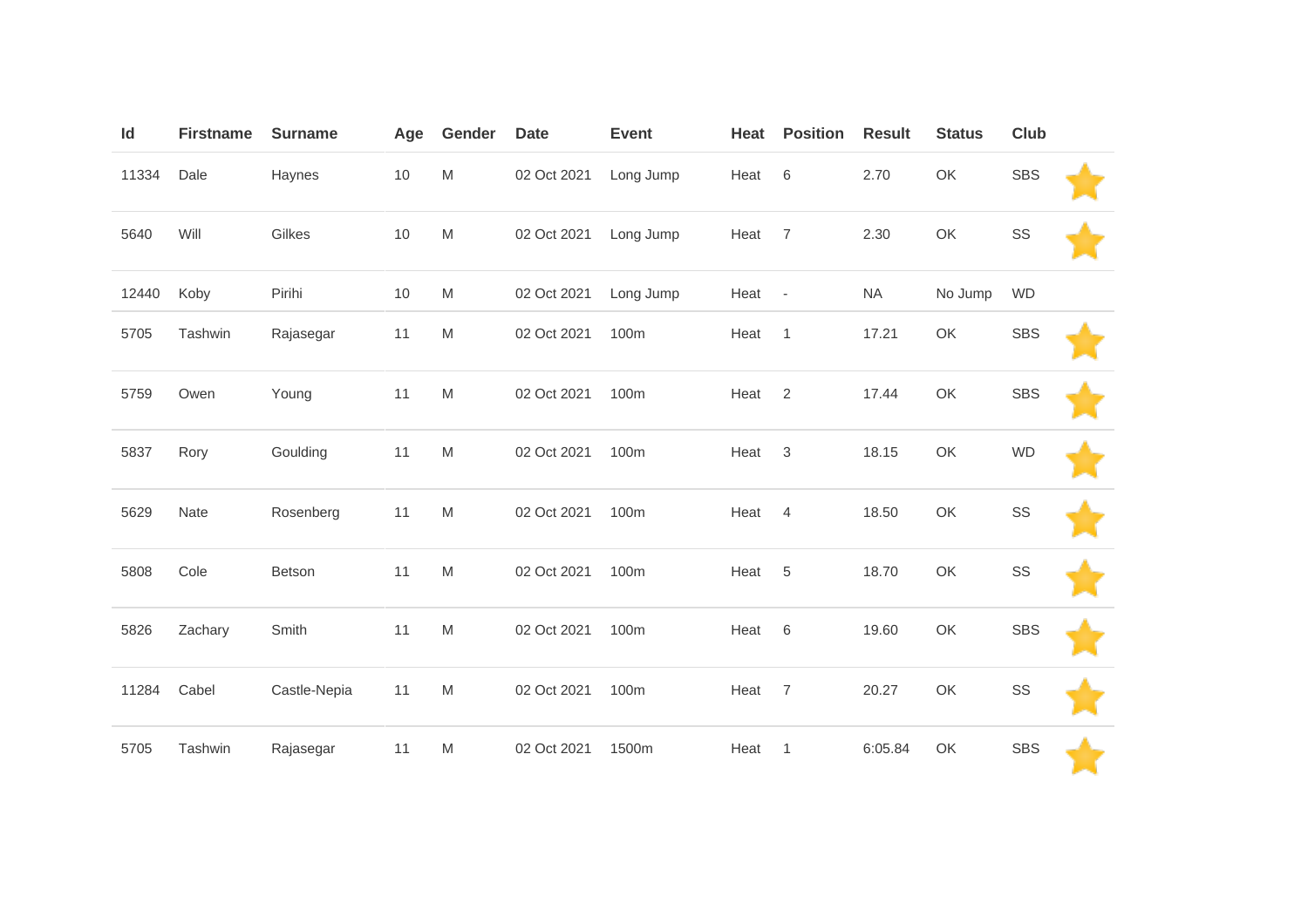| Id    | <b>Firstname</b> | <b>Surname</b> | Age | Gender                                                                                                     | <b>Date</b> | <b>Event</b> | Heat | <b>Position</b> | <b>Result</b> | <b>Status</b> | Club       |  |
|-------|------------------|----------------|-----|------------------------------------------------------------------------------------------------------------|-------------|--------------|------|-----------------|---------------|---------------|------------|--|
| 5629  | Nate             | Rosenberg      | 11  | $\mathsf{M}% _{T}=\mathsf{M}_{T}\!\left( a,b\right) ,\ \mathsf{M}_{T}=\mathsf{M}_{T}\!\left( a,b\right) ,$ | 02 Oct 2021 | 1500m        | Heat | 2               | 6:22.03       | OK            | SS         |  |
| 5808  | Cole             | Betson         | 11  | $\mathsf{M}% _{T}=\mathsf{M}_{T}\!\left( a,b\right) ,\ \mathsf{M}_{T}=\mathsf{M}_{T}\!\left( a,b\right) ,$ | 02 Oct 2021 | 1500m        | Heat | 3               | 6:29.72       | OK            | SS         |  |
| 5759  | Owen             | Young          | 11  | $\mathsf{M}% _{T}=\mathsf{M}_{T}\!\left( a,b\right) ,\ \mathsf{M}_{T}=\mathsf{M}_{T}\!\left( a,b\right) ,$ | 02 Oct 2021 | 1500m        | Heat | $\overline{4}$  | 7:01.13       | OK            | <b>SBS</b> |  |
| 5826  | Zachary          | Smith          | 11  | $\mathsf{M}% _{T}=\mathsf{M}_{T}\!\left( a,b\right) ,\ \mathsf{M}_{T}=\mathsf{M}_{T}\!\left( a,b\right) ,$ | 02 Oct 2021 | 1500m        | Heat | $\,$ 5 $\,$     | 7:47.29       | OK            | <b>SBS</b> |  |
| 5837  | Rory             | Goulding       | 11  | $\mathsf{M}% _{T}=\mathsf{M}_{T}\!\left( a,b\right) ,\ \mathsf{M}_{T}=\mathsf{M}_{T}\!\left( a,b\right) ,$ | 02 Oct 2021 | 1500m        | Heat | 6               | 9:09.08       | OK            | <b>WD</b>  |  |
| 11284 | Cabel            | Castle-Nepia   | 11  | $\mathsf{M}% _{T}=\mathsf{M}_{T}\!\left( a,b\right) ,\ \mathsf{M}_{T}=\mathsf{M}_{T}\!\left( a,b\right) ,$ | 02 Oct 2021 | 1500m        | Heat | $\overline{7}$  | 9:56.46       | OK            | SS         |  |
| 5705  | Tashwin          | Rajasegar      | 11  | $\mathsf{M}% _{T}=\mathsf{M}_{T}\!\left( a,b\right) ,\ \mathsf{M}_{T}=\mathsf{M}_{T}\!\left( a,b\right) ,$ | 02 Oct 2021 | 400m         | Heat | $\overline{1}$  | 1:26.96       | OK            | <b>SBS</b> |  |
| 5759  | Owen             | Young          | 11  | $\mathsf{M}% _{T}=\mathsf{M}_{T}\!\left( a,b\right) ,\ \mathsf{M}_{T}=\mathsf{M}_{T}\!\left( a,b\right) ,$ | 02 Oct 2021 | 400m         | Heat | $\overline{2}$  | 1:32.11       | OK            | <b>SBS</b> |  |
| 5808  | Cole             | Betson         | 11  | $\mathsf{M}% _{T}=\mathsf{M}_{T}\!\left( a,b\right) ,\ \mathsf{M}_{T}=\mathsf{M}_{T}\!\left( a,b\right) ,$ | 02 Oct 2021 | 400m         | Heat | $\mathbf{3}$    | 1:39.83       | OK            | SS         |  |
| 5826  | Zachary          | Smith          | 11  | ${\sf M}$                                                                                                  | 02 Oct 2021 | 400m         | Heat | 4               | 1:46.15       | OK            | <b>SBS</b> |  |
| 5837  | Rory             | Goulding       | 11  | M                                                                                                          | 02 Oct 2021 | 400m         | Heat | $\,$ 5 $\,$     | 1:49.41       | OK            | <b>WD</b>  |  |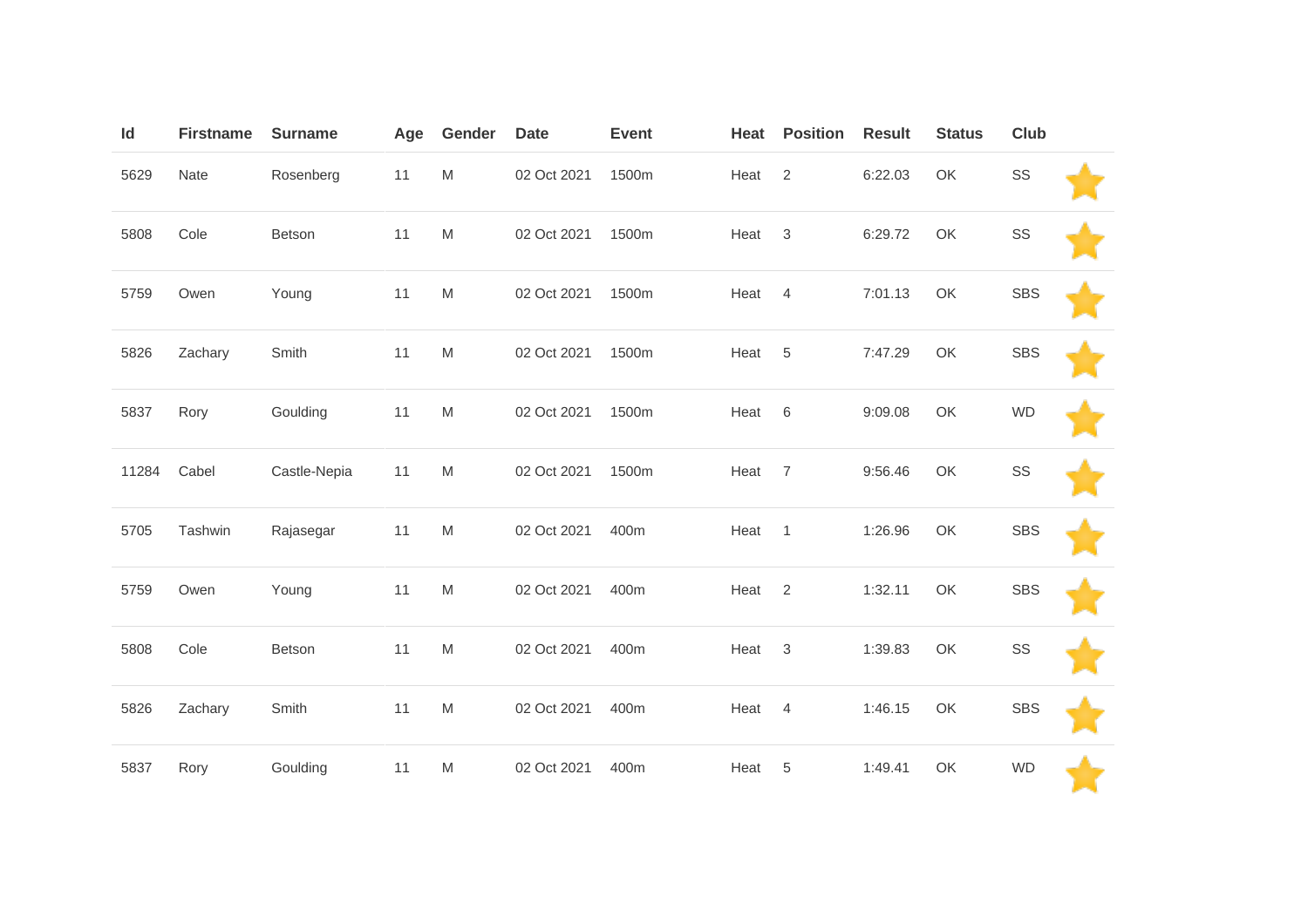| Id    | <b>Firstname</b> | <b>Surname</b> | Age | Gender                                                                                                     | <b>Date</b> | <b>Event</b>         | Heat | <b>Position</b>          | <b>Result</b> | <b>Status</b>      | <b>Club</b> |  |
|-------|------------------|----------------|-----|------------------------------------------------------------------------------------------------------------|-------------|----------------------|------|--------------------------|---------------|--------------------|-------------|--|
| 5759  | Owen             | Young          | 11  | M                                                                                                          | 02 Oct 2021 | Discus 500g          | Heat | $\mathbf{1}$             | 18.00         | OK                 | <b>SBS</b>  |  |
| 5808  | Cole             | Betson         | 11  | M                                                                                                          | 02 Oct 2021 | Discus 500g          | Heat | $\overline{2}$           | 17.30         | OK                 | SS          |  |
| 5837  | Rory             | Goulding       | 11  | M                                                                                                          | 02 Oct 2021 | Discus 500g          | Heat | $\mathfrak{Z}$           | 12.91         | OK                 | <b>WD</b>   |  |
| 5629  | Nate             | Rosenberg      | 11  | $\mathsf{M}% _{T}=\mathsf{M}_{T}\!\left( a,b\right) ,\ \mathsf{M}_{T}=\mathsf{M}_{T}\!\left( a,b\right) ,$ | 02 Oct 2021 | Discus 500g          | Heat | $\overline{4}$           | 12.90         | OK                 | SS          |  |
| 5826  | Zachary          | Smith          | 11  | $\mathsf{M}% _{T}=\mathsf{M}_{T}\!\left( a,b\right) ,\ \mathsf{M}_{T}=\mathsf{M}_{T}\!\left( a,b\right) ,$ | 02 Oct 2021 | Discus 500g          | Heat | $\sqrt{5}$               | 12.16         | OK                 | <b>SBS</b>  |  |
| 5705  | Tashwin          | Rajasegar      | 11  | $\mathsf{M}% _{T}=\mathsf{M}_{T}\!\left( a,b\right) ,\ \mathsf{M}_{T}=\mathsf{M}_{T}\!\left( a,b\right) ,$ | 02 Oct 2021 | Discus 500g          | Heat | 6                        | 11.70         | OK                 | <b>SBS</b>  |  |
| 11284 | Cabel            | Castle-Nepia   | 11  | $\mathsf{M}% _{T}=\mathsf{M}_{T}\!\left( a,b\right) ,\ \mathsf{M}_{T}=\mathsf{M}_{T}\!\left( a,b\right) ,$ | 02 Oct 2021 | Discus 500g          | Heat | $\overline{\phantom{a}}$ | <b>NA</b>     | <b>No</b><br>Throw | SS          |  |
| 5705  | Tashwin          | Rajasegar      | 11  | $\mathsf{M}% _{T}=\mathsf{M}_{T}\!\left( a,b\right) ,\ \mathsf{M}_{T}=\mathsf{M}_{T}\!\left( a,b\right) ,$ | 02 Oct 2021 | High Jump<br>Fosbury | Heat | $\mathbf{1}$             | 1.07          | OK                 | <b>SBS</b>  |  |
| 5808  | Cole             | Betson         | 11  | $\mathsf{M}% _{T}=\mathsf{M}_{T}\!\left( a,b\right) ,\ \mathsf{M}_{T}=\mathsf{M}_{T}\!\left( a,b\right) ,$ | 02 Oct 2021 | High Jump<br>Fosbury | Heat | $\overline{2}$           | 1.02          | OK                 | SS          |  |
| 5629  | Nate             | Rosenberg      | 11  | M                                                                                                          | 02 Oct 2021 | High Jump<br>Fosbury | Heat | $\overline{\phantom{a}}$ | <b>NA</b>     | No Jump            | SS          |  |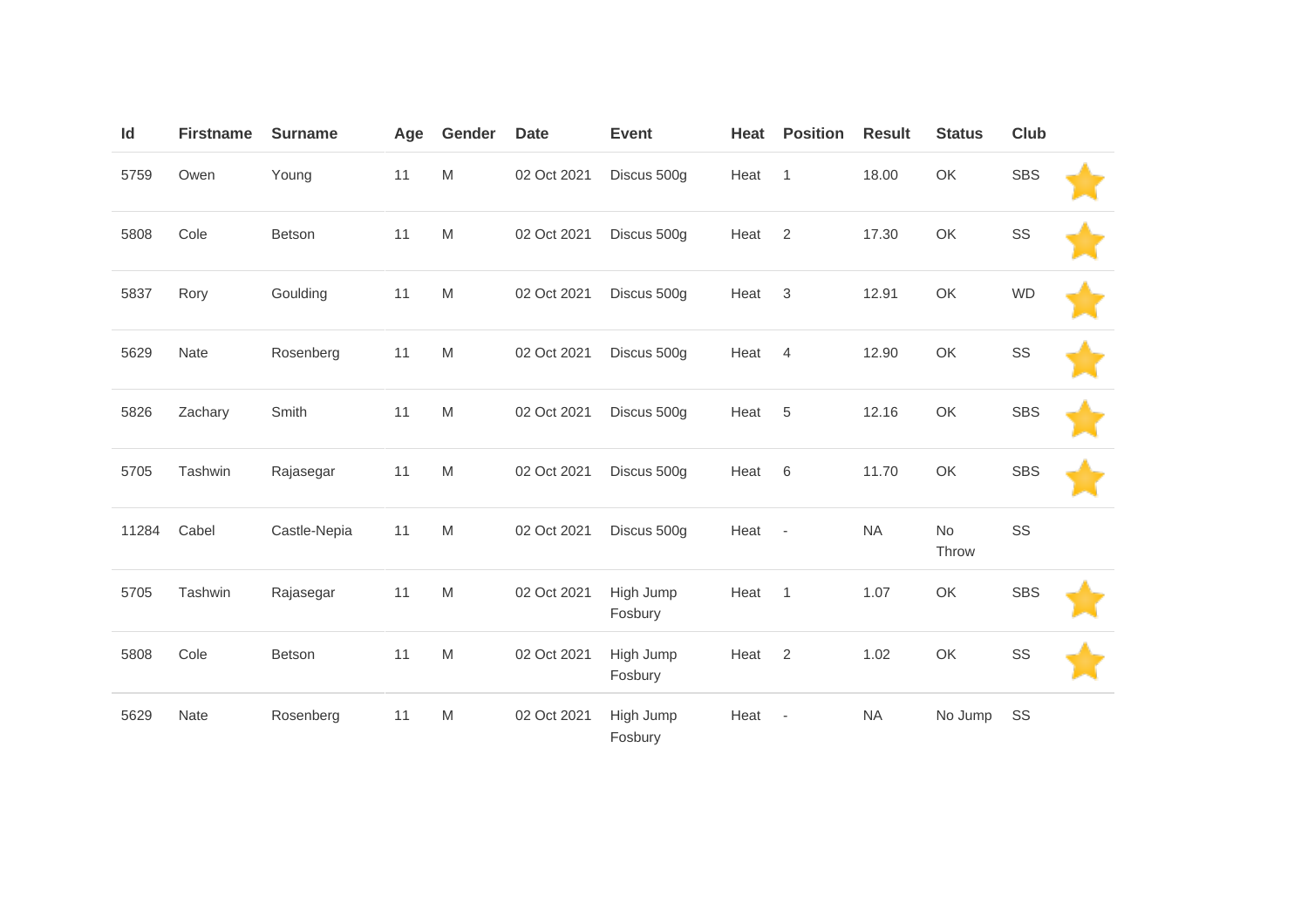| Id    | <b>Firstname</b> | <b>Surname</b> | Age | Gender                                                                                                     | <b>Date</b> | <b>Event</b>         | Heat | <b>Position</b> | <b>Result</b> | <b>Status</b> | Club       |  |
|-------|------------------|----------------|-----|------------------------------------------------------------------------------------------------------------|-------------|----------------------|------|-----------------|---------------|---------------|------------|--|
| 11284 | Cabel            | Castle-Nepia   | 11  | $\mathsf{M}% _{T}=\mathsf{M}_{T}\!\left( a,b\right) ,\ \mathsf{M}_{T}=\mathsf{M}_{T}\!\left( a,b\right) ,$ | 02 Oct 2021 | High Jump<br>Fosbury | Heat | $\sim$          | <b>NA</b>     | No Jump       | SS         |  |
| 5759  | Owen             | Young          | 11  | $\mathsf{M}% _{T}=\mathsf{M}_{T}\!\left( a,b\right) ,\ \mathsf{M}_{T}=\mathsf{M}_{T}\!\left( a,b\right) ,$ | 02 Oct 2021 | High Jump<br>Fosbury | Heat | $\sim$          | <b>NA</b>     | No Jump       | <b>SBS</b> |  |
| 5837  | Rory             | Goulding       | 11  | $\mathsf{M}% _{T}=\mathsf{M}_{T}\!\left( a,b\right) ,\ \mathsf{M}_{T}=\mathsf{M}_{T}\!\left( a,b\right) ,$ | 02 Oct 2021 | High Jump<br>Fosbury | Heat | $\sim$          | <b>NA</b>     | No Jump       | <b>WD</b>  |  |
| 5826  | Zachary          | Smith          | 11  | $\mathsf{M}% _{T}=\mathsf{M}_{T}\!\left( a,b\right) ,\ \mathsf{M}_{T}=\mathsf{M}_{T}\!\left( a,b\right) ,$ | 02 Oct 2021 | High Jump<br>Fosbury | Heat | $\sim$          | <b>NA</b>     | No Jump       | <b>SBS</b> |  |
| 5705  | Tashwin          | Rajasegar      | 11  | M                                                                                                          | 02 Oct 2021 | Long Jump            | Heat | $\overline{1}$  | 3.30          | OK            | <b>SBS</b> |  |
| 5759  | Owen             | Young          | 11  | M                                                                                                          | 02 Oct 2021 | Long Jump            | Heat | 2               | 3.28          | OK            | <b>SBS</b> |  |
| 5808  | Cole             | Betson         | 11  | M                                                                                                          | 02 Oct 2021 | Long Jump            | Heat | 3               | 2.88          | OK            | SS         |  |
| 5837  | Rory             | Goulding       | 11  | $\mathsf{M}% _{T}=\mathsf{M}_{T}\!\left( a,b\right) ,\ \mathsf{M}_{T}=\mathsf{M}_{T}\!\left( a,b\right) ,$ | 02 Oct 2021 | Long Jump            | Heat | $\overline{4}$  | 2.75          | OK            | <b>WD</b>  |  |
| 5629  | Nate             | Rosenberg      | 11  | ${\sf M}$                                                                                                  | 02 Oct 2021 | Long Jump            | Heat | $\overline{5}$  | 2.51          | OK            | SS         |  |
| 11284 | Cabel            | Castle-Nepia   | 11  | $\mathsf{M}% _{T}=\mathsf{M}_{T}\!\left( a,b\right) ,\ \mathsf{M}_{T}=\mathsf{M}_{T}\!\left( a,b\right) ,$ | 02 Oct 2021 | Long Jump            | Heat | 6               | 2.40          | OK            | SS         |  |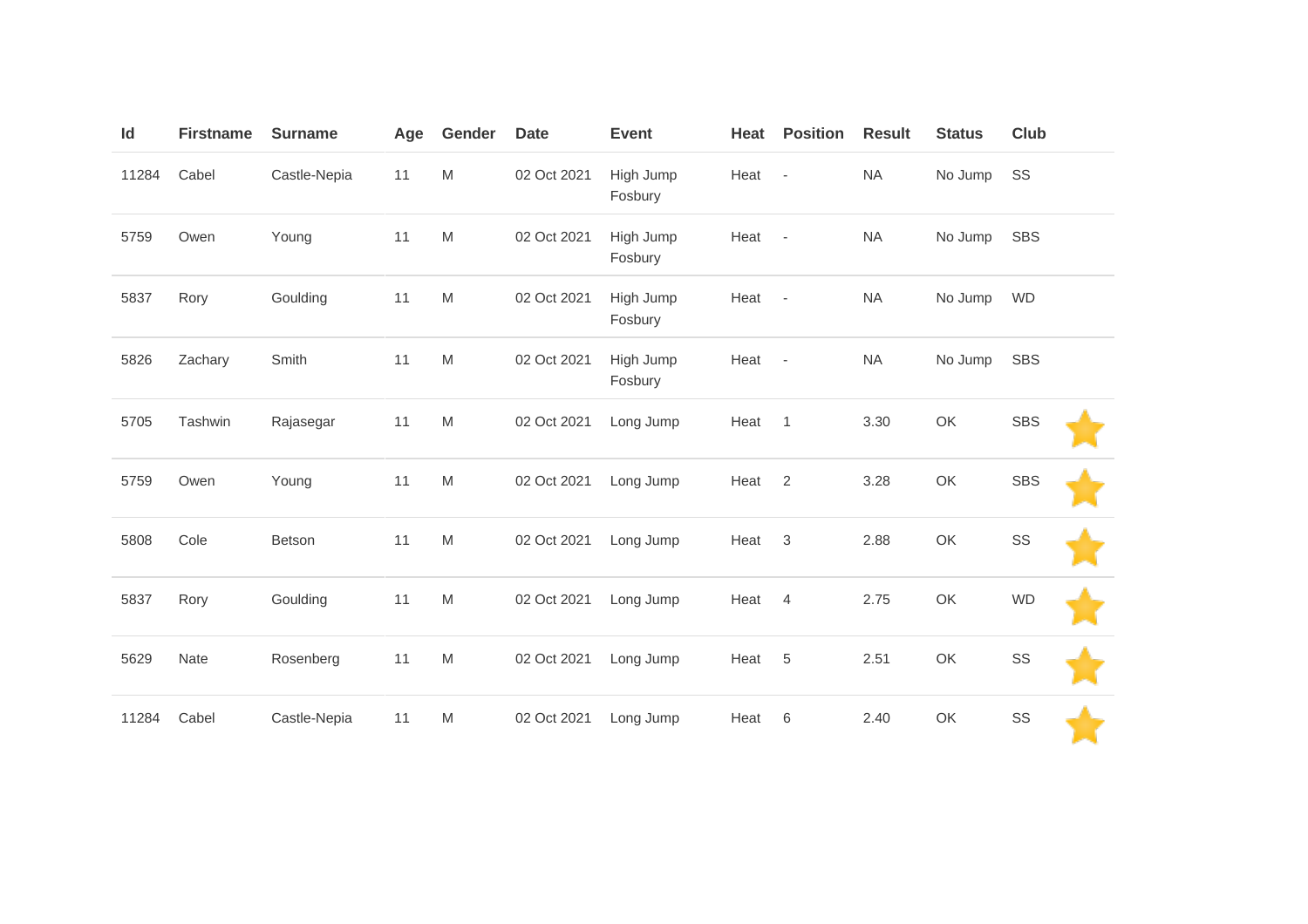| Id    | <b>Firstname</b> | <b>Surname</b>   | Age | Gender                                                                                                     | <b>Date</b> | <b>Event</b> | Heat              | <b>Position</b> | <b>Result</b> | <b>Status</b> | <b>Club</b> |  |
|-------|------------------|------------------|-----|------------------------------------------------------------------------------------------------------------|-------------|--------------|-------------------|-----------------|---------------|---------------|-------------|--|
| 5711  | Aiden            | Cowgill          | 12  | $\mathsf{M}% _{T}=\mathsf{M}_{T}\!\left( a,b\right) ,\ \mathsf{M}_{T}=\mathsf{M}_{T}\!\left( a,b\right) ,$ | 02 Oct 2021 | 100m         | Heat 1            |                 | 15.09         | OK            | <b>SBS</b>  |  |
| 11370 | Lewis            | Horn             | 12  | $\mathsf{M}% _{T}=\mathsf{M}_{T}\!\left( a,b\right) ,\ \mathsf{M}_{T}=\mathsf{M}_{T}$                      | 02 Oct 2021 | 100m         | Heat              | 2               | 16.65         | OK            | SS          |  |
| 5660  | Austin           | Green            | 12  | $\mathsf{M}% _{T}=\mathsf{M}_{T}\!\left( a,b\right) ,\ \mathsf{M}_{T}=\mathsf{M}_{T}$                      | 02 Oct 2021 | 100m         | Heat              | $\mathbf{3}$    | 16.67         | OK            | SS          |  |
| 5655  | Alfie            | Hilditch         | 12  | M                                                                                                          | 02 Oct 2021 | 100m         | Heat              | $\overline{4}$  | 16.68         | OK            | SS          |  |
| 11278 | Zakk             | White            | 12  | $\mathsf{M}% _{T}=\mathsf{M}_{T}\!\left( a,b\right) ,\ \mathsf{M}_{T}=\mathsf{M}_{T}\!\left( a,b\right) ,$ | 02 Oct 2021 | 100m         | Heat <sub>5</sub> |                 | 17.69         | OK            | SS          |  |
| 11354 | Joshua           | Hingert          | 12  | $\mathsf{M}% _{T}=\mathsf{M}_{T}\!\left( a,b\right) ,\ \mathsf{M}_{T}=\mathsf{M}_{T}$                      | 02 Oct 2021 | 100m         | Heat              | 6               | 17.88         | OK            | SS          |  |
| 11343 | Lincoln          | Youngberry       | 12  | $\mathsf{M}% _{T}=\mathsf{M}_{T}\!\left( a,b\right) ,\ \mathsf{M}_{T}=\mathsf{M}_{T}\!\left( a,b\right) ,$ | 02 Oct 2021 | 100m         | Heat              | $\overline{7}$  | 17.93         | OK            | WS          |  |
| 5671  | Linkin           | Lawrence         | 12  | $\mathsf{M}% _{T}=\mathsf{M}_{T}\!\left( a,b\right) ,\ \mathsf{M}_{T}=\mathsf{M}_{T}\!\left( a,b\right) ,$ | 02 Oct 2021 | 100m         | Heat              | 8               | 18.88         | OK            | <b>SBS</b>  |  |
| 11302 | Jarrad           | McKail           | 12  | $\mathsf{M}% _{T}=\mathsf{M}_{T}\!\left( a,b\right) ,\ \mathsf{M}_{T}=\mathsf{M}_{T}$                      | 02 Oct 2021 | 100m         | Heat              | $9\,$           | 20.25         | OK            | <b>SBS</b>  |  |
| 11296 | Tremaine         | <b>Broadbent</b> | 12  | $\mathsf{M}% _{T}=\mathsf{M}_{T}\!\left( a,b\right) ,\ \mathsf{M}_{T}=\mathsf{M}_{T}\!\left( a,b\right) ,$ | 02 Oct 2021 | 100m         | Heat              | 10              | 20.73         | OK            | <b>WD</b>   |  |
| 5641  | Kai              | Gilkes           | 12  | M                                                                                                          | 02 Oct 2021 | 100m         | Heat              | 11              | 31.92         | OK            | SS          |  |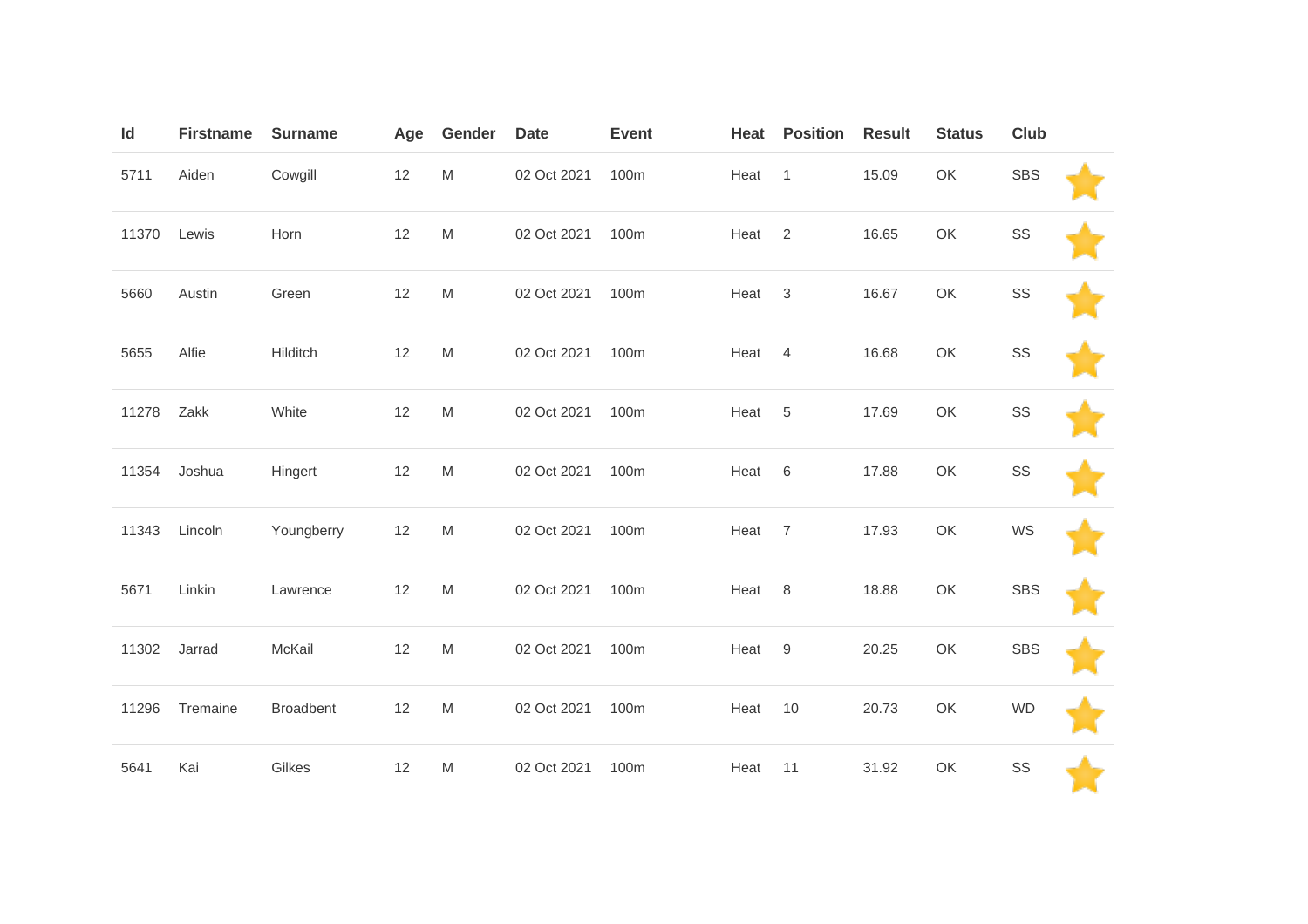| Id    | <b>Firstname</b> | <b>Surname</b>   | Age  | Gender                                                                                                     | <b>Date</b> | <b>Event</b> | Heat | <b>Position</b>  | <b>Result</b> | <b>Status</b> | Club       |  |
|-------|------------------|------------------|------|------------------------------------------------------------------------------------------------------------|-------------|--------------|------|------------------|---------------|---------------|------------|--|
| 5655  | Alfie            | Hilditch         | 12   | M                                                                                                          | 02 Oct 2021 | 1500m        | Heat | $\overline{1}$   | 5:57.86       | OK            | SS         |  |
| 5711  | Aiden            | Cowgill          | 12   | $\mathsf{M}% _{T}=\mathsf{M}_{T}\!\left( a,b\right) ,\ \mathsf{M}_{T}=\mathsf{M}_{T}\!\left( a,b\right) ,$ | 02 Oct 2021 | 1500m        | Heat | 2                | 5:59.39       | OK            | <b>SBS</b> |  |
| 11354 | Joshua           | Hingert          | 12   | $\mathsf{M}% _{T}=\mathsf{M}_{T}\!\left( a,b\right) ,\ \mathsf{M}_{T}=\mathsf{M}_{T}\!\left( a,b\right) ,$ | 02 Oct 2021 | 1500m        | Heat | $\mathbf{3}$     | 6:18.45       | OK            | SS         |  |
| 5660  | Austin           | Green            | 12   | M                                                                                                          | 02 Oct 2021 | 1500m        | Heat | 4                | 6:25.14       | OK            | SS         |  |
| 5671  | Linkin           | Lawrence         | 12   | $\mathsf{M}% _{T}=\mathsf{M}_{T}\!\left( a,b\right) ,\ \mathsf{M}_{T}=\mathsf{M}_{T}\!\left( a,b\right) ,$ | 02 Oct 2021 | 1500m        | Heat | 5                | 7:01.36       | OK            | <b>SBS</b> |  |
| 11370 | Lewis            | Horn             | 12   | $\mathsf{M}% _{T}=\mathsf{M}_{T}\!\left( a,b\right) ,\ \mathsf{M}_{T}=\mathsf{M}_{T}\!\left( a,b\right) ,$ | 02 Oct 2021 | 1500m        | Heat | 6                | 8:21.96       | OK            | SS         |  |
| 11278 | Zakk             | White            | 12   | $\mathsf{M}% _{T}=\mathsf{M}_{T}\!\left( a,b\right) ,\ \mathsf{M}_{T}=\mathsf{M}_{T}\!\left( a,b\right) ,$ | 02 Oct 2021 | 1500m        | Heat | $\overline{7}$   | 8:54.11       | OK            | SS         |  |
| 11302 | Jarrad           | McKail           | $12$ | M                                                                                                          | 02 Oct 2021 | 1500m        | Heat | 8                | 9:21.22       | OK            | <b>SBS</b> |  |
| 11296 | Tremaine         | <b>Broadbent</b> | 12   | M                                                                                                          | 02 Oct 2021 | 1500m        | Heat | $\boldsymbol{9}$ | 11:53.75      | OK            | <b>WD</b>  |  |
| 5641  | Kai              | Gilkes           | 12   | M                                                                                                          | 02 Oct 2021 | 1500m        | Heat | 10               | 12:30.91      | OK            | SS         |  |
| 5655  | Alfie            | Hilditch         | 12   | M                                                                                                          | 02 Oct 2021 | 400m         | Heat | $\overline{1}$   | 1:16.81       | OK            | SS         |  |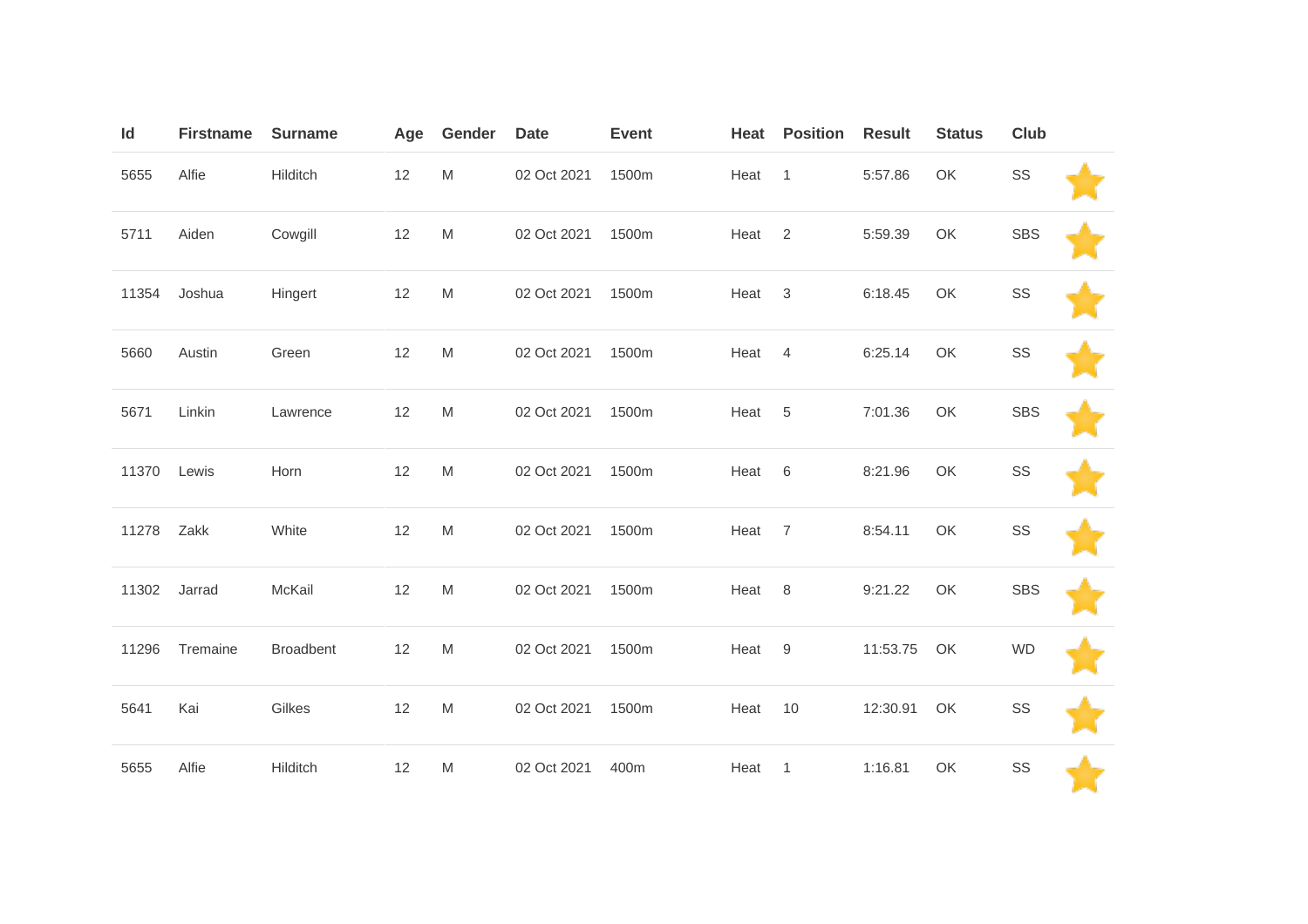| Id    | <b>Firstname</b> | <b>Surname</b> | Age | Gender                                                                                                     | <b>Date</b> | <b>Event</b> | Heat              | <b>Position</b>  | <b>Result</b> | <b>Status</b> | Club       |  |
|-------|------------------|----------------|-----|------------------------------------------------------------------------------------------------------------|-------------|--------------|-------------------|------------------|---------------|---------------|------------|--|
| 5711  | Aiden            | Cowgill        | 12  | $\mathsf{M}% _{T}=\mathsf{M}_{T}\!\left( a,b\right) ,\ \mathsf{M}_{T}=\mathsf{M}_{T}\!\left( a,b\right) ,$ | 02 Oct 2021 | 400m         | Heat              | 2                | 1:21.30       | OK            | <b>SBS</b> |  |
| 11354 | Joshua           | Hingert        | 12  | $\mathsf{M}% _{T}=\mathsf{M}_{T}\!\left( a,b\right) ,\ \mathsf{M}_{T}=\mathsf{M}_{T}\!\left( a,b\right) ,$ | 02 Oct 2021 | 400m         | Heat              | $\sqrt{3}$       | 1:26.47       | OK            | SS         |  |
| 5671  | Linkin           | Lawrence       | 12  | $\mathsf{M}% _{T}=\mathsf{M}_{T}\!\left( a,b\right) ,\ \mathsf{M}_{T}=\mathsf{M}_{T}\!\left( a,b\right) ,$ | 02 Oct 2021 | 400m         | Heat              | 4                | 1:38.57       | OK            | <b>SBS</b> |  |
| 11343 | Lincoln          | Youngberry     | 12  | M                                                                                                          | 02 Oct 2021 | 400m         | Heat              | $\,$ 5 $\,$      | 1:48.20       | OK            | WS         |  |
| 11370 | Lewis            | Horn           | 12  | $\mathsf{M}% _{T}=\mathsf{M}_{T}\!\left( a,b\right) ,\ \mathsf{M}_{T}=\mathsf{M}_{T}\!\left( a,b\right) ,$ | 02 Oct 2021 | 400m         | Heat              | 6                | 1:54.06       | OK            | SS         |  |
| 11302 | Jarrad           | McKail         | 12  | $\mathsf{M}% _{T}=\mathsf{M}_{T}\!\left( a,b\right) ,\ \mathsf{M}_{T}=\mathsf{M}_{T}\!\left( a,b\right) ,$ | 02 Oct 2021 | 400m         | Heat              | $\overline{7}$   | 1:54.31       | OK            | <b>SBS</b> |  |
| 11278 | Zakk             | White          | 12  | $\mathsf{M}% _{T}=\mathsf{M}_{T}\!\left( a,b\right) ,\ \mathsf{M}_{T}=\mathsf{M}_{T}\!\left( a,b\right) ,$ | 02 Oct 2021 | 400m         | Heat              | $\,8\,$          | 2:01.69       | OK            | SS         |  |
| 5641  | Kai              | Gilkes         | 12  | $\mathsf{M}% _{T}=\mathsf{M}_{T}\!\left( a,b\right) ,\ \mathsf{M}_{T}=\mathsf{M}_{T}\!\left( a,b\right) ,$ | 02 Oct 2021 | 400m         | Heat              | $\boldsymbol{9}$ | 3:13.51       | OK            | SS         |  |
| 11343 | Lincoln          | Youngberry     | 12  | $\mathsf{M}% _{T}=\mathsf{M}_{T}\!\left( a,b\right) ,\ \mathsf{M}_{T}=\mathsf{M}_{T}\!\left( a,b\right) ,$ | 02 Oct 2021 | Discus 750g  | Heat              | $\overline{1}$   | 17.30         | OK            | WS         |  |
| 5655  | Alfie            | Hilditch       | 12  | $\mathsf{M}% _{T}=\mathsf{M}_{T}\!\left( a,b\right) ,\ \mathsf{M}_{T}=\mathsf{M}_{T}\!\left( a,b\right) ,$ | 02 Oct 2021 | Discus 750g  | Heat <sub>2</sub> |                  | 16.68         | OK            | SS         |  |
| 11370 | Lewis            | Horn           | 12  | M                                                                                                          | 02 Oct 2021 | Discus 750g  | Heat              | 3                | 14.95         | OK            | SS         |  |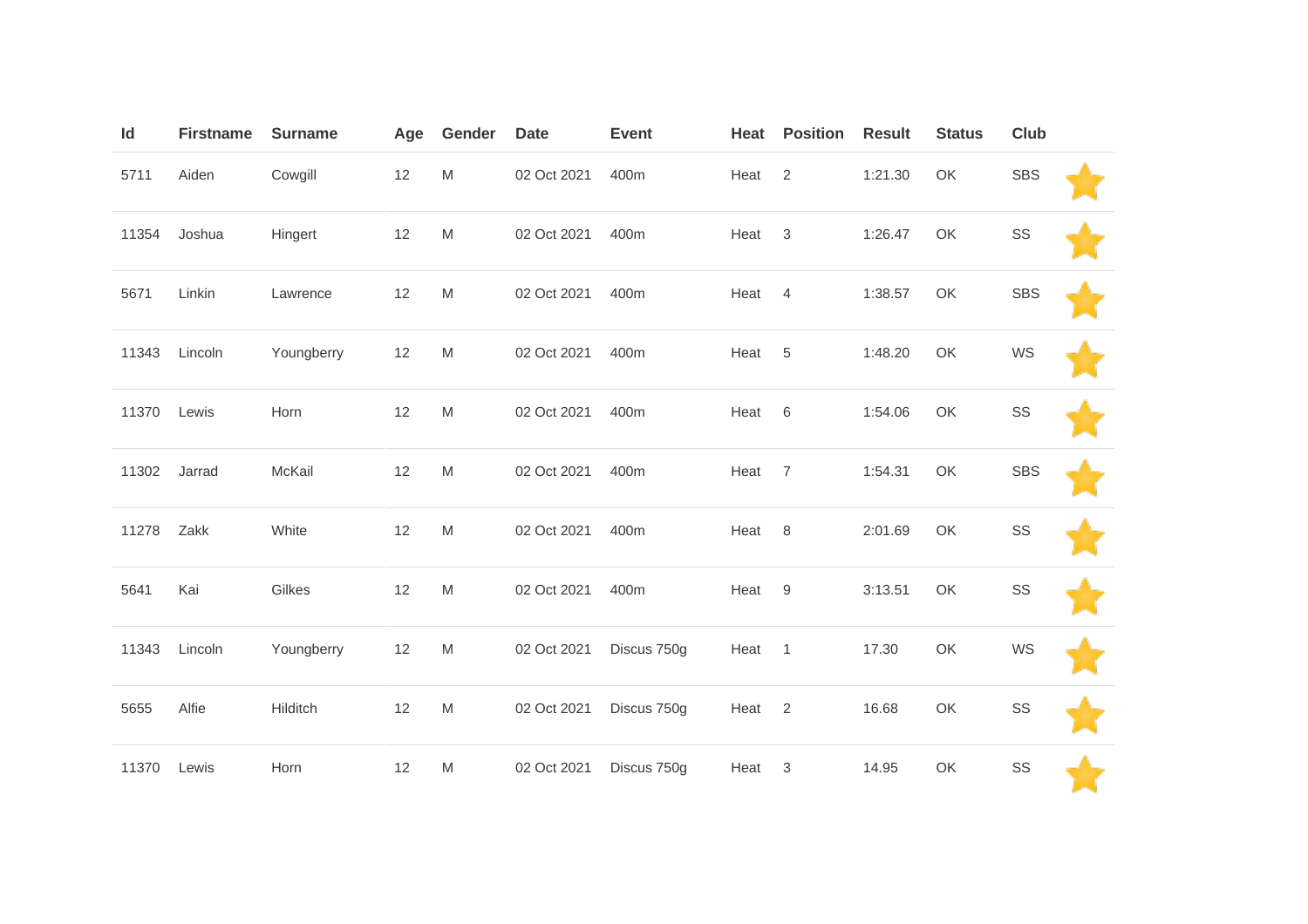| Id    | <b>Firstname</b> | <b>Surname</b>   | Age | Gender                                                                                                     | <b>Date</b> | <b>Event</b>         | Heat | <b>Position</b> | <b>Result</b> | <b>Status</b> | <b>Club</b> |  |
|-------|------------------|------------------|-----|------------------------------------------------------------------------------------------------------------|-------------|----------------------|------|-----------------|---------------|---------------|-------------|--|
| 5711  | Aiden            | Cowgill          | 12  | $\mathsf{M}% _{T}=\mathsf{M}_{T}\!\left( a,b\right) ,\ \mathsf{M}_{T}=\mathsf{M}_{T}\!\left( a,b\right) ,$ | 02 Oct 2021 | Discus 750g          | Heat | $\overline{4}$  | 14.16         | OK            | <b>SBS</b>  |  |
| 11354 | Joshua           | Hingert          | 12  | $\mathsf{M}% _{T}=\mathsf{M}_{T}\!\left( a,b\right) ,\ \mathsf{M}_{T}=\mathsf{M}_{T}$                      | 02 Oct 2021 | Discus 750g          | Heat | 5               | 13.61         | OK            | SS          |  |
| 11278 | Zakk             | White            | 12  | $\mathsf{M}% _{T}=\mathsf{M}_{T}\!\left( a,b\right) ,\ \mathsf{M}_{T}=\mathsf{M}_{T}\!\left( a,b\right) ,$ | 02 Oct 2021 | Discus 750g          | Heat | $6\,$           | 12.35         | OK            | SS          |  |
| 5660  | Austin           | Green            | 12  | $\mathsf{M}% _{T}=\mathsf{M}_{T}\!\left( a,b\right) ,\ \mathsf{M}_{T}=\mathsf{M}_{T}\!\left( a,b\right) ,$ | 02 Oct 2021 | Discus 750g          | Heat | $\overline{7}$  | 12.09         | OK            | SS          |  |
| 11302 | Jarrad           | McKail           | 12  | $\mathsf{M}% _{T}=\mathsf{M}_{T}\!\left( a,b\right) ,\ \mathsf{M}_{T}=\mathsf{M}_{T}\!\left( a,b\right) ,$ | 02 Oct 2021 | Discus 750g          | Heat | $\,8\,$         | 10.19         | OK            | <b>SBS</b>  |  |
| 5671  | Linkin           | Lawrence         | 12  | $\mathsf{M}% _{T}=\mathsf{M}_{T}\!\left( a,b\right) ,\ \mathsf{M}_{T}=\mathsf{M}_{T}$                      | 02 Oct 2021 | Discus 750g          | Heat | 9               | 7.66          | OK            | <b>SBS</b>  |  |
| 11296 | Tremaine         | <b>Broadbent</b> | 12  | $\mathsf{M}% _{T}=\mathsf{M}_{T}\!\left( a,b\right) ,\ \mathsf{M}_{T}=\mathsf{M}_{T}\!\left( a,b\right) ,$ | 02 Oct 2021 | Discus 750g          | Heat | 10              | 5.58          | OK            | <b>WD</b>   |  |
| 5641  | Kai              | Gilkes           | 12  | $\mathsf{M}% _{T}=\mathsf{M}_{T}\!\left( a,b\right) ,\ \mathsf{M}_{T}=\mathsf{M}_{T}$                      | 02 Oct 2021 | Discus 750g          | Heat | 11              | 4.84          | OK            | SS          |  |
| 5655  | Alfie            | Hilditch         | 12  | $\mathsf{M}% _{T}=\mathsf{M}_{T}\!\left( a,b\right) ,\ \mathsf{M}_{T}=\mathsf{M}_{T}\!\left( a,b\right) ,$ | 02 Oct 2021 | High Jump<br>Fosbury | Heat | $\mathbf{1}$    | 1.34          | OK            | SS          |  |
| 5711  | Aiden            | Cowgill          | 12  | $\mathsf{M}% _{T}=\mathsf{M}_{T}\!\left( a,b\right) ,\ \mathsf{M}_{T}=\mathsf{M}_{T}$                      | 02 Oct 2021 | High Jump<br>Fosbury | Heat | 2               | 1.32          | OK            | <b>SBS</b>  |  |
| 5660  | Austin           | Green            | 12  | $\mathsf{M}% _{T}=\mathsf{M}_{T}\!\left( a,b\right) ,\ \mathsf{M}_{T}=\mathsf{M}_{T}\!\left( a,b\right) ,$ | 02 Oct 2021 | High Jump<br>Fosbury | Heat | $\sqrt{3}$      | 1.10          | OK            | SS          |  |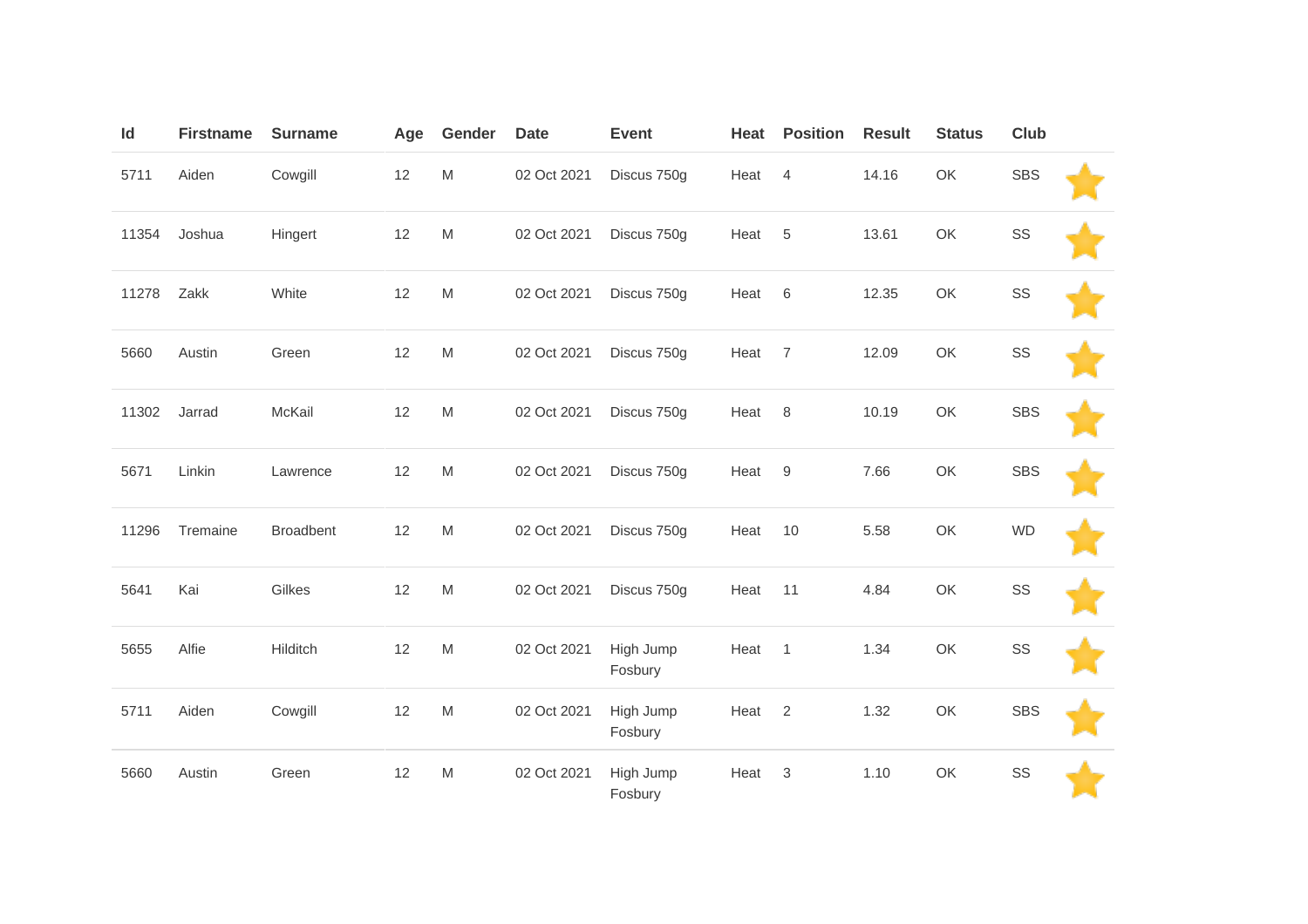| Id    | <b>Firstname</b> | <b>Surname</b> | Age | Gender                                                                                                     | <b>Date</b> | <b>Event</b>         | Heat | <b>Position</b>          | <b>Result</b> | <b>Status</b> | Club       |  |
|-------|------------------|----------------|-----|------------------------------------------------------------------------------------------------------------|-------------|----------------------|------|--------------------------|---------------|---------------|------------|--|
| 11343 | Lincoln          | Youngberry     | 12  | $\mathsf{M}% _{T}=\mathsf{M}_{T}\!\left( a,b\right) ,\ \mathsf{M}_{T}=\mathsf{M}_{T}\!\left( a,b\right) ,$ | 02 Oct 2021 | High Jump<br>Fosbury | Heat | $\overline{\phantom{a}}$ | <b>NA</b>     | No Jump       | WS         |  |
| 11370 | Lewis            | Horn           | 12  | $\mathsf{M}% _{T}=\mathsf{M}_{T}\!\left( a,b\right) ,\ \mathsf{M}_{T}=\mathsf{M}_{T}\!\left( a,b\right) ,$ | 02 Oct 2021 | High Jump<br>Fosbury | Heat | $\overline{\phantom{a}}$ | <b>NA</b>     | No Jump       | SS         |  |
| 11354 | Joshua           | Hingert        | 12  | $\mathsf{M}% _{T}=\mathsf{M}_{T}\!\left( a,b\right) ,\ \mathsf{M}_{T}=\mathsf{M}_{T}\!\left( a,b\right) ,$ | 02 Oct 2021 | High Jump<br>Fosbury | Heat | $\overline{\phantom{a}}$ | <b>NA</b>     | No Jump       | SS         |  |
| 5641  | Kai              | Gilkes         | 12  | $\mathsf{M}% _{T}=\mathsf{M}_{T}\!\left( a,b\right) ,\ \mathsf{M}_{T}=\mathsf{M}_{T}\!\left( a,b\right) ,$ | 02 Oct 2021 | High Jump<br>Fosbury | Heat | $\overline{\phantom{a}}$ | <b>NA</b>     | No Jump       | SS         |  |
| 11302 | Jarrad           | McKail         | 12  | M                                                                                                          | 02 Oct 2021 | High Jump<br>Fosbury | Heat | $\overline{\phantom{a}}$ | <b>NA</b>     | No Jump       | <b>SBS</b> |  |
| 5711  | Aiden            | Cowgill        | 12  | $\mathsf{M}% _{T}=\mathsf{M}_{T}\!\left( a,b\right) ,\ \mathsf{M}_{T}=\mathsf{M}_{T}\!\left( a,b\right) ,$ | 02 Oct 2021 | Long Jump            | Heat | $\overline{1}$           | 4.06          | OK            | <b>SBS</b> |  |
| 5655  | Alfie            | Hilditch       | 12  | $\mathsf{M}% _{T}=\mathsf{M}_{T}\!\left( a,b\right) ,\ \mathsf{M}_{T}=\mathsf{M}_{T}\!\left( a,b\right) ,$ | 02 Oct 2021 | Long Jump            | Heat | $\overline{2}$           | 3.97          | OK            | SS         |  |
| 11370 | Lewis            | Horn           | 12  | $\mathsf{M}% _{T}=\mathsf{M}_{T}\!\left( a,b\right) ,\ \mathsf{M}_{T}=\mathsf{M}_{T}\!\left( a,b\right) ,$ | 02 Oct 2021 | Long Jump            | Heat | 3                        | 3.22          | OK            | SS         |  |
| 5660  | Austin           | Green          | 12  | $\mathsf{M}% _{T}=\mathsf{M}_{T}\!\left( a,b\right) ,\ \mathsf{M}_{T}=\mathsf{M}_{T}\!\left( a,b\right) ,$ | 02 Oct 2021 | Long Jump            | Heat | $\overline{4}$           | 3.08          | OK            | SS         |  |
| 11343 | Lincoln          | Youngberry     | 12  | $\mathsf{M}% _{T}=\mathsf{M}_{T}\!\left( a,b\right) ,\ \mathsf{M}_{T}=\mathsf{M}_{T}\!\left( a,b\right) ,$ | 02 Oct 2021 | Long Jump            | Heat | 5                        | 3.00          | OK            | WS         |  |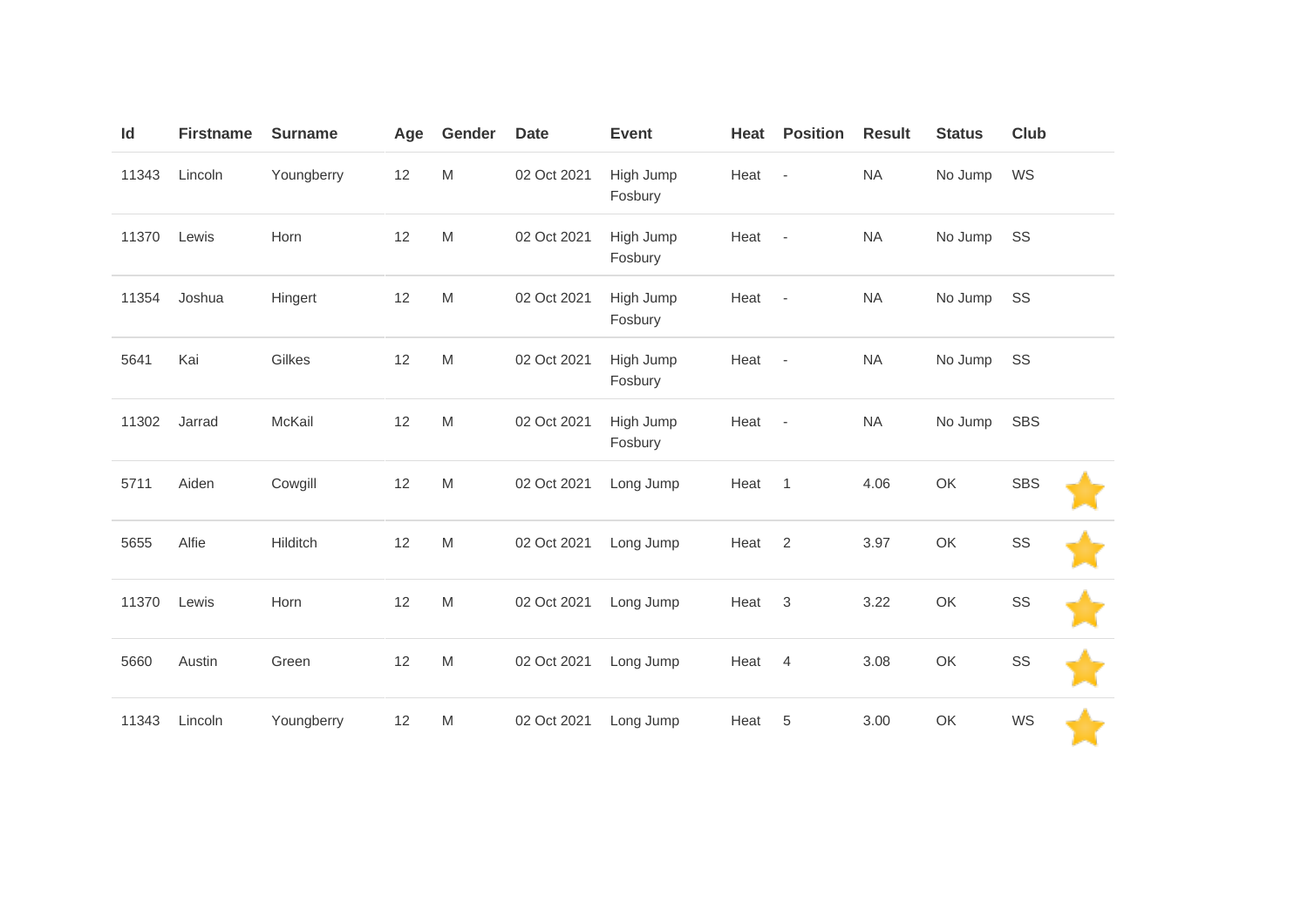| Id    | <b>Firstname</b> | <b>Surname</b>   | Age | Gender    | <b>Date</b> | <b>Event</b> | Heat | <b>Position</b>          | <b>Result</b> | <b>Status</b> | <b>Club</b> |  |
|-------|------------------|------------------|-----|-----------|-------------|--------------|------|--------------------------|---------------|---------------|-------------|--|
| 11278 | Zakk             | White            | 12  | M         | 02 Oct 2021 | Long Jump    | Heat | 6                        | 2.96          | OK            | SS          |  |
| 11354 | Joshua           | Hingert          | 12  | M         | 02 Oct 2021 | Long Jump    | Heat | 7                        | 2.89          | OK            | SS          |  |
| 11302 | Jarrad           | McKail           | 12  | ${\sf M}$ | 02 Oct 2021 | Long Jump    | Heat | 8                        | 2.63          | OK            | <b>SBS</b>  |  |
| 11296 | Tremaine         | <b>Broadbent</b> | 12  | M         | 02 Oct 2021 | Long Jump    | Heat | 9                        | 2.43          | OK            | <b>WD</b>   |  |
| 5641  | Kai              | Gilkes           | 12  | M         | 02 Oct 2021 | Long Jump    | Heat | $\overline{\phantom{a}}$ | <b>NA</b>     | No Jump       | SS          |  |
| 5671  | Linkin           | Lawrence         | 12  | M         | 02 Oct 2021 | Long Jump    | Heat | $\overline{\phantom{a}}$ | <b>NA</b>     | No Jump       | <b>SBS</b>  |  |
| 5824  | Zack             | Gorter           | 13  | M         | 02 Oct 2021 | 100m         | Heat | $\overline{1}$           | 14.79         | OK            | <b>SBS</b>  |  |
| 12443 | Kyan             | Pirihi           | 13  | M         | 02 Oct 2021 | 100m         | Heat | 2                        | 15.21         | OK            | <b>WD</b>   |  |
| 5760  | Toby             | Arnold           | 13  | M         | 02 Oct 2021 | 100m         | Heat | 3                        | 15.44         | OK            | SS          |  |
| 5639  | Aidan            | Edmondstone      | 13  | M         | 02 Oct 2021 | 100m         | Heat | $\overline{4}$           | 16.46         | OK            | WS          |  |
| 5626  | Joshua           | Payne            | 13  | ${\sf M}$ | 02 Oct 2021 | 100m         | Heat | 5                        | 17.61         | OK            | SS          |  |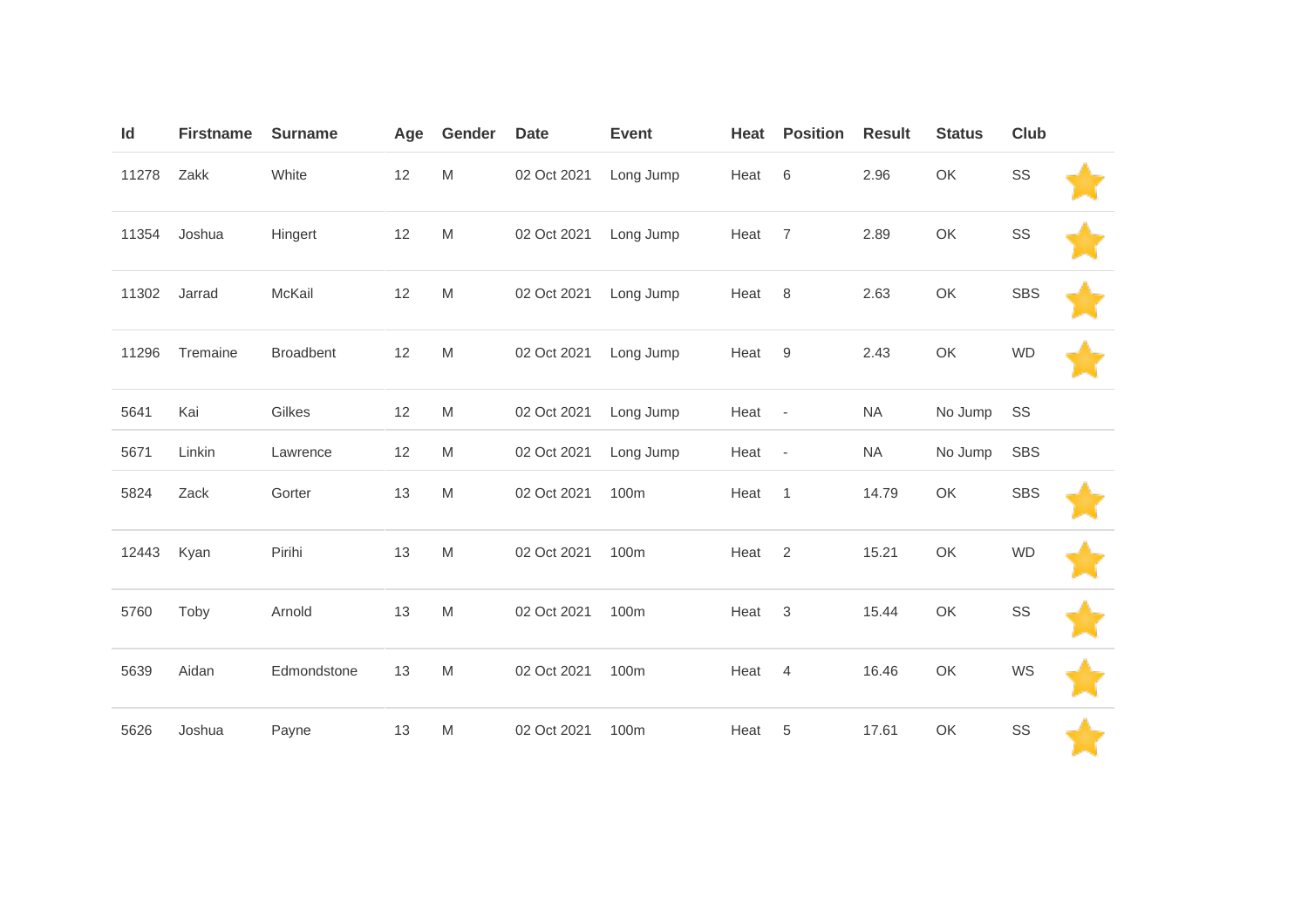| Id    | <b>Firstname</b> | <b>Surname</b> | Age | Gender                                                                                                     | <b>Date</b> | <b>Event</b> | Heat | <b>Position</b> | <b>Result</b> | <b>Status</b> | Club       |  |
|-------|------------------|----------------|-----|------------------------------------------------------------------------------------------------------------|-------------|--------------|------|-----------------|---------------|---------------|------------|--|
| 11375 | Jamieson         | Slade          | 13  | M                                                                                                          | 02 Oct 2021 | 100m         | Heat | 6               | 17.94         | OK            | <b>SBS</b> |  |
| 5825  | <b>Brodie</b>    | Smith          | 13  | $\mathsf{M}% _{T}=\mathsf{M}_{T}\!\left( a,b\right) ,\ \mathsf{M}_{T}=\mathsf{M}_{T}\!\left( a,b\right) ,$ | 02 Oct 2021 | 100m         | Heat | $\overline{7}$  | 18.22         | OK            | <b>SBS</b> |  |
| 8227  | Koby             | <b>Brooks</b>  | 13  | $\mathsf{M}% _{T}=\mathsf{M}_{T}\!\left( a,b\right) ,\ \mathsf{M}_{T}=\mathsf{M}_{T}\!\left( a,b\right) ,$ | 02 Oct 2021 | 100m         | Heat | 8               | 18.23         | OK            | <b>WD</b>  |  |
| 5760  | Toby             | Arnold         | 13  | M                                                                                                          | 02 Oct 2021 | 1500m        | Heat | $\overline{1}$  | 5:56.09       | OK            | SS         |  |
| 5639  | Aidan            | Edmondstone    | 13  | $\mathsf{M}% _{T}=\mathsf{M}_{T}\!\left( a,b\right) ,\ \mathsf{M}_{T}=\mathsf{M}_{T}\!\left( a,b\right) ,$ | 02 Oct 2021 | 1500m        | Heat | $\overline{2}$  | 6:11.81       | OK            | WS         |  |
| 8227  | Koby             | <b>Brooks</b>  | 13  | $\mathsf{M}% _{T}=\mathsf{M}_{T}\!\left( a,b\right) ,\ \mathsf{M}_{T}=\mathsf{M}_{T}\!\left( a,b\right) ,$ | 02 Oct 2021 | 1500m        | Heat | $\mathbf{3}$    | 7:17.21       | OK            | <b>WD</b>  |  |
| 5824  | Zack             | Gorter         | 13  | ${\sf M}$                                                                                                  | 02 Oct 2021 | 1500m        | Heat | $\overline{4}$  | 7:35.51       | OK            | <b>SBS</b> |  |
| 5626  | Joshua           | Payne          | 13  | M                                                                                                          | 02 Oct 2021 | 1500m        | Heat | 5               | 7:58.52       | OK            | SS         |  |
| 5825  | <b>Brodie</b>    | Smith          | 13  | $\mathsf{M}% _{T}=\mathsf{M}_{T}\!\left( a,b\right) ,\ \mathsf{M}_{T}=\mathsf{M}_{T}\!\left( a,b\right) ,$ | 02 Oct 2021 | 1500m        | Heat | 6               | 8:01.40       | OK            | <b>SBS</b> |  |
| 11375 | Jamieson         | Slade          | 13  | M                                                                                                          | 02 Oct 2021 | 1500m        | Heat | $\overline{7}$  | 9:31.68       | OK            | <b>SBS</b> |  |
| 5760  | Toby             | Arnold         | 13  | M                                                                                                          | 02 Oct 2021 | 200m Hurdles | Heat | $\overline{1}$  | 34.06         | OK            | SS         |  |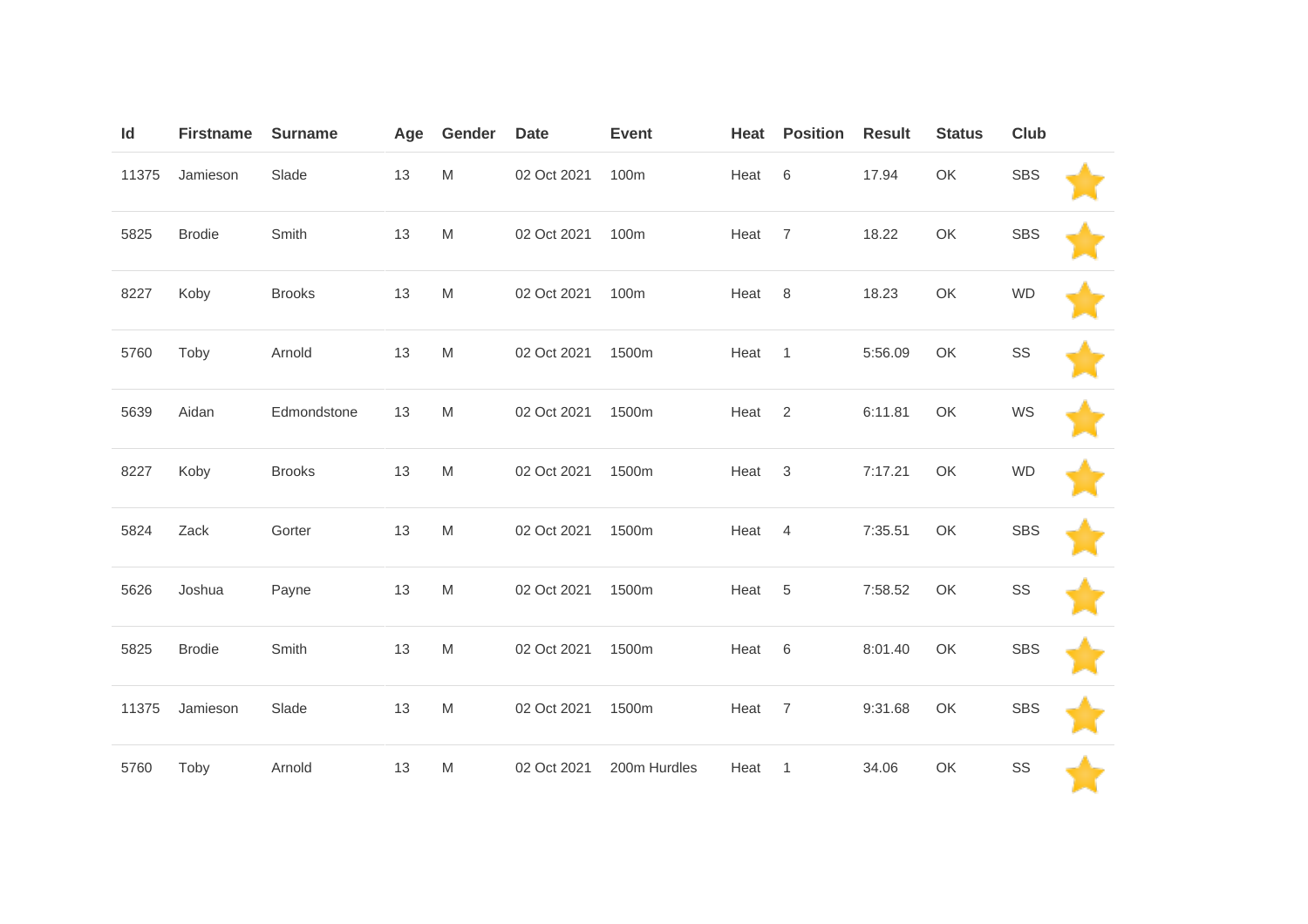| Id    | <b>Firstname</b> | <b>Surname</b> | Age | Gender                                                                                | <b>Date</b> | <b>Event</b> | Heat | <b>Position</b> | <b>Result</b> | <b>Status</b> | <b>Club</b> |  |
|-------|------------------|----------------|-----|---------------------------------------------------------------------------------------|-------------|--------------|------|-----------------|---------------|---------------|-------------|--|
| 12443 | Kyan             | Pirihi         | 13  | $\mathsf{M}% _{T}=\mathsf{M}_{T}\!\left( a,b\right) ,\ \mathsf{M}_{T}=\mathsf{M}_{T}$ | 02 Oct 2021 | 200m Hurdles | Heat | $\overline{2}$  | 34.99         | OK            | <b>WD</b>   |  |
| 5824  | Zack             | Gorter         | 13  | M                                                                                     | 02 Oct 2021 | 200m Hurdles | Heat | 3               | 36.22         | OK            | <b>SBS</b>  |  |
| 5639  | Aidan            | Edmondstone    | 13  | ${\sf M}$                                                                             | 02 Oct 2021 | 200m Hurdles | Heat | $\overline{4}$  | 39.08         | OK            | WS          |  |
| 5825  | <b>Brodie</b>    | Smith          | 13  | M                                                                                     | 02 Oct 2021 | 200m Hurdles | Heat | 5               | 41.68         | OK            | <b>SBS</b>  |  |
| 8227  | Koby             | <b>Brooks</b>  | 13  | M                                                                                     | 02 Oct 2021 | 200m Hurdles | Heat | 6               | 41.94         | OK            | <b>WD</b>   |  |
| 5626  | Joshua           | Payne          | 13  | $\mathsf{M}% _{T}=\mathsf{M}_{T}\!\left( a,b\right) ,\ \mathsf{M}_{T}=\mathsf{M}_{T}$ | 02 Oct 2021 | 200m Hurdles | Heat | $\overline{7}$  | 44.15         | OK            | SS          |  |
| 12443 | Kyan             | Pirihi         | 13  | $\mathsf{M}% _{T}=\mathsf{M}_{T}\!\left( a,b\right) ,\ \mathsf{M}_{T}=\mathsf{M}_{T}$ | 02 Oct 2021 | 400m         | Heat | $\overline{1}$  | 1:12.99       | OK            | <b>WD</b>   |  |
| 5639  | Aidan            | Edmondstone    | 13  | M                                                                                     | 02 Oct 2021 | 400m         | Heat | 2               | 1:15.22       | OK            | WS          |  |
| 5760  | Toby             | Arnold         | 13  | ${\sf M}$                                                                             | 02 Oct 2021 | 400m         | Heat | $\mathbf{3}$    | 1:18.51       | OK            | SS          |  |
| 5824  | Zack             | Gorter         | 13  | $\mathsf{M}% _{T}=\mathsf{M}_{T}\!\left( a,b\right) ,\ \mathsf{M}_{T}=\mathsf{M}_{T}$ | 02 Oct 2021 | 400m         | Heat | 4               | 1:21.37       | OK            | <b>SBS</b>  |  |
| 5626  | Joshua           | Payne          | 13  | M                                                                                     | 02 Oct 2021 | 400m         | Heat | 5               | 1:29.53       | OK            | SS          |  |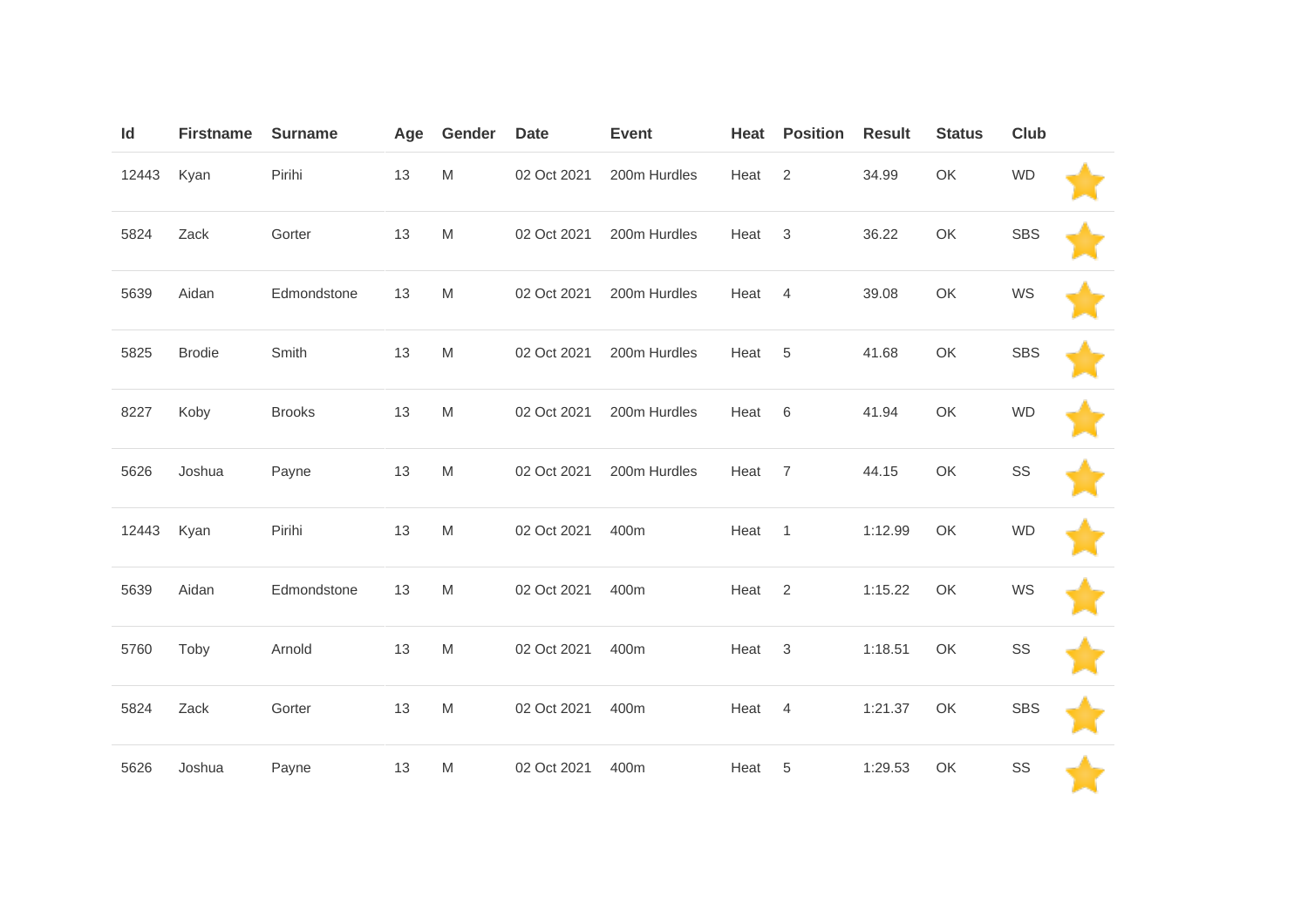| Id    | <b>Firstname</b> | <b>Surname</b> | Age | Gender                                                                                                     | <b>Date</b> | <b>Event</b>         | Heat | <b>Position</b> | <b>Result</b> | <b>Status</b> | <b>Club</b> |  |
|-------|------------------|----------------|-----|------------------------------------------------------------------------------------------------------------|-------------|----------------------|------|-----------------|---------------|---------------|-------------|--|
| 8227  | Koby             | <b>Brooks</b>  | 13  | $\mathsf{M}% _{T}=\mathsf{M}_{T}\!\left( a,b\right) ,\ \mathsf{M}_{T}=\mathsf{M}_{T}\!\left( a,b\right) ,$ | 02 Oct 2021 | 400m                 | Heat | 6               | 1:30.73       | OK            | <b>WD</b>   |  |
| 5825  | <b>Brodie</b>    | Smith          | 13  | $\mathsf{M}% _{T}=\mathsf{M}_{T}\!\left( a,b\right) ,\ \mathsf{M}_{T}=\mathsf{M}_{T}$                      | 02 Oct 2021 | 400m                 | Heat | $\overline{7}$  | 1:30.97       | OK            | <b>SBS</b>  |  |
| 12443 | Kyan             | Pirihi         | 13  | $\mathsf{M}% _{T}=\mathsf{M}_{T}\!\left( a,b\right) ,\ \mathsf{M}_{T}=\mathsf{M}_{T}\!\left( a,b\right) ,$ | 02 Oct 2021 | Discus 750g          | Heat | $\overline{1}$  | 23.07         | OK            | <b>WD</b>   |  |
| 5824  | Zack             | Gorter         | 13  | $\mathsf{M}% _{T}=\mathsf{M}_{T}\!\left( a,b\right) ,\ \mathsf{M}_{T}=\mathsf{M}_{T}\!\left( a,b\right) ,$ | 02 Oct 2021 | Discus 750g          | Heat | 2               | 19.58         | OK            | <b>SBS</b>  |  |
| 5760  | Toby             | Arnold         | 13  | $\mathsf{M}% _{T}=\mathsf{M}_{T}\!\left( a,b\right) ,\ \mathsf{M}_{T}=\mathsf{M}_{T}\!\left( a,b\right) ,$ | 02 Oct 2021 | Discus 750g          | Heat | $\mathbf{3}$    | 19.39         | OK            | SS          |  |
| 5639  | Aidan            | Edmondstone    | 13  | $\mathsf{M}% _{T}=\mathsf{M}_{T}\!\left( a,b\right) ,\ \mathsf{M}_{T}=\mathsf{M}_{T}$                      | 02 Oct 2021 | Discus 750g          | Heat | $\overline{4}$  | 18.40         | OK            | WS          |  |
| 5825  | <b>Brodie</b>    | Smith          | 13  | $\mathsf{M}% _{T}=\mathsf{M}_{T}\!\left( a,b\right) ,\ \mathsf{M}_{T}=\mathsf{M}_{T}\!\left( a,b\right) ,$ | 02 Oct 2021 | Discus 750g          | Heat | $\overline{5}$  | 13.70         | OK            | <b>SBS</b>  |  |
| 5626  | Joshua           | Payne          | 13  | $\mathsf{M}% _{T}=\mathsf{M}_{T}\!\left( a,b\right) ,\ \mathsf{M}_{T}=\mathsf{M}_{T}\!\left( a,b\right) ,$ | 02 Oct 2021 | Discus 750g          | Heat | 6               | 10.01         | OK            | SS          |  |
| 11375 | Jamieson         | Slade          | 13  | $\mathsf{M}% _{T}=\mathsf{M}_{T}\!\left( a,b\right) ,\ \mathsf{M}_{T}=\mathsf{M}_{T}\!\left( a,b\right) ,$ | 02 Oct 2021 | Discus 750g          | Heat | $\overline{7}$  | 9.52          | OK            | <b>SBS</b>  |  |
| 8227  | Koby             | <b>Brooks</b>  | 13  | $\mathsf{M}% _{T}=\mathsf{M}_{T}\!\left( a,b\right) ,\ \mathsf{M}_{T}=\mathsf{M}_{T}\!\left( a,b\right) ,$ | 02 Oct 2021 | Discus 750g          | Heat | 8               | 9.35          | OK            | <b>WD</b>   |  |
| 5760  | Toby             | Arnold         | 13  | M                                                                                                          | 02 Oct 2021 | High Jump<br>Fosbury | Heat | 1               | 1.35          | OK            | SS          |  |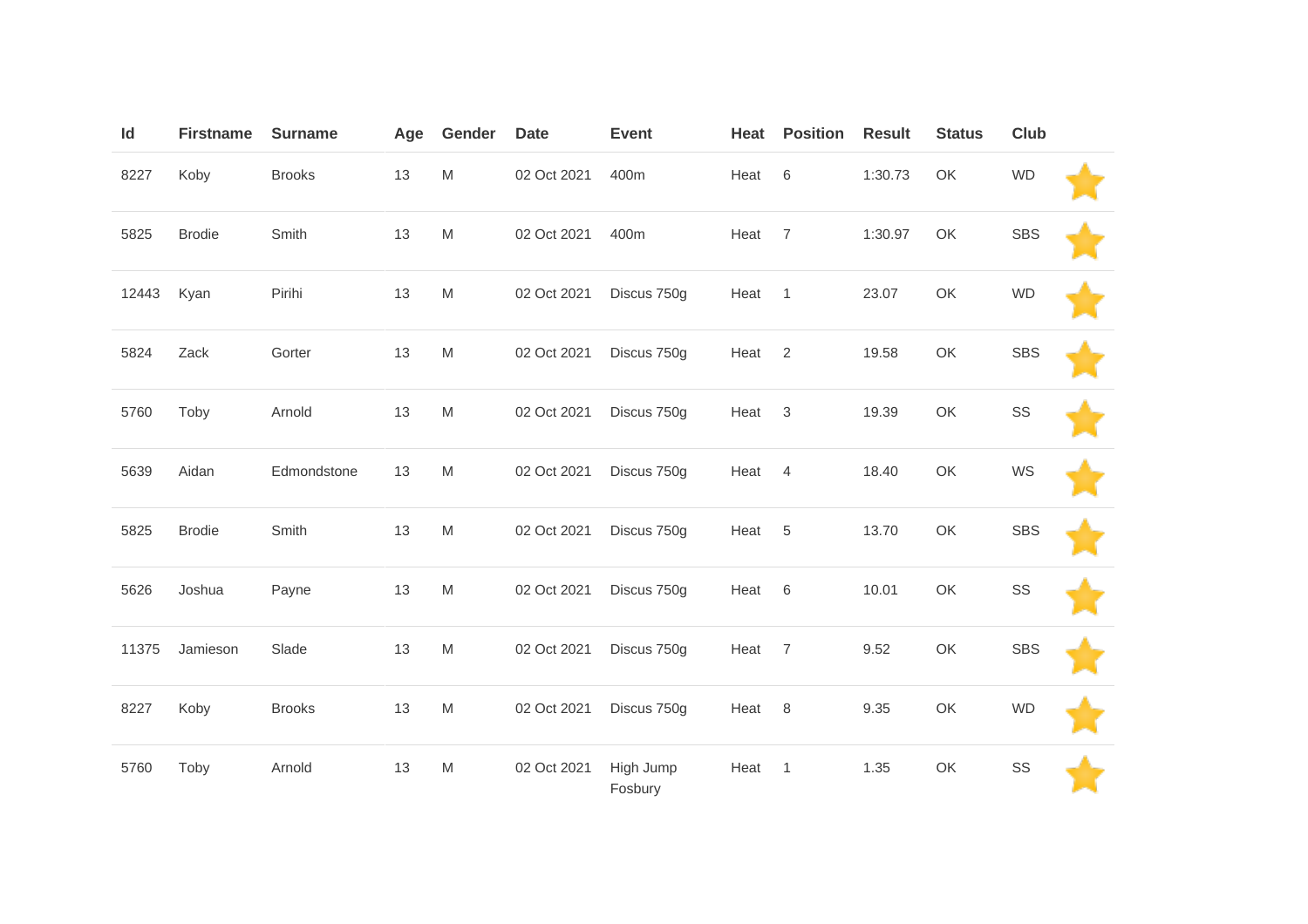| Id    | <b>Firstname</b> | <b>Surname</b> | Age | Gender                                                                                                     | <b>Date</b> | <b>Event</b>         | Heat | <b>Position</b> | <b>Result</b> | <b>Status</b> | <b>Club</b> |  |
|-------|------------------|----------------|-----|------------------------------------------------------------------------------------------------------------|-------------|----------------------|------|-----------------|---------------|---------------|-------------|--|
| 5824  | Zack             | Gorter         | 13  | M                                                                                                          | 02 Oct 2021 | High Jump<br>Fosbury | Heat | 2               | 1.25          | OK            | <b>SBS</b>  |  |
| 5639  | Aidan            | Edmondstone    | 13  | M                                                                                                          | 02 Oct 2021 | High Jump<br>Fosbury | Heat | 3               | 1.20          | OK            | WS          |  |
| 12443 | Kyan             | Pirihi         | 13  | M                                                                                                          | 02 Oct 2021 | High Jump<br>Fosbury | Heat | $\overline{4}$  | 1.20          | OK            | <b>WD</b>   |  |
| 5626  | Joshua           | Payne          | 13  | $\mathsf{M}% _{T}=\mathsf{M}_{T}\!\left( a,b\right) ,\ \mathsf{M}_{T}=\mathsf{M}_{T}\!\left( a,b\right) ,$ | 02 Oct 2021 | High Jump<br>Fosbury | Heat | 5               | 1.15          | OK            | SS          |  |
| 5825  | <b>Brodie</b>    | Smith          | 13  | M                                                                                                          | 02 Oct 2021 | High Jump<br>Fosbury | Heat | 5               | 1.15          | OK            | <b>SBS</b>  |  |
| 5824  | Zack             | Gorter         | 13  | M                                                                                                          | 02 Oct 2021 | Long Jump            | Heat | $\overline{1}$  | 3.98          | OK            | <b>SBS</b>  |  |
| 5760  | Toby             | Arnold         | 13  | $\mathsf{M}% _{T}=\mathsf{M}_{T}\!\left( a,b\right) ,\ \mathsf{M}_{T}=\mathsf{M}_{T}\!\left( a,b\right) ,$ | 02 Oct 2021 | Long Jump            | Heat | $\overline{2}$  | 3.73          | OK            | SS          |  |
| 5639  | Aidan            | Edmondstone    | 13  | M                                                                                                          | 02 Oct 2021 | Long Jump            | Heat | 3               | 3.72          | OK            | WS          |  |
| 5825  | <b>Brodie</b>    | Smith          | 13  | $\mathsf{M}% _{T}=\mathsf{M}_{T}\!\left( a,b\right) ,\ \mathsf{M}_{T}=\mathsf{M}_{T}\!\left( a,b\right) ,$ | 02 Oct 2021 | Long Jump            | Heat | $\overline{4}$  | 3.53          | OK            | <b>SBS</b>  |  |
| 5626  | Joshua           | Payne          | 13  | $\mathsf{M}% _{T}=\mathsf{M}_{T}\!\left( a,b\right) ,\ \mathsf{M}_{T}=\mathsf{M}_{T}\!\left( a,b\right) ,$ | 02 Oct 2021 | Long Jump            | Heat | 5               | 3.10          | OK            | SS          |  |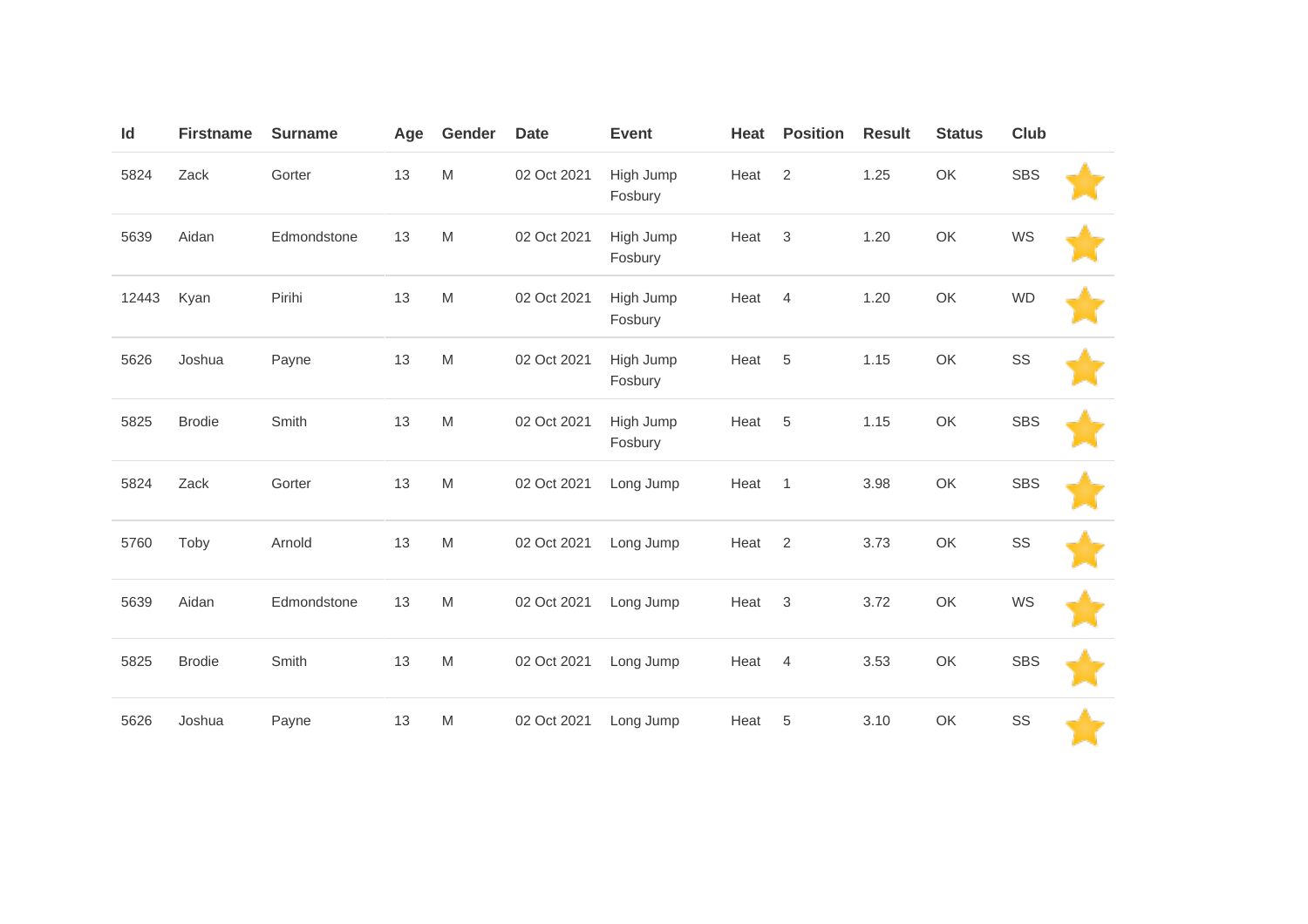| Id    | <b>Firstname</b> | <b>Surname</b>      | Age | Gender                                                                                                     | <b>Date</b> | <b>Event</b> | Heat   | <b>Position</b> | <b>Result</b> | <b>Status</b> | Club       |  |
|-------|------------------|---------------------|-----|------------------------------------------------------------------------------------------------------------|-------------|--------------|--------|-----------------|---------------|---------------|------------|--|
| 8227  | Koby             | <b>Brooks</b>       | 13  | ${\sf M}$                                                                                                  | 02 Oct 2021 | Long Jump    | Heat   | $\,6\,$         | 3.01          | OK            | <b>WD</b>  |  |
| 12443 | Kyan             | Pirihi              | 13  | ${\sf M}$                                                                                                  | 02 Oct 2021 | Long Jump    | Heat   | $\overline{7}$  | 3.00          | OK            | <b>WD</b>  |  |
| 11375 | Jamieson         | Slade               | 13  | ${\sf M}$                                                                                                  | 02 Oct 2021 | Long Jump    | Heat - |                 | <b>NA</b>     | No Jump       | SBS        |  |
| 5777  | Flynn            | Aquilina            | 14  | M                                                                                                          | 02 Oct 2021 | 100m         | Heat   | $\overline{1}$  | 16.20         | OK            | SS         |  |
| 5693  | Corbin           | Conway-<br>Mortimer | 14  | $\mathsf{M}% _{T}=\mathsf{M}_{T}\!\left( a,b\right) ,\ \mathsf{M}_{T}=\mathsf{M}_{T}\!\left( a,b\right) ,$ | 02 Oct 2021 | 100m         | Heat   | $\sqrt{2}$      | 16.37         | OK            | WS         |  |
| 5672  | Luke             | Lawrence            | 14  | $\mathsf{M}% _{T}=\mathsf{M}_{T}\!\left( a,b\right) ,\ \mathsf{M}_{T}=\mathsf{M}_{T}\!\left( a,b\right) ,$ | 02 Oct 2021 | 100m         | Heat   | 3               | 16.56         | OK            | <b>SBS</b> |  |
| 8223  | Isaiah           | Kalolo              | 14  | $\mathsf{M}% _{T}=\mathsf{M}_{T}\!\left( a,b\right) ,\ \mathsf{M}_{T}=\mathsf{M}_{T}\!\left( a,b\right) ,$ | 02 Oct 2021 | 100m         | Heat   | $\overline{4}$  | 16.74         | OK            | <b>WD</b>  |  |
| 7976  | Cody             | Gilbert             | 14  | ${\sf M}$                                                                                                  | 02 Oct 2021 | 100m         | Heat   | $\,$ 5 $\,$     | 17.23         | OK            | WS         |  |
| 5675  | Dylan            | Johnston            | 14  | $\mathsf{M}% _{T}=\mathsf{M}_{T}\!\left( a,b\right) ,\ \mathsf{M}_{T}=\mathsf{M}_{T}\!\left( a,b\right) ,$ | 02 Oct 2021 | 100m         | Heat   | 6               | 17.25         | OK            | WS         |  |
| 11313 | Cameron          | Findlay             | 14  | $\mathsf{M}% _{T}=\mathsf{M}_{T}\!\left( a,b\right) ,\ \mathsf{M}_{T}=\mathsf{M}_{T}\!\left( a,b\right) ,$ | 02 Oct 2021 | 100m         | Heat   | $\overline{7}$  | 17.36         | OK            | <b>SBS</b> |  |
| 5805  | <b>Blake</b>     | Vos                 | 14  | $\mathsf{M}% _{T}=\mathsf{M}_{T}\!\left( a,b\right) ,\ \mathsf{M}_{T}=\mathsf{M}_{T}\!\left( a,b\right) ,$ | 02 Oct 2021 | 100m         | Heat   | 8               | 22.40         | OK            | WS         |  |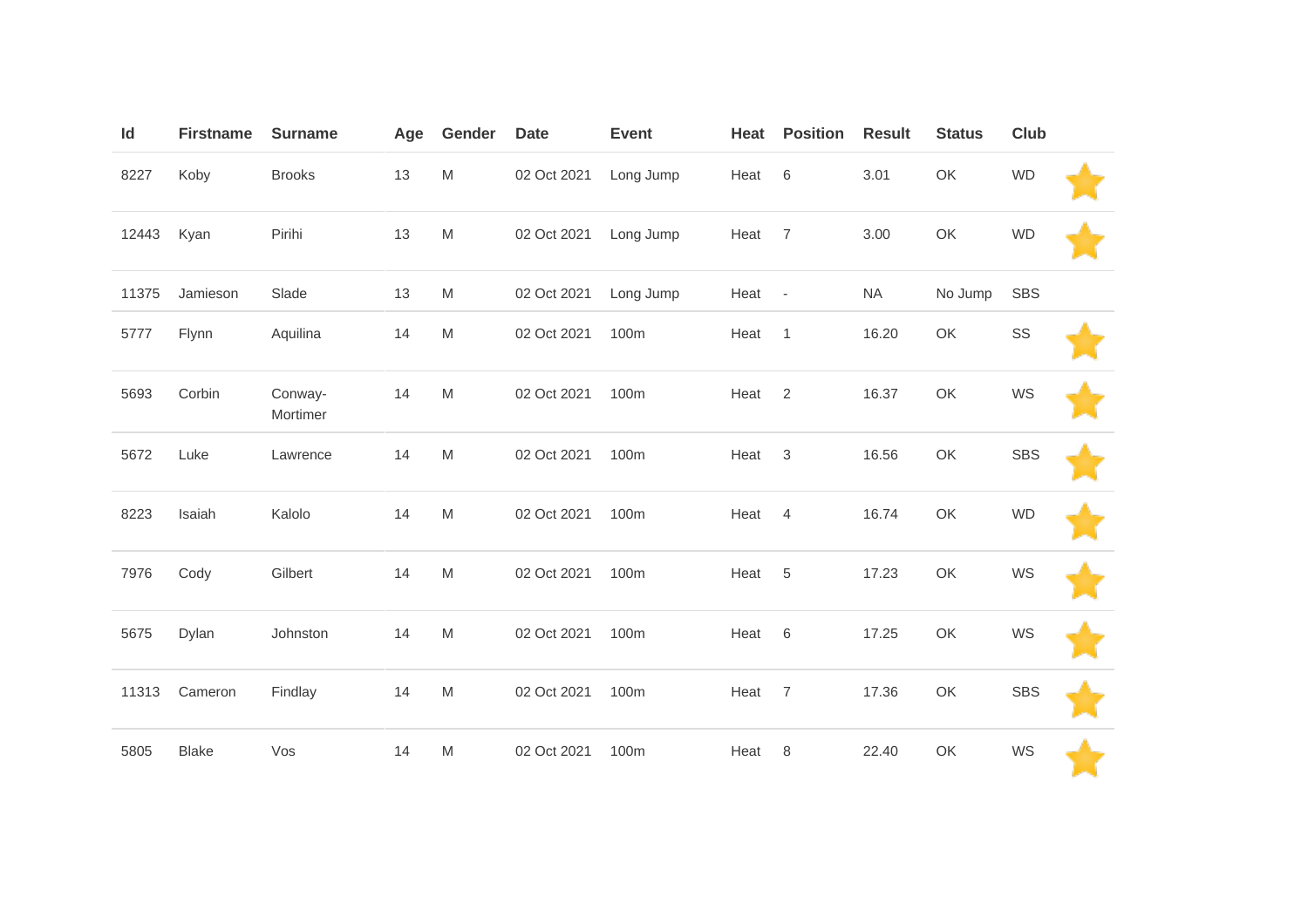| Id    | <b>Firstname</b> | <b>Surname</b>      | Age | Gender                                                                                                     | <b>Date</b> | Event        | Heat | <b>Position</b> | <b>Result</b> | <b>Status</b> | Club       |  |
|-------|------------------|---------------------|-----|------------------------------------------------------------------------------------------------------------|-------------|--------------|------|-----------------|---------------|---------------|------------|--|
| 5777  | Flynn            | Aquilina            | 14  | $\mathsf{M}% _{T}=\mathsf{M}_{T}\!\left( a,b\right) ,\ \mathsf{M}_{T}=\mathsf{M}_{T}\!\left( a,b\right) ,$ | 02 Oct 2021 | 1500m        | Heat | $\overline{1}$  | 6:26.75       | OK            | SS         |  |
| 7976  | Cody             | Gilbert             | 14  | $\mathsf{M}% _{T}=\mathsf{M}_{T}\!\left( a,b\right) ,\ \mathsf{M}_{T}=\mathsf{M}_{T}\!\left( a,b\right) ,$ | 02 Oct 2021 | 1500m        | Heat | 2               | 6:35.51       | OK            | WS         |  |
| 5672  | Luke             | Lawrence            | 14  | M                                                                                                          | 02 Oct 2021 | 1500m        | Heat | 3               | 6:50.70       | OK            | <b>SBS</b> |  |
| 5693  | Corbin           | Conway-<br>Mortimer | 14  | $\mathsf{M}% _{T}=\mathsf{M}_{T}\!\left( a,b\right) ,\ \mathsf{M}_{T}=\mathsf{M}_{T}\!\left( a,b\right) ,$ | 02 Oct 2021 | 1500m        | Heat | $\overline{4}$  | 6:56.77       | OK            | WS         |  |
| 11313 | Cameron          | Findlay             | 14  | ${\sf M}$                                                                                                  | 02 Oct 2021 | 1500m        | Heat | 5               | 6:56.94       | OK            | <b>SBS</b> |  |
| 5675  | Dylan            | Johnston            | 14  | $\mathsf{M}% _{T}=\mathsf{M}_{T}\!\left( a,b\right) ,\ \mathsf{M}_{T}=\mathsf{M}_{T}\!\left( a,b\right) ,$ | 02 Oct 2021 | 1500m        | Heat | 6               | 7:51.28       | OK            | WS         |  |
| 5805  | <b>Blake</b>     | Vos                 | 14  | ${\sf M}$                                                                                                  | 02 Oct 2021 | 1500m        | Heat | $\overline{7}$  | 9:31.68       | OK            | WS         |  |
| 5777  | Flynn            | Aquilina            | 14  | ${\sf M}$                                                                                                  | 02 Oct 2021 | 200m Hurdles | Heat | $\overline{1}$  | 37.54         | OK            | SS         |  |
| 5693  | Corbin           | Conway-<br>Mortimer | 14  | $\mathsf{M}% _{T}=\mathsf{M}_{T}\!\left( a,b\right) ,\ \mathsf{M}_{T}=\mathsf{M}_{T}\!\left( a,b\right) ,$ | 02 Oct 2021 | 200m Hurdles | Heat | $\overline{2}$  | 37.67         | OK            | WS         |  |
| 5672  | Luke             | Lawrence            | 14  | $\mathsf{M}% _{T}=\mathsf{M}_{T}\!\left( a,b\right) ,\ \mathsf{M}_{T}=\mathsf{M}_{T}\!\left( a,b\right) ,$ | 02 Oct 2021 | 200m Hurdles | Heat | 3               | 38.12         | OK            | <b>SBS</b> |  |
| 7976  | Cody             | Gilbert             | 14  | M                                                                                                          | 02 Oct 2021 | 200m Hurdles | Heat | 4               | 38.86         | OK            | WS         |  |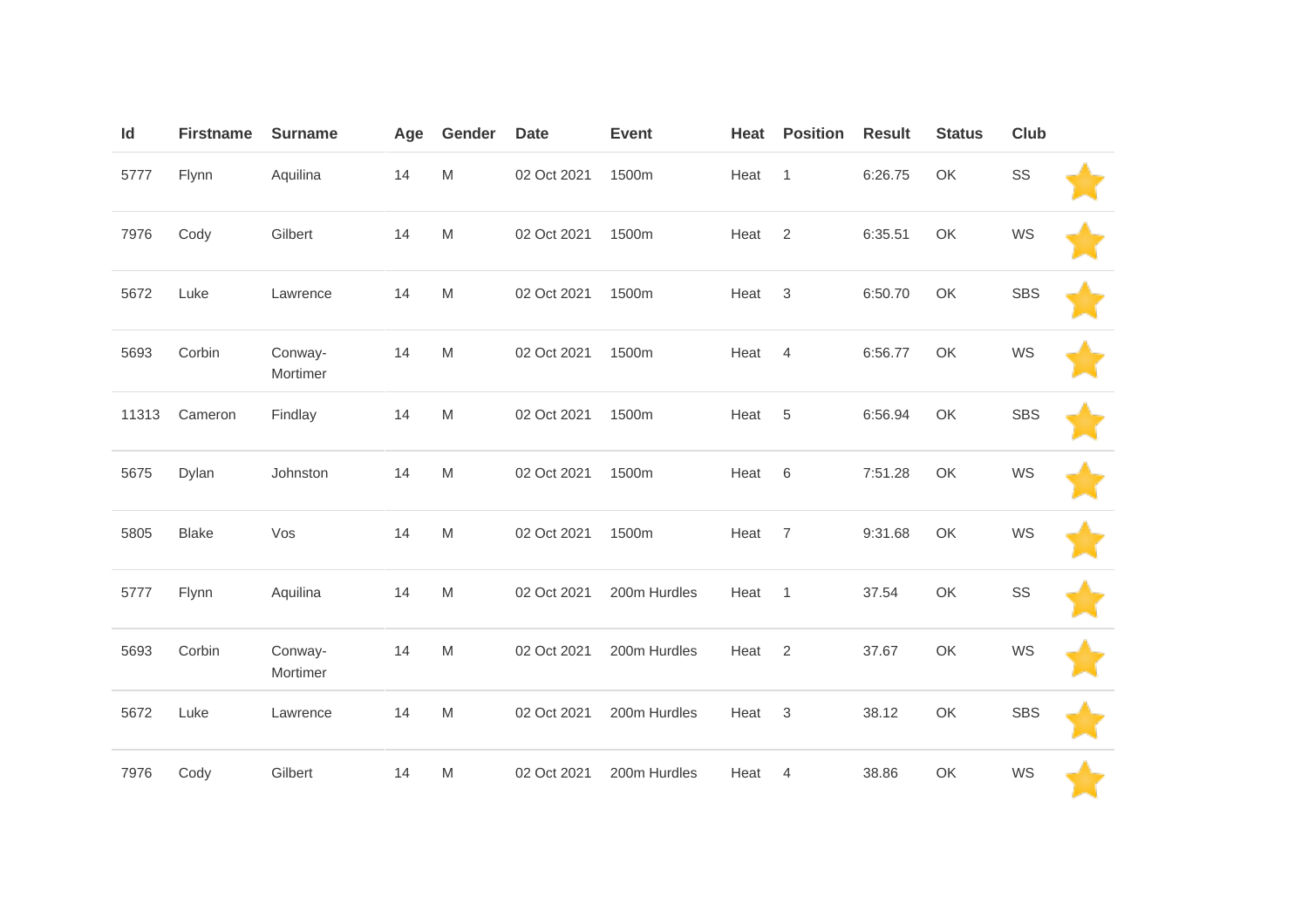| Id    | <b>Firstname</b> | <b>Surname</b>      | Age | Gender                                                                                                     | <b>Date</b> | <b>Event</b> | Heat   | <b>Position</b>           | <b>Result</b> | <b>Status</b> | Club       |  |
|-------|------------------|---------------------|-----|------------------------------------------------------------------------------------------------------------|-------------|--------------|--------|---------------------------|---------------|---------------|------------|--|
| 11313 | Cameron          | Findlay             | 14  | ${\sf M}$                                                                                                  | 02 Oct 2021 | 200m Hurdles | Heat   | 5                         | 39.23         | OK            | <b>SBS</b> |  |
| 7976  | Cody             | Gilbert             | 14  | $\mathsf{M}% _{T}=\mathsf{M}_{T}\!\left( a,b\right) ,\ \mathsf{M}_{T}=\mathsf{M}_{T}$                      | 02 Oct 2021 | 400m         | Heat   | $\overline{1}$            | 1:18.38       | OK            | WS         |  |
| 5777  | Flynn            | Aquilina            | 14  | M                                                                                                          | 02 Oct 2021 | 400m         | Heat   | $\sqrt{2}$                | 1:20.10       | OK            | SS         |  |
| 5693  | Corbin           | Conway-<br>Mortimer | 14  | M                                                                                                          | 02 Oct 2021 | 400m         | Heat   | $\ensuremath{\mathsf{3}}$ | 1:20.91       | OK            | WS         |  |
| 11313 | Cameron          | Findlay             | 14  | ${\sf M}$                                                                                                  | 02 Oct 2021 | 400m         | Heat 4 |                           | 1:25.66       | OK            | <b>SBS</b> |  |
| 5672  | Luke             | Lawrence            | 14  | M                                                                                                          | 02 Oct 2021 | 400m         | Heat   | 5                         | 1:31.36       | OK            | <b>SBS</b> |  |
| 5675  | Dylan            | Johnston            | 14  | ${\sf M}$                                                                                                  | 02 Oct 2021 | 400m         | Heat   | 6                         | 1:32.63       | OK            | WS         |  |
| 5805  | <b>Blake</b>     | Vos                 | 14  | $\mathsf{M}% _{T}=\mathsf{M}_{T}\!\left( a,b\right) ,\ \mathsf{M}_{T}=\mathsf{M}_{T}\!\left( a,b\right) ,$ | 02 Oct 2021 | 400m         | Heat   | $\overline{7}$            | 1:48.32       | OK            | WS         |  |
| 8223  | Isaiah           | Kalolo              | 14  | $\mathsf{M}% _{T}=\mathsf{M}_{T}\!\left( a,b\right) ,\ \mathsf{M}_{T}=\mathsf{M}_{T}\!\left( a,b\right) ,$ | 02 Oct 2021 | Discus 1kg   | Heat   | $\mathbf{1}$              | 24.50         | OK            | <b>WD</b>  |  |
| 5777  | Flynn            | Aquilina            | 14  | ${\sf M}$                                                                                                  | 02 Oct 2021 | Discus 1kg   | Heat   | $\overline{2}$            | 19.13         | OK            | SS         |  |
| 5675  | Dylan            | Johnston            | 14  | M                                                                                                          | 02 Oct 2021 | Discus 1kg   | Heat   | $\mathsf 3$               | 16.59         | OK            | WS         |  |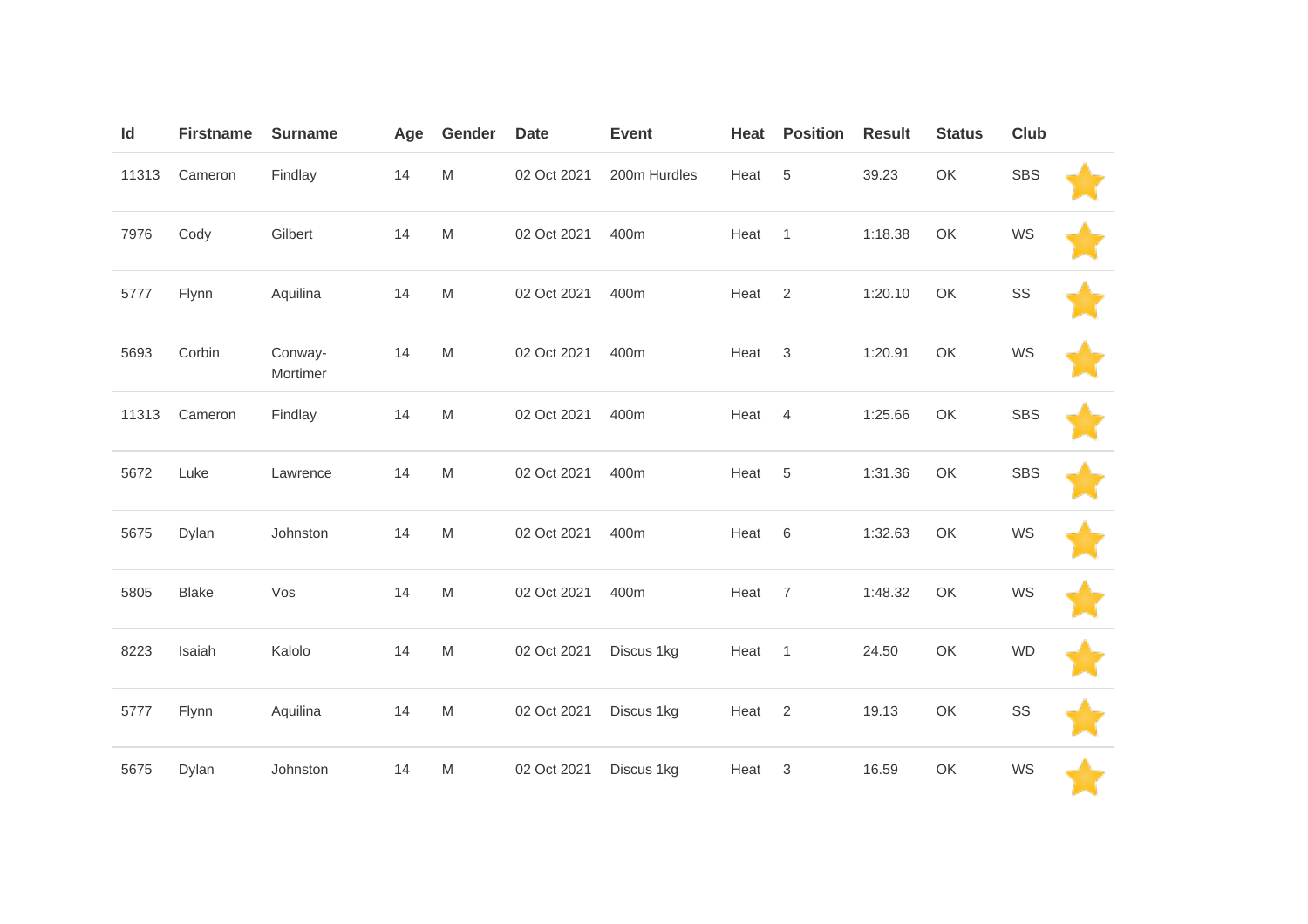| Id    | <b>Firstname</b> | <b>Surname</b>      | Age | Gender                                                                                | <b>Date</b> | <b>Event</b>         | Heat | <b>Position</b>          | <b>Result</b> | <b>Status</b> | Club       |  |
|-------|------------------|---------------------|-----|---------------------------------------------------------------------------------------|-------------|----------------------|------|--------------------------|---------------|---------------|------------|--|
| 5693  | Corbin           | Conway-<br>Mortimer | 14  | $\mathsf{M}% _{T}=\mathsf{M}_{T}\!\left( a,b\right) ,\ \mathsf{M}_{T}=\mathsf{M}_{T}$ | 02 Oct 2021 | Discus 1kg           | Heat | $\overline{4}$           | 16.13         | OK            | WS         |  |
| 5672  | Luke             | Lawrence            | 14  | M                                                                                     | 02 Oct 2021 | Discus 1kg           | Heat | 5                        | 15.19         | OK            | <b>SBS</b> |  |
| 5805  | <b>Blake</b>     | Vos                 | 14  | M                                                                                     | 02 Oct 2021 | Discus 1kg           | Heat | $6\,$                    | 8.00          | OK            | WS         |  |
| 5777  | Flynn            | Aquilina            | 14  | M                                                                                     | 02 Oct 2021 | High Jump<br>Fosbury | Heat | $\overline{1}$           | 1.40          | OK            | SS         |  |
| 11313 | Cameron          | Findlay             | 14  | M                                                                                     | 02 Oct 2021 | High Jump<br>Fosbury | Heat | $\overline{2}$           | 1.30          | OK            | <b>SBS</b> |  |
| 5693  | Corbin           | Conway-<br>Mortimer | 14  | M                                                                                     | 02 Oct 2021 | High Jump<br>Fosbury | Heat | 3                        | 1.20          | OK            | WS         |  |
| 5805  | <b>Blake</b>     | Vos                 | 14  | $\mathsf{M}% _{T}=\mathsf{M}_{T}\!\left( a,b\right) ,\ \mathsf{M}_{T}=\mathsf{M}_{T}$ | 02 Oct 2021 | High Jump<br>Fosbury | Heat | $\overline{\phantom{a}}$ | <b>NA</b>     | No Jump       | WS         |  |
| 8223  | Isaiah           | Kalolo              | 14  | M                                                                                     | 02 Oct 2021 | Long Jump            | Heat | $\overline{1}$           | 3.97          | OK            | <b>WD</b>  |  |
| 5777  | Flynn            | Aquilina            | 14  | M                                                                                     | 02 Oct 2021 | Long Jump            | Heat | $\overline{2}$           | 3.92          | OK            | SS         |  |
| 5672  | Luke             | Lawrence            | 14  | M                                                                                     | 02 Oct 2021 | Long Jump            | Heat | 3                        | 3.79          | OK            | <b>SBS</b> |  |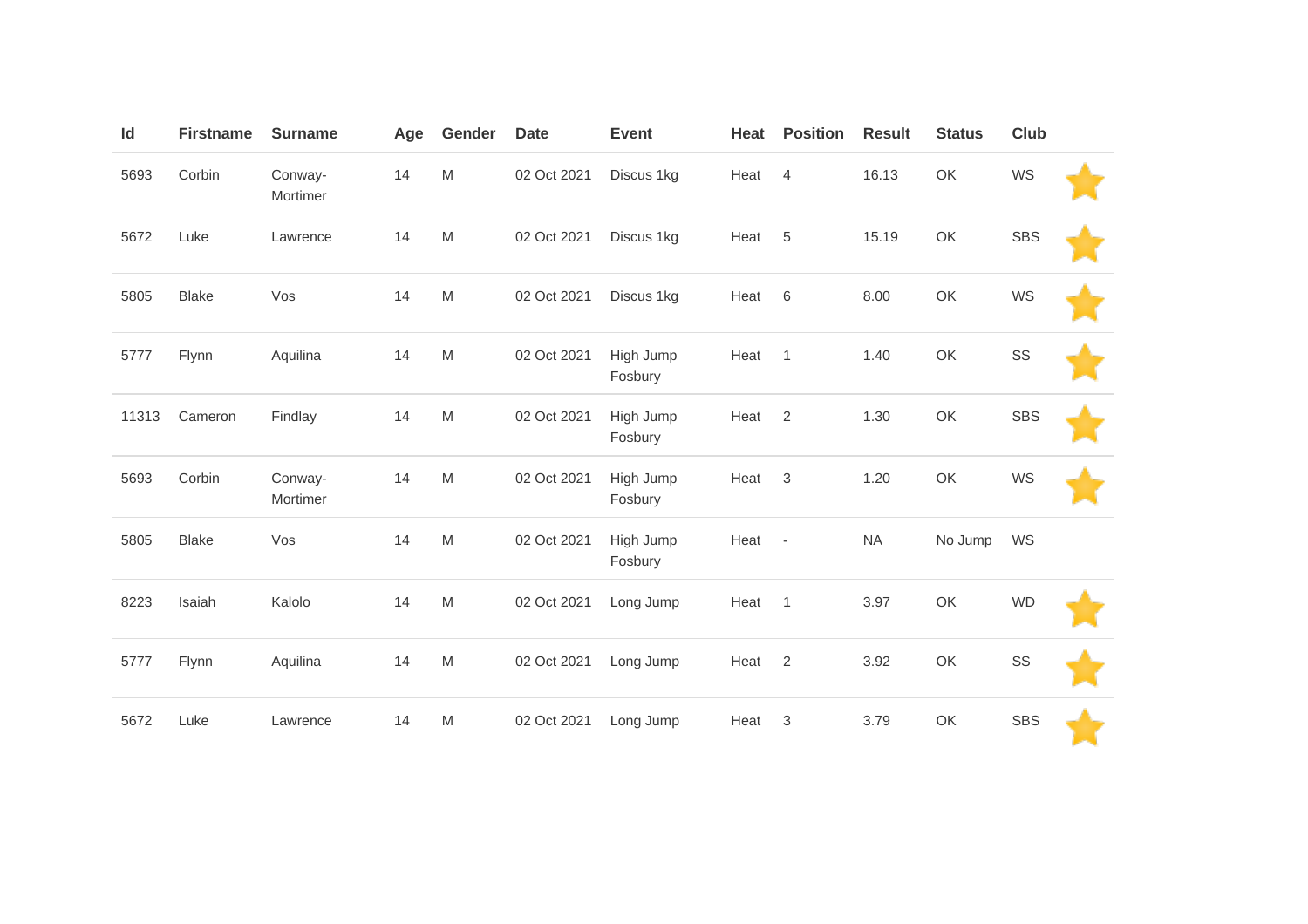| Id    | <b>Firstname</b> | <b>Surname</b>      | Age | Gender                                                                                | <b>Date</b> | <b>Event</b> | Heat | <b>Position</b> | <b>Result</b> | <b>Status</b> | <b>Club</b> |  |
|-------|------------------|---------------------|-----|---------------------------------------------------------------------------------------|-------------|--------------|------|-----------------|---------------|---------------|-------------|--|
| 5693  | Corbin           | Conway-<br>Mortimer | 14  | M                                                                                     | 02 Oct 2021 | Long Jump    | Heat | $\overline{4}$  | 3.58          | OK            | WS          |  |
| 5675  | Dylan            | Johnston            | 14  | $\mathsf{M}% _{T}=\mathsf{M}_{T}\!\left( a,b\right) ,\ \mathsf{M}_{T}=\mathsf{M}_{T}$ | 02 Oct 2021 | Long Jump    | Heat | 5               | 3.50          | OK            | WS          |  |
| 11313 | Cameron          | Findlay             | 14  | $\mathsf{M}% _{T}=\mathsf{M}_{T}\!\left( a,b\right) ,\ \mathsf{M}_{T}=\mathsf{M}_{T}$ | 02 Oct 2021 | Long Jump    | Heat | 6               | 3.24          | OK            | <b>SBS</b>  |  |
| 5623  | Logan            | Rowley              | 15  | $\mathsf{M}% _{T}=\mathsf{M}_{T}\!\left( a,b\right) ,\ \mathsf{M}_{T}=\mathsf{M}_{T}$ | 02 Oct 2021 | 100m         | Heat | $\overline{1}$  | 13.47         | OK            | WS          |  |
| 5678  | <b>BROCK</b>     | <b>WILLMOTT</b>     | 15  | $\mathsf{M}% _{T}=\mathsf{M}_{T}\!\left( a,b\right) ,\ \mathsf{M}_{T}=\mathsf{M}_{T}$ | 02 Oct 2021 | 100m         | Heat | $\overline{2}$  | 14.19         | OK            | SS          |  |
| 5815  | <b>Brock</b>     | Ahearn              | 15  | M                                                                                     | 02 Oct 2021 | 100m         | Heat | $\overline{3}$  | 15.28         | OK            | SS          |  |
| 11385 | Campbell         | Boyd                | 15  | $\mathsf{M}% _{T}=\mathsf{M}_{T}\!\left( a,b\right) ,\ \mathsf{M}_{T}=\mathsf{M}_{T}$ | 02 Oct 2021 | 100m         | Heat | $\overline{4}$  | 15.38         | OK            | <b>WD</b>   |  |
| 11385 | Campbell         | Boyd                | 15  | M                                                                                     | 02 Oct 2021 | 1500m        | Heat | $\overline{1}$  | 6:24.36       | OK            | <b>WD</b>   |  |
| 5815  | <b>Brock</b>     | Ahearn              | 15  | $\mathsf{M}% _{T}=\mathsf{M}_{T}\!\left( a,b\right) ,\ \mathsf{M}_{T}=\mathsf{M}_{T}$ | 02 Oct 2021 | 1500m        | Heat | 2               | 6:26.95       | OK            | SS          |  |
| 5623  | Logan            | Rowley              | 15  | $\mathsf{M}% _{T}=\mathsf{M}_{T}\!\left( a,b\right) ,\ \mathsf{M}_{T}=\mathsf{M}_{T}$ | 02 Oct 2021 | 1500m        | Heat | $\mathbf{3}$    | 7:18.11       | OK            | WS          |  |
| 5678  | <b>BROCK</b>     | <b>WILLMOTT</b>     | 15  | M                                                                                     | 02 Oct 2021 | 1500m        | Heat | $\overline{4}$  | 7:23.46       | OK            | SS          |  |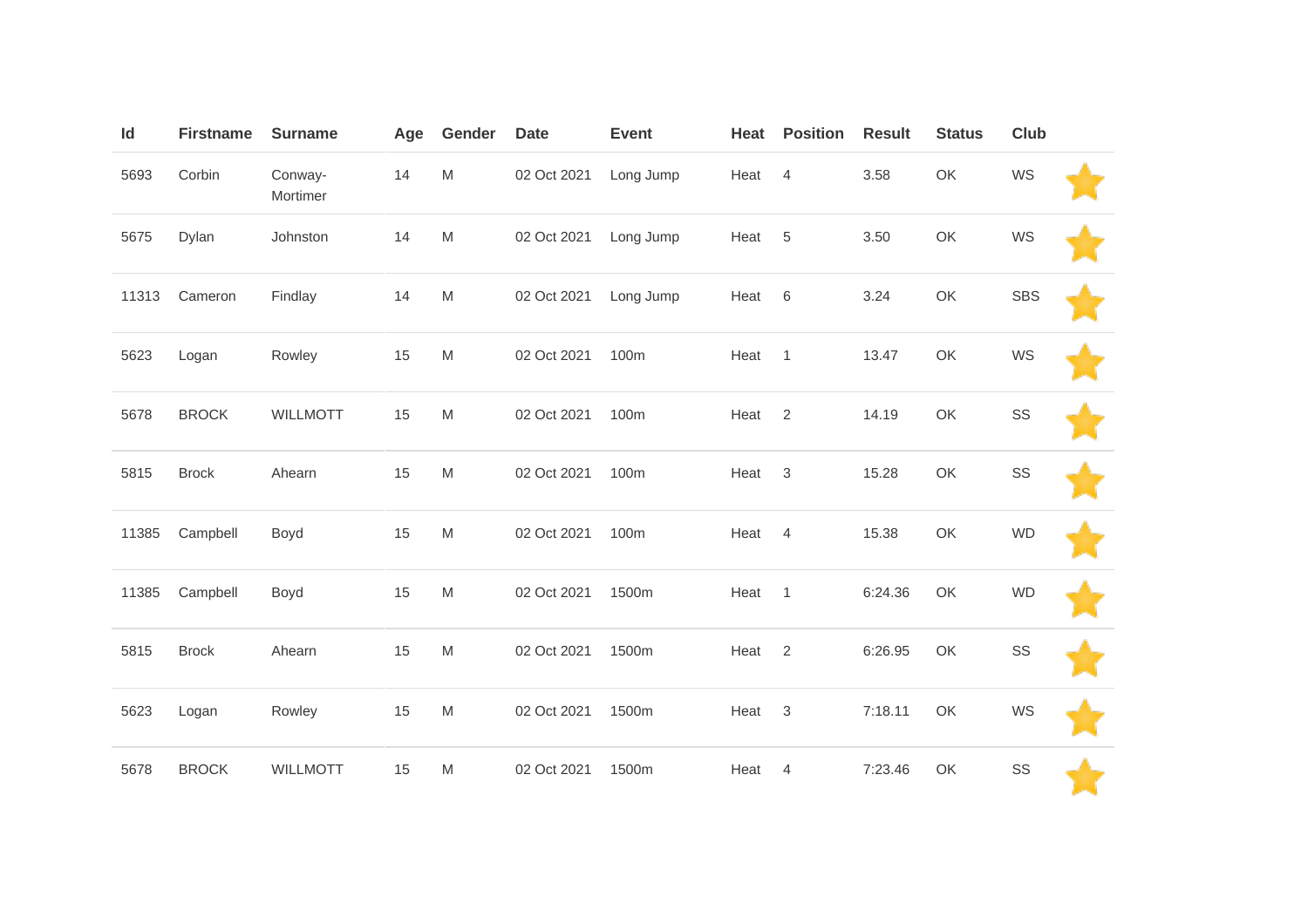| Id    | <b>Firstname</b> | <b>Surname</b>  | Age | Gender                                                                                                     | <b>Date</b> | <b>Event</b> | Heat   | <b>Position</b> | <b>Result</b> | <b>Status</b> | <b>Club</b> |  |
|-------|------------------|-----------------|-----|------------------------------------------------------------------------------------------------------------|-------------|--------------|--------|-----------------|---------------|---------------|-------------|--|
| 5623  | Logan            | Rowley          | 15  | $\mathsf{M}% _{T}=\mathsf{M}_{T}\!\left( a,b\right) ,\ \mathsf{M}_{T}=\mathsf{M}_{T}\!\left( a,b\right) ,$ | 02 Oct 2021 | 300m Hurdles | Heat   | $\overline{1}$  | 49.31         | OK            | WS          |  |
| 5815  | <b>Brock</b>     | Ahearn          | 15  | M                                                                                                          | 02 Oct 2021 | 300m Hurdles | Heat   | 2               | 54.19         | OK            | SS          |  |
| 5678  | <b>BROCK</b>     | <b>WILLMOTT</b> | 15  | $\mathsf{M}% _{T}=\mathsf{M}_{T}\!\left( a,b\right) ,\ \mathsf{M}_{T}=\mathsf{M}_{T}\!\left( a,b\right) ,$ | 02 Oct 2021 | 300m Hurdles | Heat   | $\mathbf 3$     | 58.54         | OK            | SS          |  |
| 5623  | Logan            | Rowley          | 15  | $\mathsf{M}% _{T}=\mathsf{M}_{T}\!\left( a,b\right) ,\ \mathsf{M}_{T}=\mathsf{M}_{T}\!\left( a,b\right) ,$ | 02 Oct 2021 | 400m         | Heat   | $\overline{1}$  | 1:01.05       | OK            | WS          |  |
| 11385 | Campbell         | Boyd            | 15  | M                                                                                                          | 02 Oct 2021 | 400m         | Heat   | $\overline{2}$  | 1:12.28       | OK            | <b>WD</b>   |  |
| 5678  | <b>BROCK</b>     | <b>WILLMOTT</b> | 15  | $\mathsf{M}% _{T}=\mathsf{M}_{T}\!\left( a,b\right) ,\ \mathsf{M}_{T}=\mathsf{M}_{T}\!\left( a,b\right) ,$ | 02 Oct 2021 | 400m         | Heat   | $\mathbf{3}$    | 1:19.62       | OK            | SS          |  |
| 5815  | <b>Brock</b>     | Ahearn          | 15  | $\mathsf{M}% _{T}=\mathsf{M}_{T}\!\left( a,b\right) ,\ \mathsf{M}_{T}=\mathsf{M}_{T}\!\left( a,b\right) ,$ | 02 Oct 2021 | 400m         | Heat   | $\overline{4}$  | 1:20.67       | OK            | SS          |  |
| 5623  | Logan            | Rowley          | 15  | M                                                                                                          | 02 Oct 2021 | Discus 1kg   | Heat 1 |                 | 31.48         | OK            | WS          |  |
| 5815  | <b>Brock</b>     | Ahearn          | 15  | $\mathsf{M}% _{T}=\mathsf{M}_{T}\!\left( a,b\right) ,\ \mathsf{M}_{T}=\mathsf{M}_{T}\!\left( a,b\right) ,$ | 02 Oct 2021 | Discus 1kg   | Heat   | 2               | 25.64         | OK            | SS          |  |
| 5678  | <b>BROCK</b>     | WILLMOTT        | 15  | $\mathsf{M}% _{T}=\mathsf{M}_{T}\!\left( a,b\right) ,\ \mathsf{M}_{T}=\mathsf{M}_{T}\!\left( a,b\right) ,$ | 02 Oct 2021 | Discus 1kg   | Heat   | $\mathbf 3$     | 16.97         | OK            | SS          |  |
| 11385 | Campbell         | Boyd            | 15  | M                                                                                                          | 02 Oct 2021 | Discus 1kg   | Heat   | $\overline{4}$  | 16.89         | OK            | <b>WD</b>   |  |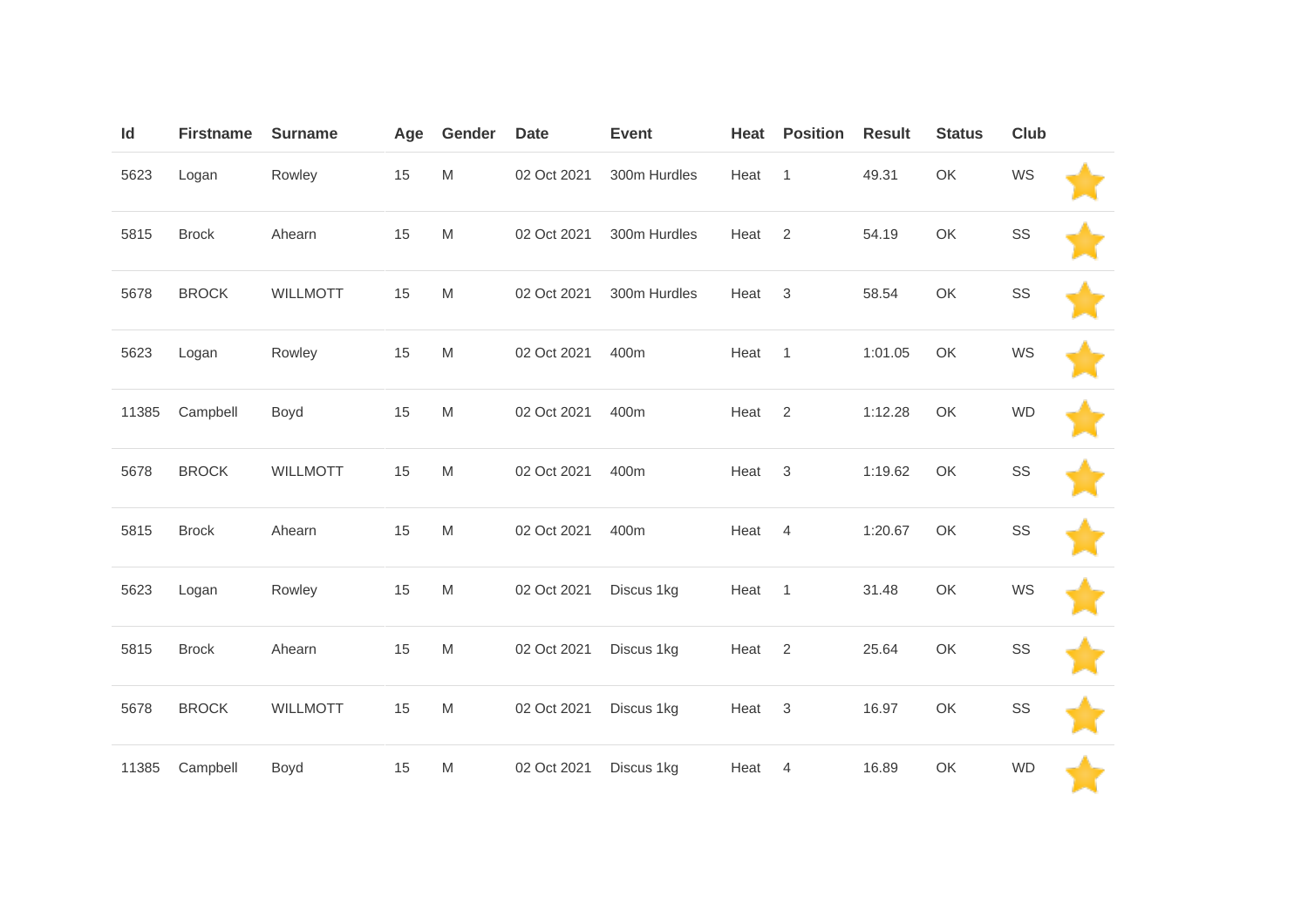| Id    | <b>Firstname</b> | <b>Surname</b>  | Age | Gender                                                                                                     | <b>Date</b> | <b>Event</b>         | Heat | <b>Position</b> | <b>Result</b> | <b>Status</b> | <b>Club</b> |  |
|-------|------------------|-----------------|-----|------------------------------------------------------------------------------------------------------------|-------------|----------------------|------|-----------------|---------------|---------------|-------------|--|
| 5815  | <b>Brock</b>     | Ahearn          | 15  | $\mathsf{M}% _{T}=\mathsf{M}_{T}\!\left( a,b\right) ,\ \mathsf{M}_{T}=\mathsf{M}_{T}\!\left( a,b\right) ,$ | 02 Oct 2021 | High Jump<br>Fosbury | Heat | $\overline{1}$  | 1.45          | OK            | SS          |  |
| 5623  | Logan            | Rowley          | 15  | $\mathsf{M}% _{T}=\mathsf{M}_{T}\!\left( a,b\right) ,\ \mathsf{M}_{T}=\mathsf{M}_{T}$                      | 02 Oct 2021 | High Jump<br>Fosbury | Heat | 2               | 1.45          | OK            | WS          |  |
| 5678  | <b>BROCK</b>     | <b>WILLMOTT</b> | 15  | M                                                                                                          | 02 Oct 2021 | High Jump<br>Fosbury | Heat | 3               | 1.45          | OK            | SS          |  |
| 11385 | Campbell         | Boyd            | 15  | $\mathsf{M}% _{T}=\mathsf{M}_{T}\!\left( a,b\right) ,\ \mathsf{M}_{T}=\mathsf{M}_{T}$                      | 02 Oct 2021 | High Jump<br>Fosbury | Heat | $\overline{4}$  | 1.30          | OK            | <b>WD</b>   |  |
| 5623  | Logan            | Rowley          | 15  | $\mathsf{M}% _{T}=\mathsf{M}_{T}\!\left( a,b\right) ,\ \mathsf{M}_{T}=\mathsf{M}_{T}$                      | 02 Oct 2021 | Long Jump            | Heat | $\overline{1}$  | 5.21          | OK            | WS          |  |
| 5815  | <b>Brock</b>     | Ahearn          | 15  | $\mathsf{M}% _{T}=\mathsf{M}_{T}\!\left( a,b\right) ,\ \mathsf{M}_{T}=\mathsf{M}_{T}\!\left( a,b\right) ,$ | 02 Oct 2021 | Long Jump            | Heat | $\overline{2}$  | 3.96          | OK            | SS          |  |
| 5840  | <b>Bailey</b>    | Johnston        | 16  | $\mathsf{M}% _{T}=\mathsf{M}_{T}\!\left( a,b\right) ,\ \mathsf{M}_{T}=\mathsf{M}_{T}$                      | 02 Oct 2021 | 100m                 | Heat | $\overline{1}$  | 13.45         | OK            | WS          |  |
| 7979  | Jesse            | Gilbert         | 16  | $\mathsf{M}% _{T}=\mathsf{M}_{T}\!\left( a,b\right) ,\ \mathsf{M}_{T}=\mathsf{M}_{T}\!\left( a,b\right) ,$ | 02 Oct 2021 | 100m                 | Heat | 2               | 13.85         | OK            | WS          |  |
| 5666  | Eric             | aspeling        | 16  | ${\sf M}$                                                                                                  | 02 Oct 2021 | 100m                 | Heat | 3               | 15.41         | OK            | SS          |  |
| 5666  | Eric             | aspeling        | 16  | $\mathsf{M}% _{T}=\mathsf{M}_{T}\!\left( a,b\right) ,\ \mathsf{M}_{T}=\mathsf{M}_{T}$                      | 02 Oct 2021 | 1500m                | Heat | $\overline{1}$  | 5:41.81       | OK            | SS          |  |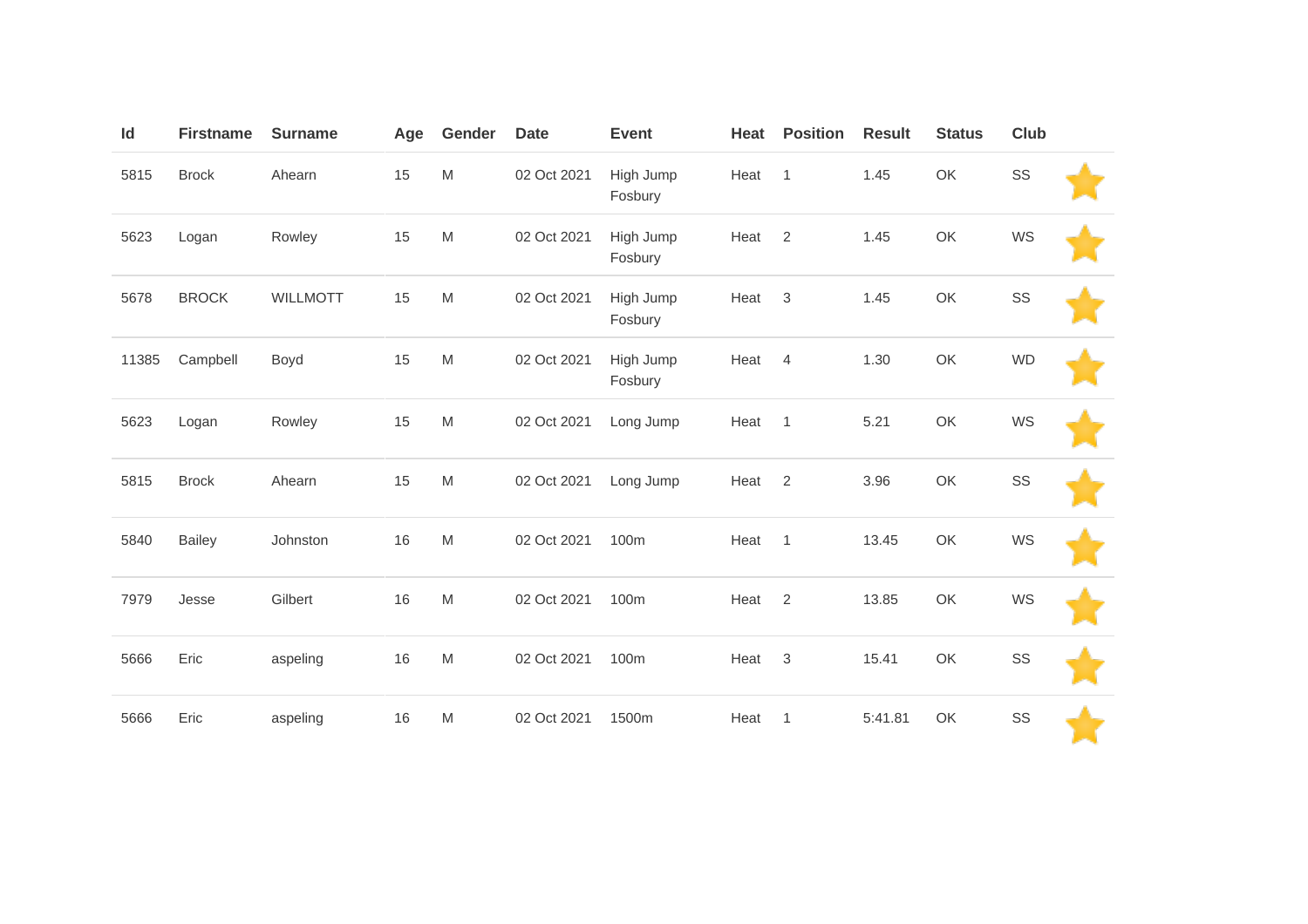| Id   | <b>Firstname</b> | <b>Surname</b> | Age    | Gender                                                                                                     | <b>Date</b> | <b>Event</b>         | Heat | <b>Position</b> | <b>Result</b> | <b>Status</b> | <b>Club</b> |  |
|------|------------------|----------------|--------|------------------------------------------------------------------------------------------------------------|-------------|----------------------|------|-----------------|---------------|---------------|-------------|--|
| 7979 | Jesse            | Gilbert        | 16     | $\mathsf{M}% _{T}=\mathsf{M}_{T}\!\left( a,b\right) ,\ \mathsf{M}_{T}=\mathsf{M}_{T}$                      | 02 Oct 2021 | 1500m                | Heat | 2               | 6:10.02       | OK            | WS          |  |
| 5840 | <b>Bailey</b>    | Johnston       | 16     | $\mathsf{M}% _{T}=\mathsf{M}_{T}\!\left( a,b\right) ,\ \mathsf{M}_{T}=\mathsf{M}_{T}$                      | 02 Oct 2021 | 1500m                | Heat | $\mathbf{3}$    | 6:21.87       | OK            | WS          |  |
| 7979 | Jesse            | Gilbert        | 16     | $\mathsf{M}% _{T}=\mathsf{M}_{T}\!\left( a,b\right) ,\ \mathsf{M}_{T}=\mathsf{M}_{T}\!\left( a,b\right) ,$ | 02 Oct 2021 | 300m Hurdles         | Heat | $\mathbf{1}$    | 51.93         | OK            | WS          |  |
| 5666 | Eric             | aspeling       | $16\,$ | $\mathsf{M}% _{T}=\mathsf{M}_{T}\!\left( a,b\right) ,\ \mathsf{M}_{T}=\mathsf{M}_{T}\!\left( a,b\right) ,$ | 02 Oct 2021 | 300m Hurdles         | Heat | $\overline{2}$  | 1:02.54       | OK            | SS          |  |
| 5840 | <b>Bailey</b>    | Johnston       | 16     | $\mathsf{M}% _{T}=\mathsf{M}_{T}\!\left( a,b\right) ,\ \mathsf{M}_{T}=\mathsf{M}_{T}\!\left( a,b\right) ,$ | 02 Oct 2021 | 400m                 | Heat | $\overline{1}$  | 1:02.18       | OK            | WS          |  |
| 7979 | Jesse            | Gilbert        | 16     | $\mathsf{M}% _{T}=\mathsf{M}_{T}\!\left( a,b\right) ,\ \mathsf{M}_{T}=\mathsf{M}_{T}$                      | 02 Oct 2021 | 400m                 | Heat | 2               | 1:14.83       | OK            | WS          |  |
| 5666 | Eric             | aspeling       | 16     | $\mathsf{M}% _{T}=\mathsf{M}_{T}\!\left( a,b\right) ,\ \mathsf{M}_{T}=\mathsf{M}_{T}$                      | 02 Oct 2021 | 400m                 | Heat | $\mathbf{3}$    | 1:24.61       | OK            | SS          |  |
| 5840 | <b>Bailey</b>    | Johnston       | $16\,$ | $\mathsf{M}% _{T}=\mathsf{M}_{T}\!\left( a,b\right) ,\ \mathsf{M}_{T}=\mathsf{M}_{T}\!\left( a,b\right) ,$ | 02 Oct 2021 | Discus 1kg           | Heat | $\overline{1}$  | 23.78         | OK            | WS          |  |
| 5666 | Eric             | aspeling       | 16     | $\mathsf{M}% _{T}=\mathsf{M}_{T}\!\left( a,b\right) ,\ \mathsf{M}_{T}=\mathsf{M}_{T}$                      | 02 Oct 2021 | Discus 1kg           | Heat | 2               | 21.56         | OK            | SS          |  |
| 7979 | Jesse            | Gilbert        | 16     | $\mathsf{M}% _{T}=\mathsf{M}_{T}\!\left( a,b\right) ,\ \mathsf{M}_{T}=\mathsf{M}_{T}$                      | 02 Oct 2021 | Discus 1kg           | Heat | $\mathbf 3$     | 17.77         | OK            | WS          |  |
| 5840 | <b>Bailey</b>    | Johnston       | 16     | M                                                                                                          | 02 Oct 2021 | High Jump<br>Fosbury | Heat | 1               | 1.45          | OK            | WS          |  |